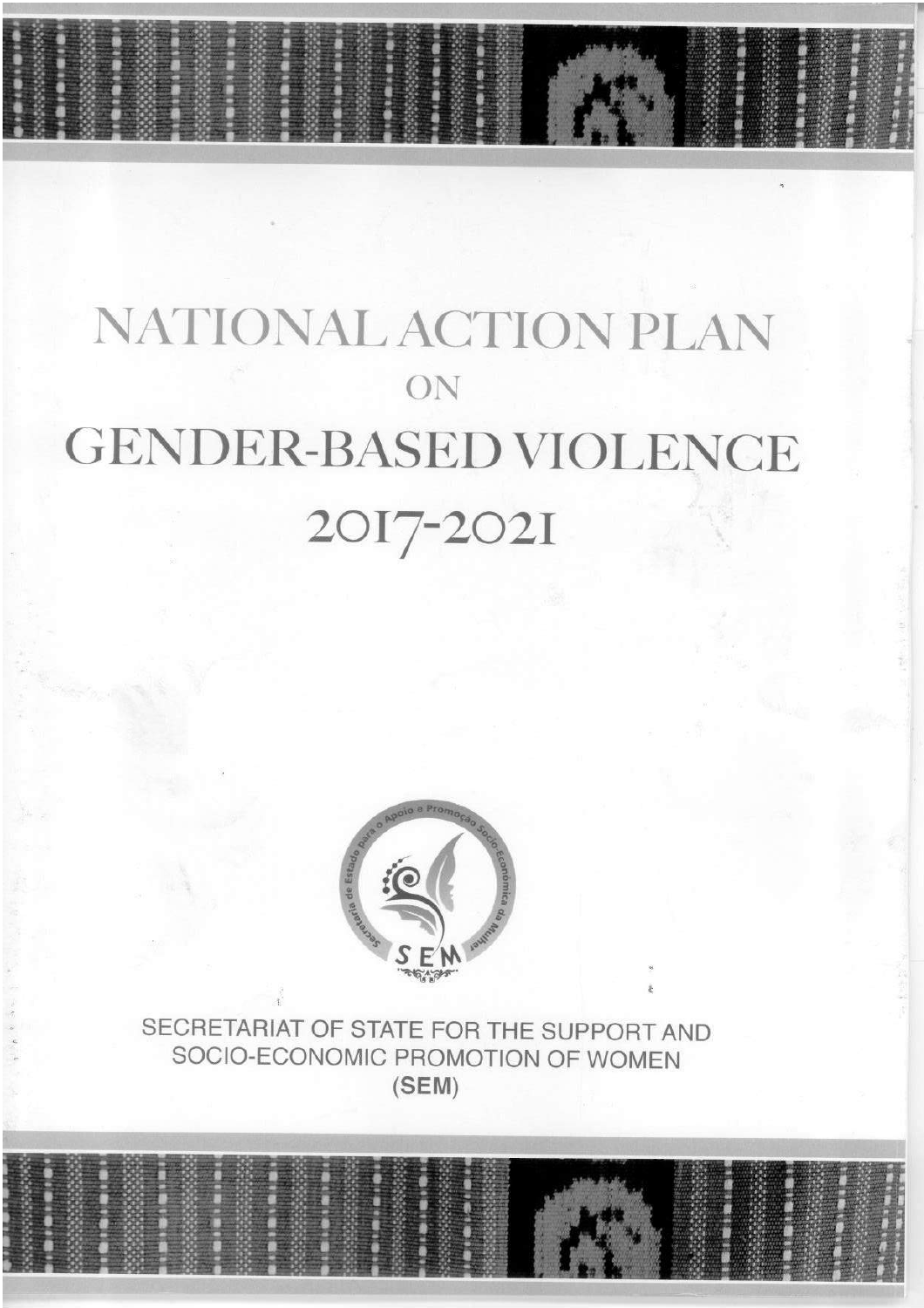

# **NATIONAL ACTION PLAN ON GENDER-BASED VIOLENCE! 2017.2021**

SECRETARIAT OF STATE FOR THE SUPPORT AND SOCIO-ECONOMIC **PROMOTION OF WOMEN (SEM)**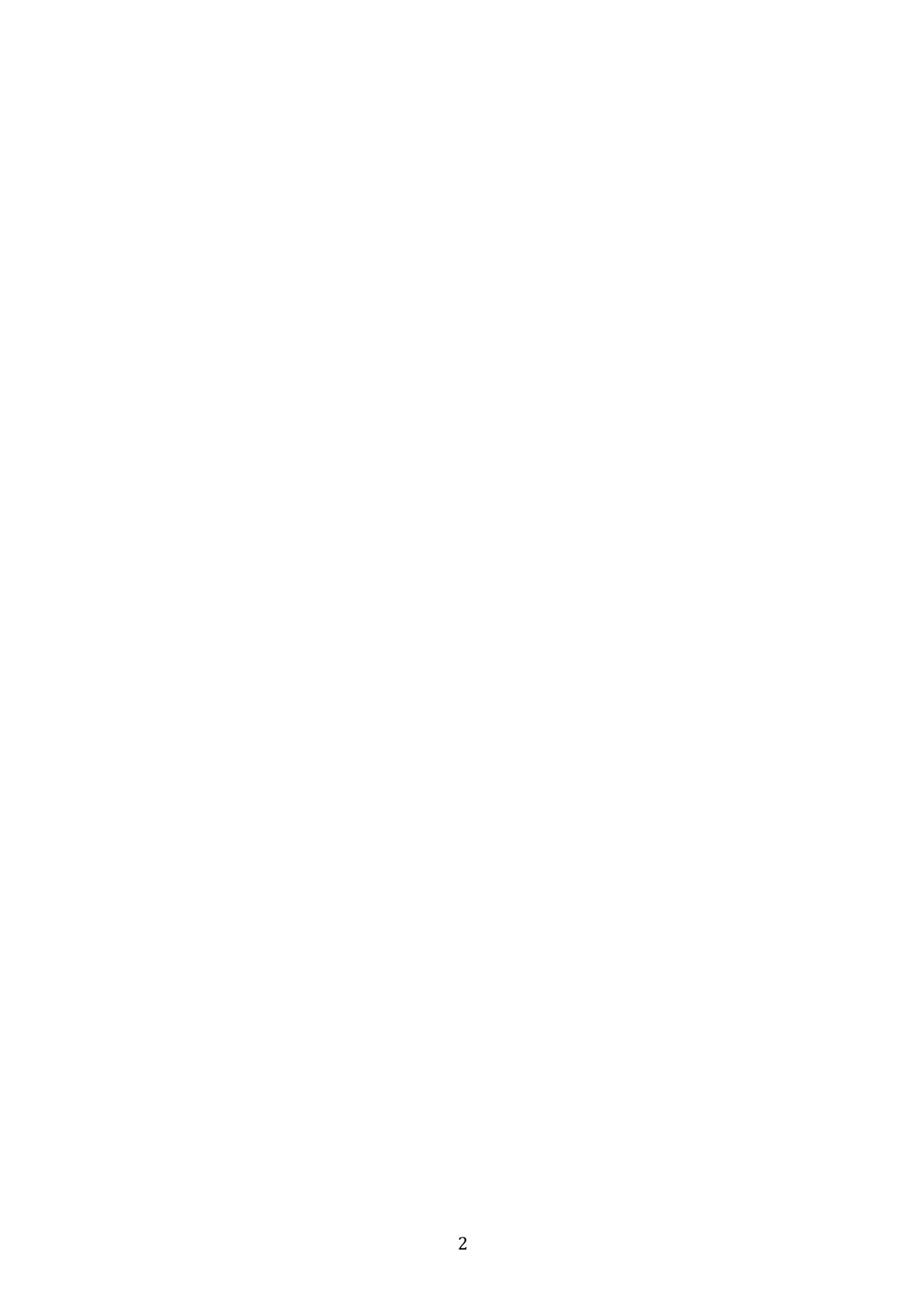# **Message from the Secretary of State for the Support and Promotion!of!Women's Socio.Economy**



The VI Constitutional Government assumed that gender equality is a cross-cutting issue, since the treatment of gender equality is a task for the entire government and it requires collaboration and interconnection between various sectors of society. The government assumed that genderbased violence is unacceptable in a free and tolerant society, by which the government has committed to develop actions to combat this specific type of violence, which is a more common subsidiary type of violence reported to the police.

Gender-based violence is a multifaceted, complex issue and efforts to prevent and combat this issue require a comprehensive approach. The prevention and response require a multisectoral approach involving various ministerial lines, such as the Ministry of Health, Social Solidarity, Justice, State Administration, Education, Secretary of State for Social Communication, the Secretary of State for the Policy of Professional Training and Employment as well, of course, the PNTL, UNTL, Attorney General of the Republic, the courts, the community and the family. Every institution and every one should collaborate in an active and permanent approach to eradicate gender-based violence, definitively. Although widespread, gender-based violence has been understood as a family problem, historically, and only recently it began to gain recognition as a public issue and an issue of human rights.

The Secretary of State for the Socio-Economic Support and Promotion of Women, in collaboration with other members of the government, civil society, NGOs and with the support of UN Women, UNFPA and TAF has prepared a new National Action Plan against Gender-based Violence (NAP-GBV) for the period of 2017-2021 with more comprehensive, more and new responsibilities, which involve more partners to respond more actively and effectively to new social and cultural situation of Timor-Leste.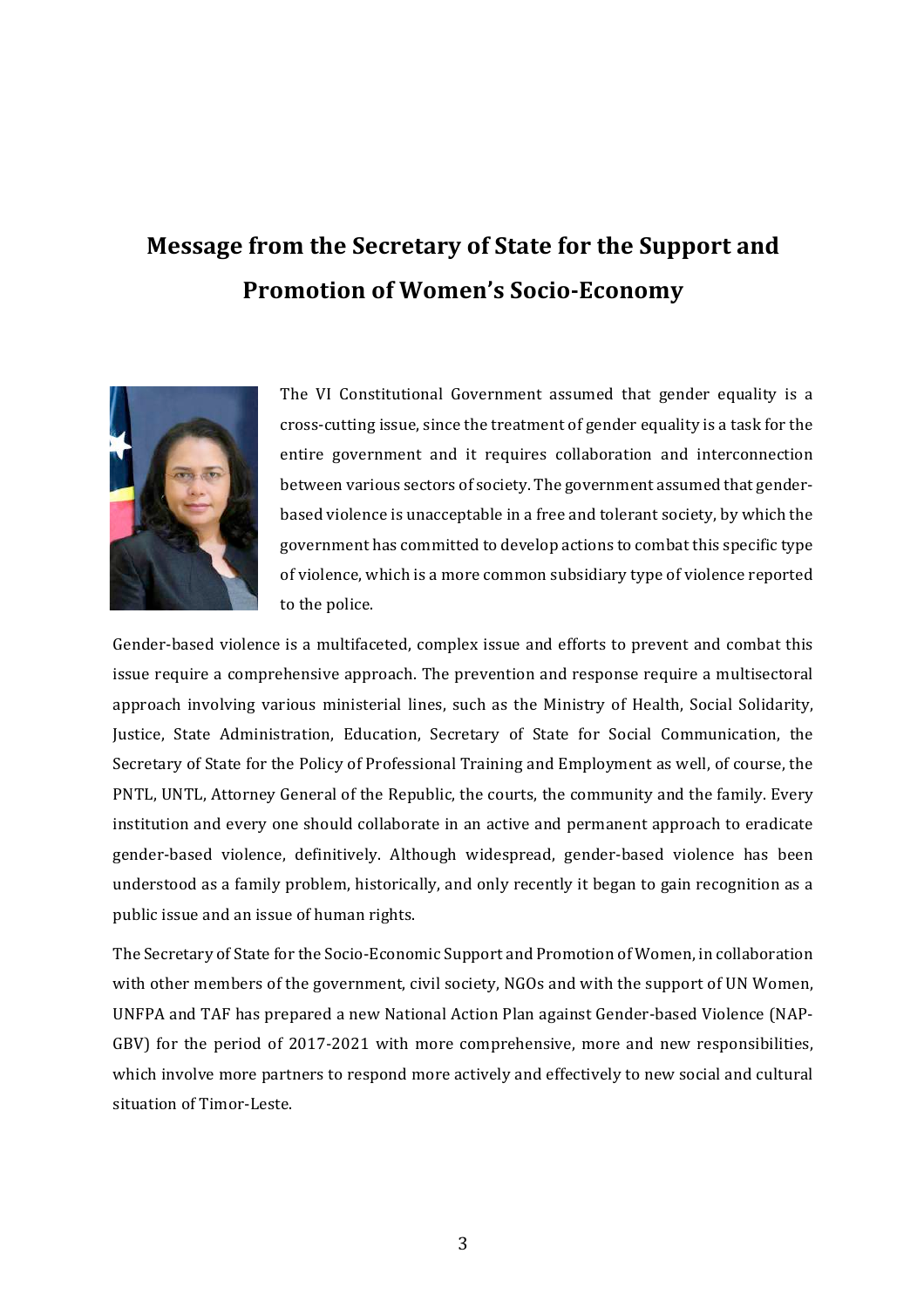The NAP-GBV was developed based on national laws and according to international commitments, for example, the Convention on the Elimination of Discrimination against Women (CEDAW), the International Convention on Civil and Political Rights (ICCPR), the International Covenant on Social and Economic Rights (ICSER) and the Convention on the Rights of the Child (CRC).

The NAP-GBV establishes four pillars or areas of a strategic priority, such as (i) the prevention of gender-based violence, (ii) the provision of services to victims, (iii) access to justice, and (iv) coordination, monitoring and evaluation, and the aim is to reduce and ultimately eliminate the gender-based violence that affects women, men and children in our communities.

The approval of the National Action Plan - Gender-based Violence for 2017-2021 marks the beginning of a new stage in combating gender-based violence in Timor-Leste. A more demanding step but it can be overcome, with success, if the Timorese people unite and respond with one voice. The accomplishment of the National Action Plan against Gender-based Violence depends on every one of us in raising awareness and in the certainty that it is an obligation to combat gender-based violence. Together we can!

**Veneranda! Lemos** Secretary of State for the Socio-Economic Support and Promotion of Women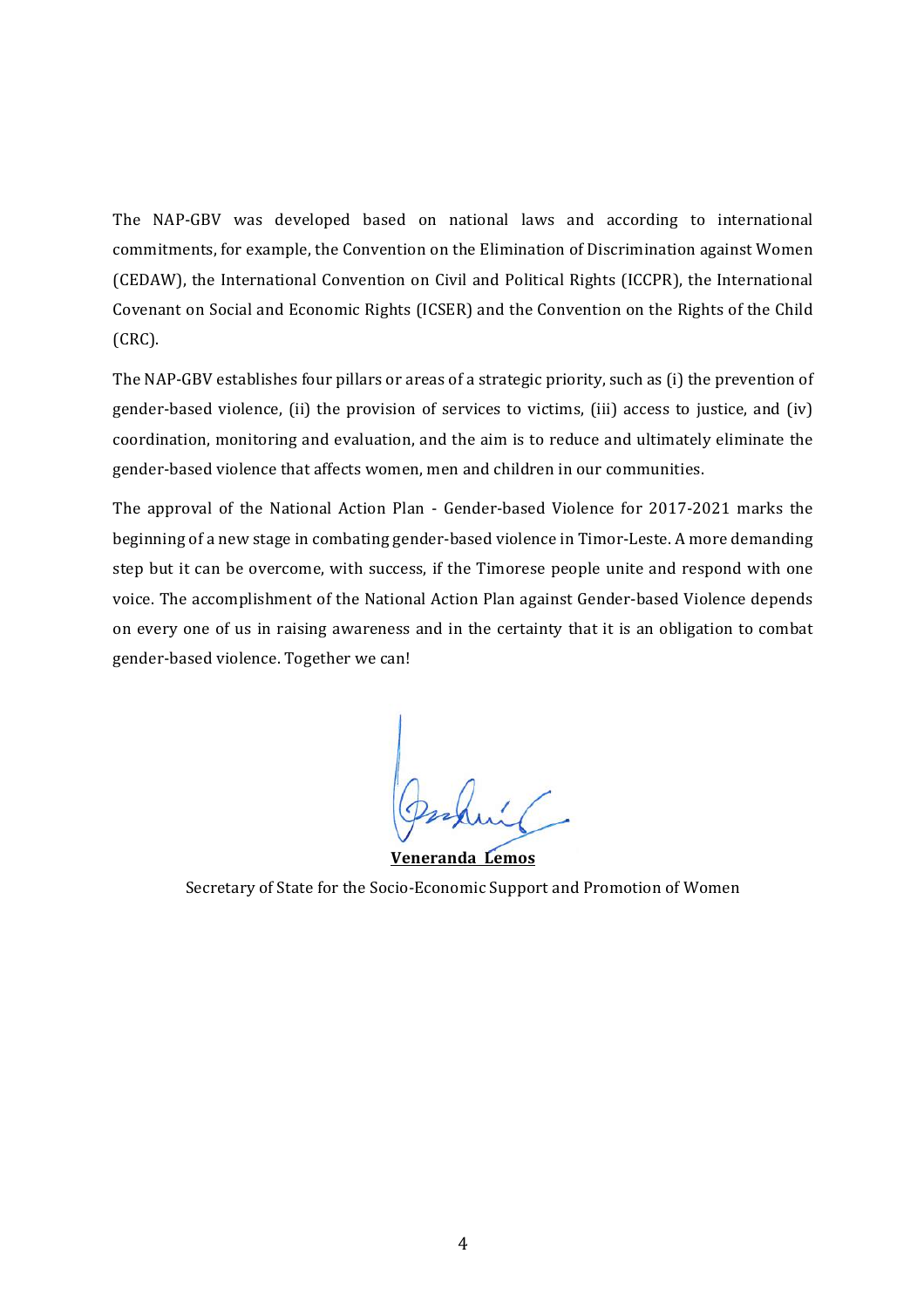

# **DEMOCRATIC REPUBLIC OF TIMOR LESTE VI CONSTITUTIONAL GOVERNMENT GOVERNMENT RESOLUTION No. 25/2017 of!17!May!**

#### Approves the National Action Plan against Gender-based Violence 2017-2021

The National Action Plan against Gender-based Violence (PAN-GBV) for 2017-2021 is the first revision to the plan, which was adopted and approved in 2012 by the Council of Ministers' Resolution no. 21/2012, of 18 July. The PAN – GBV acts upon the competences of government as provided by the Law against Domestic Violence (LAVD) - Law 7/2010 of 7 July.

In this follow-up, the Secretary of State for the Socio-Economic Support and Promotion of Women, as an important proponent for the issues of gender equality, evaluated the first NAP-GBV in 2015 to better understand the achieved progress and to define the prioritized areas in combating gender-based violence.

The NAP-GBV 2017-2021 extends the government's commitment to ending gender-based violence in Timor-Leste, based on a multi-sector implementation and has been developed in accordance with the national laws and international commitments of the Convention on the Elimination of Discrimination against Women (CEDAW), the International Convention on the Civil and Political Rights (ICCPR), the International Covenant on Social and Economic Rights (ICSER) and the Convention on the Rights of the Child (CRC). It is important to highlight that the NAP-GBV complements and supports the implementation of the policy frameworks, such as the National Action Plan on the UN Security Council Resolution 1325 on Women, Peace and Security, and the National Action Plan on the Rights of the Child.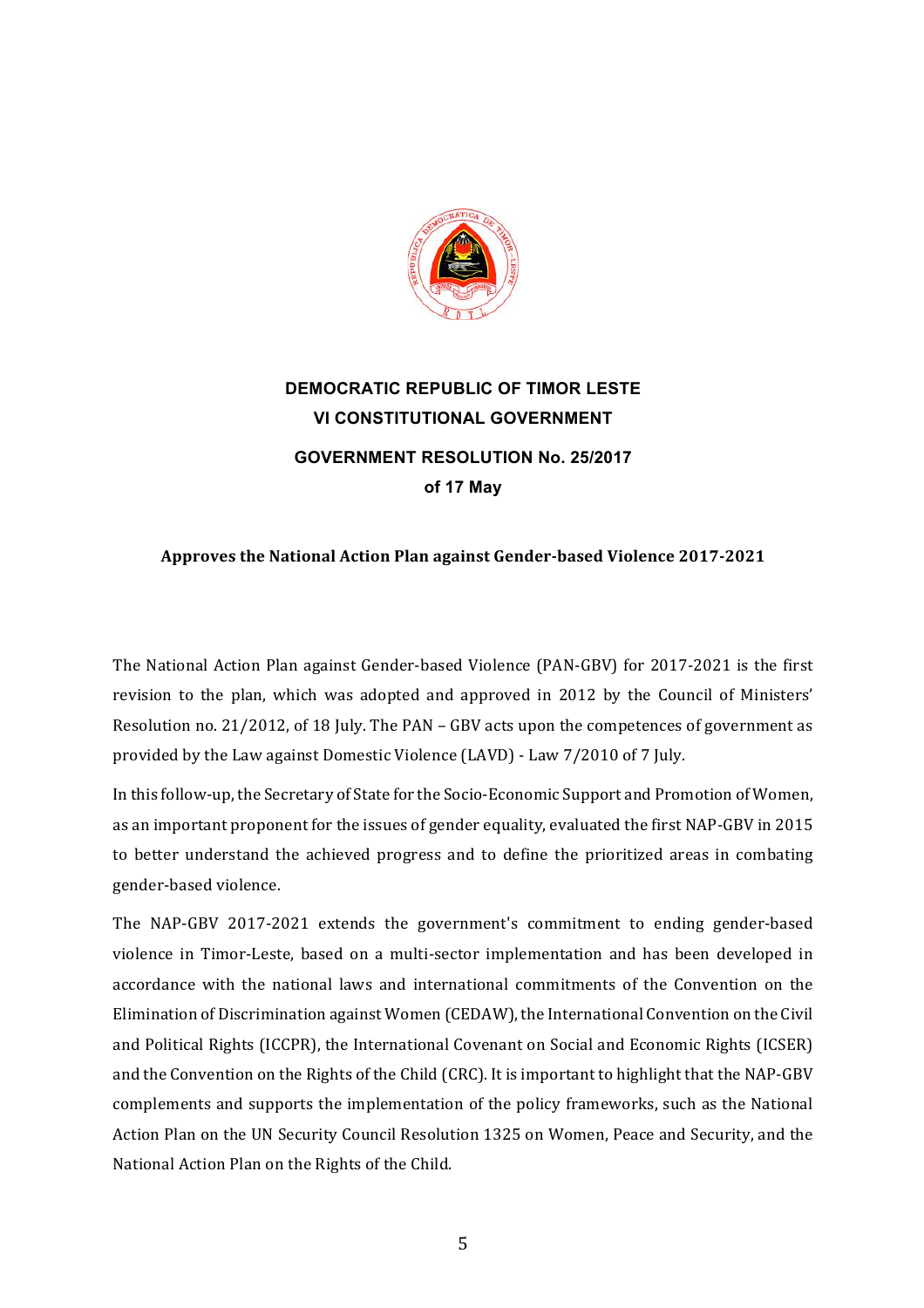The development of NAP-GBV was preceded by a process of broad consultation, at the national and municipal levels, which happened from May to July 2016 with interviews, meetings and workshops with key stakeholders in the sectors of education, health, social solidarity, security, and justice, such as the ministerial lines, national institutions, service providers, civil society organizations and development partners. Then we proceeded to the validation of the NAP-GBV that happened in November 2016.

The NAP-GBV was based and developed in accordance with the Principle of Equality, Adherence to the Principles and Human Rights Obligations, Principle of Consent, Principle of Information, Protection and Safety, Professional Obligations and Rules of Conduct, the Responsibility of the Government and the Approach centered on the victim and provides a comprehensive approach, investing efforts on prevention of gender-based violence, provide multi-sectoral services to victims, access to justice, as well as establishes mechanisms for coordination to ensure an effective implementation of the plan, including monitoring and evaluation. The NAP-GBV establishes four pillars or areas of a strategic priority, such as (i) the prevention of gender-based violence, (ii) the provision of services to victims, (iii) access to justice, and (iv) coordination, monitoring and evaluation, and the aim is to reduce and ultimately eliminate the gender-based violence that affects women, men and children in our communities.

Therefore,

the government resolves, pursuant to paragraph (a) of Article  $116<sup>°</sup>$  of the Constitution of the Republic, the following:

- To approve the National Action Plan against Gender-based Violence 2017-2021, in annex.

Approved by the Council of Ministers on 7 February 2017.

Publish it.

Prime Minister,

#### **Dr. Rui Maria de Araújo**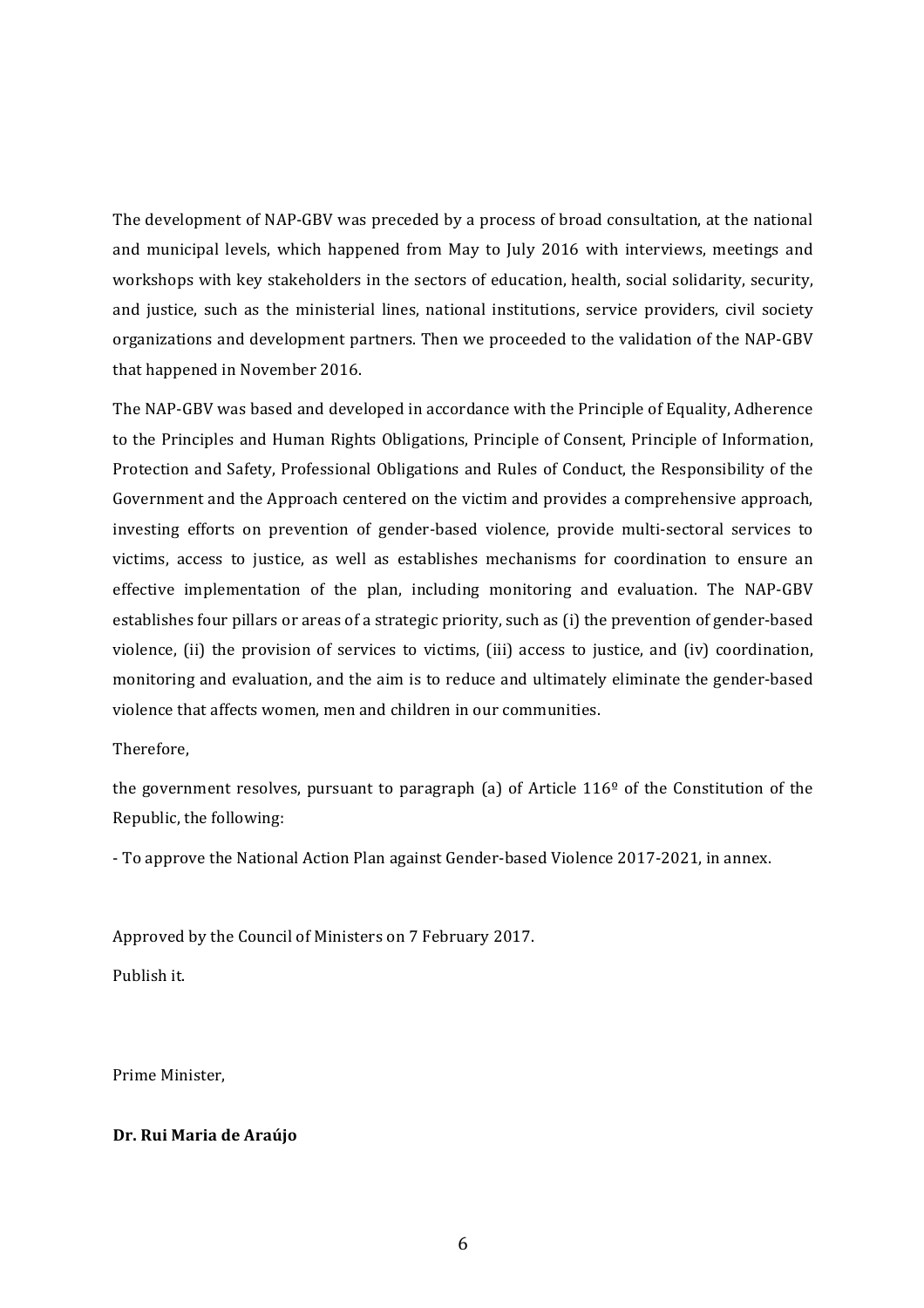# **NATIONAL ACTION PLAN ON GENDER-BASED VIOLENCE! 2017?2021**

# **Table of Content**

| 1.2 General Overview of the situation of GBV in Timor-Leste  13 |  |
|-----------------------------------------------------------------|--|
|                                                                 |  |
|                                                                 |  |
|                                                                 |  |
|                                                                 |  |
|                                                                 |  |
|                                                                 |  |
|                                                                 |  |
| Chapter 2: The National Action Plan on Gender-Based Violence    |  |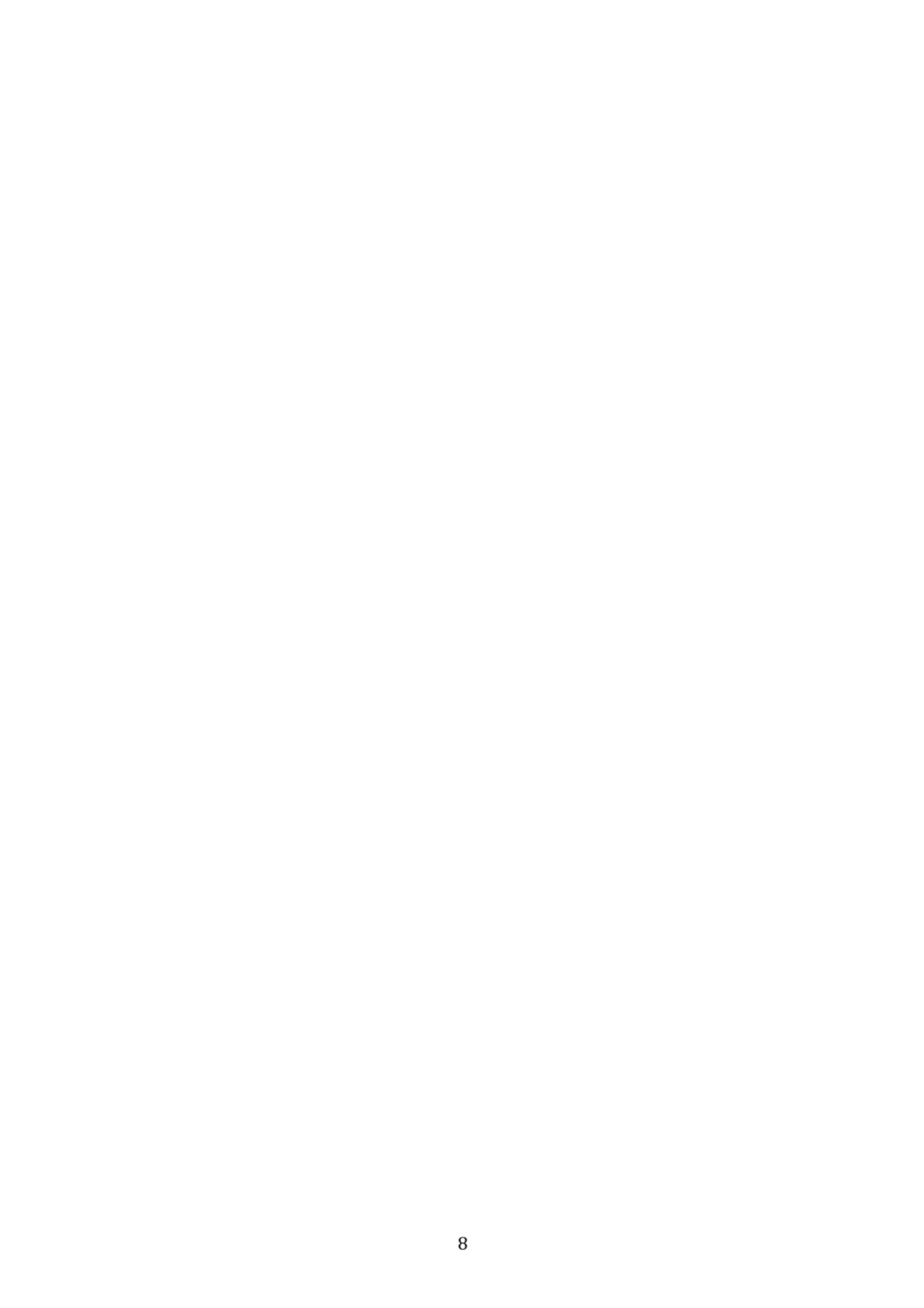### **ACRONYMS**

| <b>CEDAW</b>  | Convention on the Elimination of all Forms of Discrimination Against Women |
|---------------|----------------------------------------------------------------------------|
| <b>CSO</b>    | Civil Society Organization                                                 |
| DV            | Domestic Violence                                                          |
| GBV           | Gender-based Violence                                                      |
| <b>GMPTL</b>  | Grupo das Mulheres Parlamentares de Timor-Leste (Timor-Leste Women         |
|               | Parliamentarians Group)                                                    |
| <b>IIMS</b>   | <b>Integrated Information Management System</b>                            |
| <b>INS</b>    | Instituto Nacional de Saúde (National Institute of Health)                 |
| JSMP          | Judicial System Monitoring Program                                         |
| LADV          | Law Against Domestic Violence                                              |
| <b>LTC</b>    | <b>Legal Training Centre</b>                                               |
| M&E           | Monitoring and Evaluation                                                  |
| MoE           | Ministry of Education                                                      |
| MoFA          | Ministry of Foreign Affairs                                                |
| MoH           | Ministry of Health                                                         |
| Mol           | Ministry of Justice                                                        |
| Mol           | Ministry of Interior                                                       |
| MoSA          | Ministry of State Administration                                           |
| MoSS          | Ministry of Social Solidarity                                              |
| <b>NCRC</b>   | National Commission on the Rights of Children                              |
| NGO           | Non-governmental Organization                                              |
| <b>OPD</b>    | Office of the Public Defender                                              |
| <b>OPM</b>    | Office of the Prime Minister                                               |
| <b>OPG</b>    | Office of the Prosecutor General                                           |
| <b>PDHJ</b>   | Ombudsman for Human Rights and Justice                                     |
| PNTL          | National Police of Timor-Leste                                             |
| <b>PRADET</b> | Psychosocial Recovery and Development East Timor                           |
| <b>PTC</b>    | <b>Police Training Centre</b>                                              |
| RDTL          | Democratic Republic of Timor-Leste                                         |
| <b>RRF</b>    | <b>Results and Resources Framework</b>                                     |
| <b>SECOMS</b> | Secretary of State for Social Communications                               |
| <b>SEM</b>    | Secretariat of State for the Support and Socio-economic Promotion of Women |
| SOP           | <b>Standard Operating Procedure</b>                                        |
| SoSYS         | Secretary of State for Youth and Sports                                    |
| TLMDC         | Timor-Leste Media Development Centre                                       |
| <b>ToT</b>    | <b>Training of Trainers</b>                                                |
| <b>UNDP</b>   | <b>United Nations Development Program</b>                                  |
| <b>UNFPA</b>  | <b>United Nations Population Fund</b>                                      |
| <b>UNICEF</b> | <b>United Nations Children's Fund</b>                                      |
| <b>UPMA</b>   | Planning, Monitoring and Evaluation Unit (OPM)                             |
| <b>VPU</b>    | Vulnerable Persons Unit (PNTL)                                             |
| <b>WHO</b>    | World Health Organization                                                  |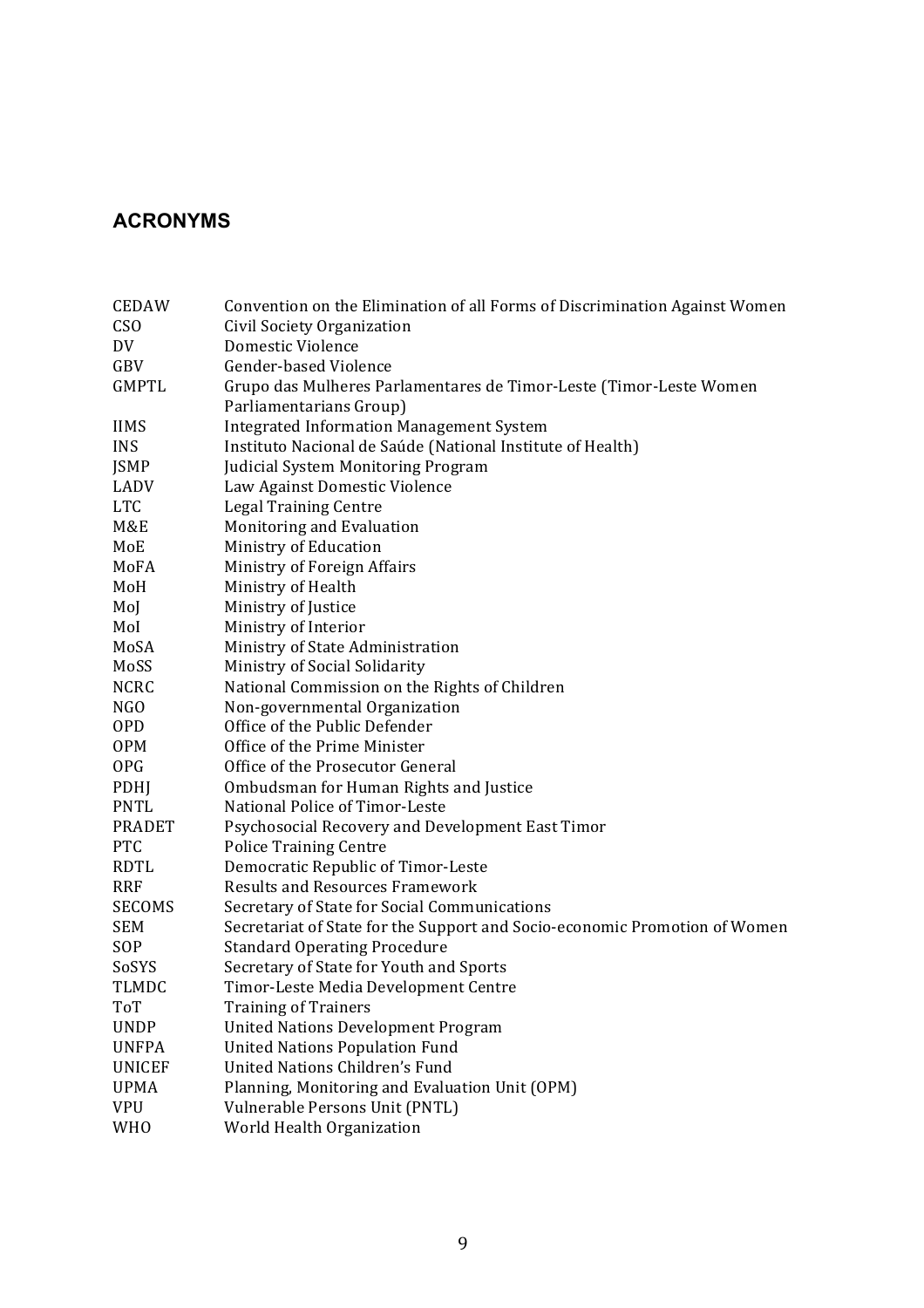#### **DEFINITIONS**

#### **DOMESTIC!VIOLENCE**

Domestic violence is any violence committed in a family context, by a family member against any other family member, where there is some form of relationship of dependence between the victim and defendant, which results or may result in harm or physical, sexual or psychological suffering, economic abuse, including threats such as acts of intimidation, insults, bodily assault, coercion, harassment, or deprivation of liberty. In most cases, 'intimate partner violence' is the main type of domestic violence, but in some societies violence from in-laws can also be the most dominant form.

The Law Against Domestic Violence (2010) defines family as including spouses, ex-spouses, those living in conditions analogous to marriage, ascendants and descendants of spouses and those dependent on family economy such as domestic workers.<sup>1</sup>

#### **FATIN!HAKMATEK**

A '*Fatin Hakmatek'* is a safe and secure location providing care, temporary accommodation (one or two days and nights), and access to specialized services for victims of sexual violence, and/or domestic violence, and/or child abuse or neglect, and/or trafficking. It may be located at a regional hospital or clinic. All *Fatin Hakmateks* operate free of charge to clients and on the basis of non-discrimination. Victims are usually referred to crisis accommodation by a hospital or clinic, the police, other service providers, by the victims' family or neighbours, or go to the accommodation themselves.

#### **GENDER**

Gender refers to the attitudes, feelings, and behaviours and the norms surrounding social and cultural roles and relations associated with a person's assigned sex. Gender is socially and culturally constructed and is not genetic. Gender roles are learned from generation to generation and are changeable over time and vary widely both within and between cultures, and within and between social groups within cultures.

#### **GENDER.BASED!VIOLENCE**

!!!!!!!!!!!!!!!!!!!!!!!!!!!!!!!!!!!!!!!!!!!!!!!!!!!!!!!

Gender-based violence is violence that targets individuals or groups on the basis of their gender. Gender-based violence includes, but is not limited to, any act whether occurring in public or in private life or perpetrated or condoned by the State, that results in, or is likely to result in, physical, sexual, psychological, emotional, psychosocial or economic harm or suffering to someone based on gender discrimination, gender-role expectations and gender stereotypes.

These acts may include but are not limited to: domestic violence; sexual abuse; dowry-related violence; rape, including marital rape; gender specific traditional or cultural practices that cause harm; non-spousal violence; sexual violence related to exploitation; sexual harassment and street harassment; intimidation and bullying at work; school-related violence and bullying whether

<sup>&</sup>lt;sup>1</sup> Article 2 (Definition) and Article 3 (Family), Law Against Domestic Violence (Law No. 7/2010).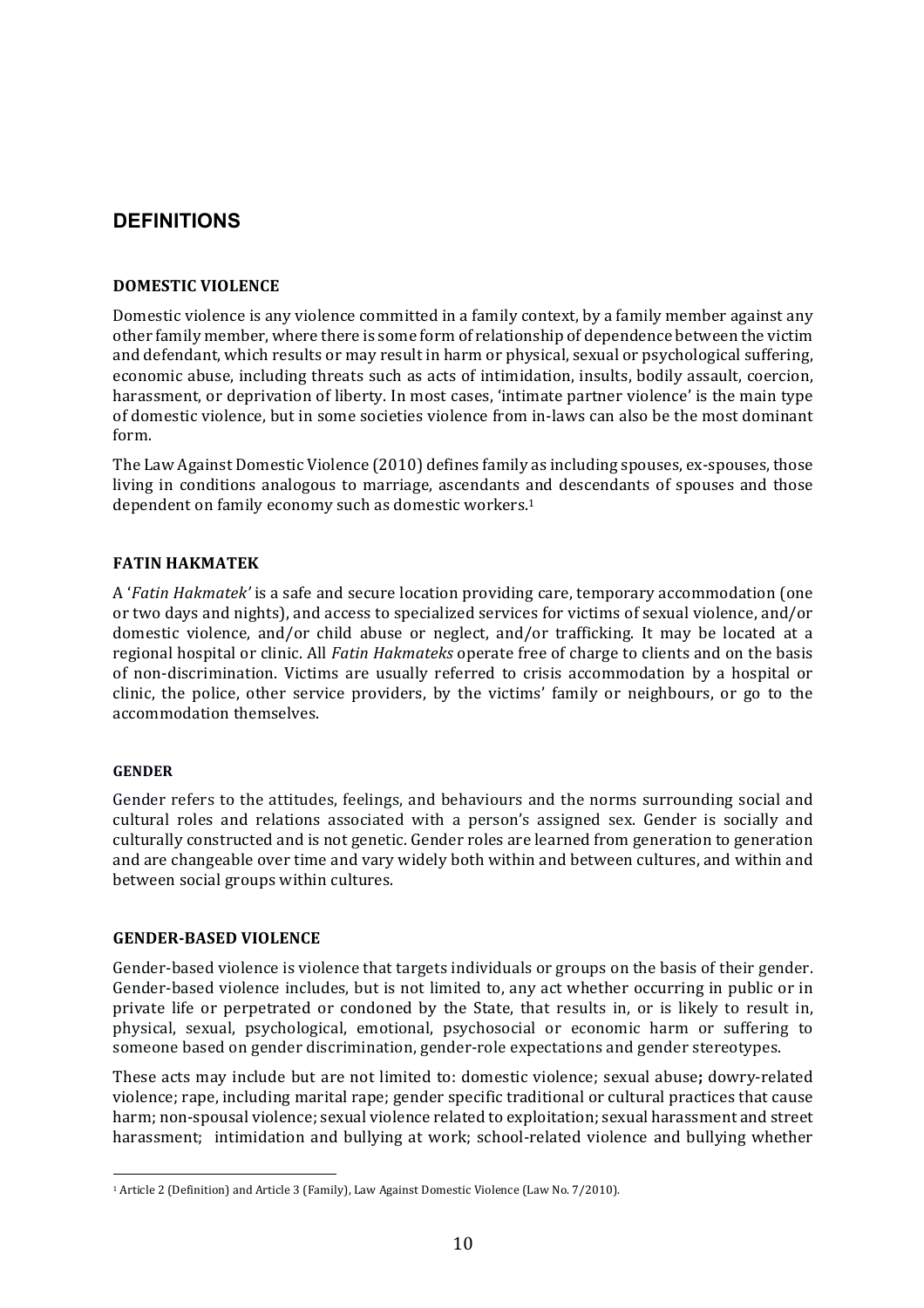between students or from teacher or school staff to students or from students towards teachers or school staff; human trafficking; forced prostitution; economic violence and any violence that is acted upon a person because of or pertaining to their gender or perceived gender role model or stereotype.

Gender-based violence is a human rights violation that reflects and reinforces gender inequities and gender inequality and compromises the health, dignity, security, agency, autonomy and respect of both the victims or targets and the perpetrators. In Timor-Leste, women and girls are disproportionately affected; however men and boys can also be victims of GBV and people within the LGBTI (see definition) community are also frequently affected by GBV.

#### **GENDER EQUALITY & GENDER EQUITY**

Gender equality is the equal valuing by society of all people regardless of gender, and equal conditions for realising full human rights and for contributing to, and benefiting from, economic, social, cultural and political development.

Gender equity is the process of being fair to people regardless of their gender. To ensure fairness, measures must often be put in place to compensate for the historical and social disadvantages that prevent all people from living healthy productive lives with same opportunities and rules for all.

#### **GENDER NORMS**

Gender norms are social expectations that define what is considered appropriate behaviour for women and men. The different roles and behaviours of females and males, and of children as well as adults, are shaped and reinforced by gender norms within society.

#### **LGBTI**

The acronym 'LGBTI' stands for lesbian, gay, bisexual, transgender and intersex. It is an umbrella term which is used to refer to individuals who fall outside of hetero normative constructions of sexual orientation and gender identity.

#### **PERPETRATOR**

A person who carries out a violent act or causes hurt and/or harm or imposes their will and actions on others without that person's consent.

#### **PREVALENCE**

'Prevalence' is a central term used when presenting results of a survey on violence against women. The prevalence of violence against women refers to the proportion of women who have experienced violence as part of the population of women 'at risk'. Prevalence rates are thus based on counting people rather than events or incidents. Prevalence estimates usually present the percentage of women who have experienced violence either during the previous 12 months or at any time of their life.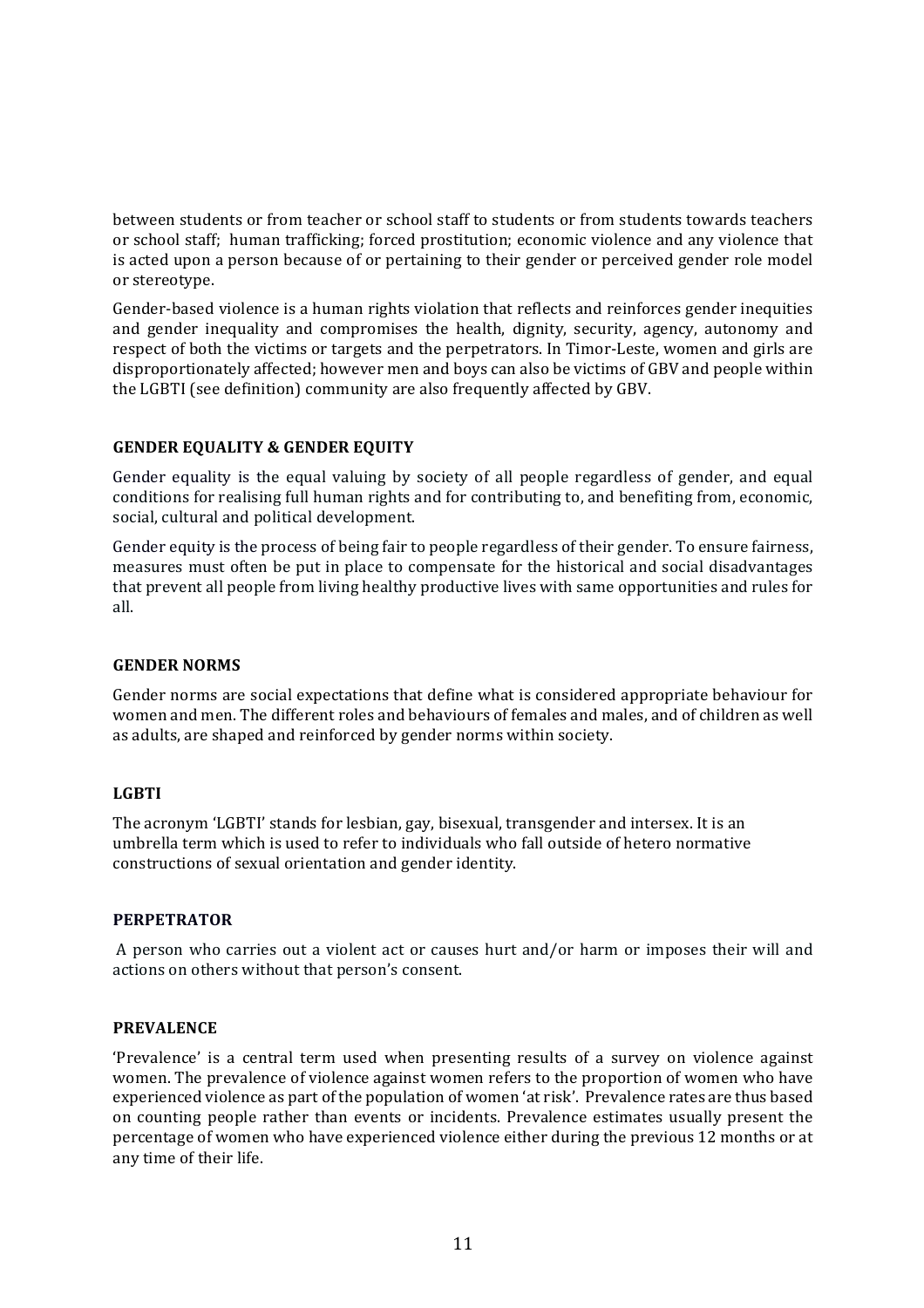#### **REDE!REFERÁL**

A network of service providers that provide support and referral to victims/survivors of GBV. Through this network, practitioners advocate against GBV in all its forms, monitor the protection situation of women, girls and other at-risk groups and ensure timely access to appropriate support and care services (legal, health, social and psychosocial) for victims of violence. *Rede Referál* is composed of two working groups: 1) the Service Provider Coordination Meeting chaired by the Ministry of Social Solidarity, which is responsible for ensuring coordinated responses to cases of gender-based violence; and 2) the Strategy and Advocacy Meeting, chaired by SEM which advocates for changes to policies and laws, partly based on recommendations from the Service Providers Coordination Meeting.

#### **SERVICE PROVIDERS**

Organizations that provide direct services to victims of gender-based violence, including domestic violence, sexual assault and child abuse. These include but are not limited to medical, legal, safe house/shelter, psychosocial and referral services. In Timor-Leste service providers include both government agencies and non-governmental organizations (NGOs).

#### **SEX**

Sex refers to biologically and genetically determined differences between people that indicates whether they are (biologically) male or female or intersex, and therefore considered as women or men. If there is no medical or surgical interference these differences are generally considered permanent and universal.

#### **SPECIALIZED ESSENTIAL SERVICES**

Essential services relate to a coordinated set of essential and quality multi-sectoral services for all women and girls who have experienced gender based violence. Support services targeted to the specific needs of victims of gender-based violence, including domestic violence, sexual assault and child abuse. The essential services reflect the vital components of coordinated multi-sectoral responses including of essential health, policy, justice and social services that can significantly mitigate the consequences that violence has on the well-being, health and safety of women and girls' lives, assist in their recovery and empowerment and stop violence from reoccurring.

#### **UMA MAHON**

An '*Uma Mahon*' is a safe and secure location providing care, longer-term (more than two nights) accommodation, and access to specialized support services for victims/survivors or sexual violence, and/or domestic violence, and/or child abuse or neglect and/or trafficking. These shelters should be located in secure and relatively secret locations. All shelters operate free of charge to clients and on the basis of non-discrimination.

#### **VICTIM OF!VIOLENCE**

A person who is, or has been the target of gender-based violence.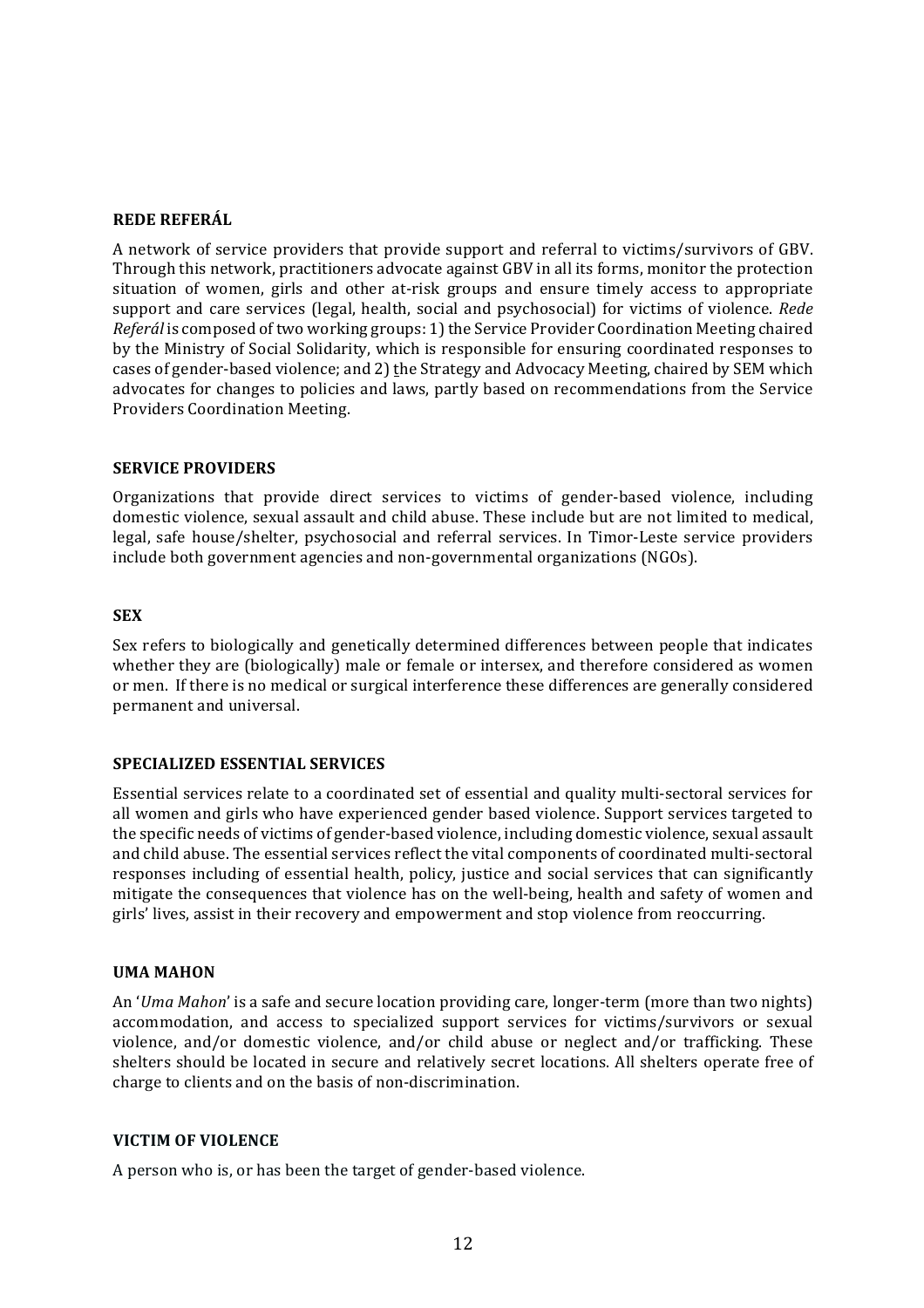### **CHAPTER 1: BACKGROUND**

#### **1.1 Overview of the National Action Plan on Gender Based Violence (NAP-GBV)**

The National Action Plan on Gender Based Violence (NAP-GBV) for 2017-2021 is the first revision of the Plan, which was adopted in 2012 by the Council of Ministers for a three-year period, within the framework of the Law Against Domestic Violence.

The Secretariat of State for the Support and Socio-economic Promotion of Women (SEM), as the overarching national machinery for gender equality, conducted an evaluation of the first NAP-GBV in 2015 to better understand progress achieved and priority areas for addressing GBV.

The CEDAW Committee also made a recommendation to Timor-Leste in November 2015, which called upon the government to "*adopt expeditiously the extension of the National Action Plan on Gender&Based&Violence".* 2

In April 2016, SEM initiated the process of revision of the Plan, in collaboration with relevant line ministries and civil society organizations and with the technical and financial support of UN Women, UNFPA, and The Asia Foundation.

The NAP-GBV 2017-2021 extends the government commitment to end GBV in Timor-Leste, based on the implementation of a multi-sectoral approach.

#### **1.2 General overview of the situation of gender-based violence in Timor-Leste**

Gender-based violence (GBV) is a pervasive problem in Timor-Leste, with domestic violence being the most common form. The Demographic and Health Survey (2009-2010) found that 38 if wineb age 15-49 have suffered from physical violence at some point since age 15. The survey also found that 34 percent of ever married women have ever experienced physical or sexual violence from their husband. $3$ 

Although most violence against women in Timor-Leste occurs within intimate partner relationships, rates of non-partner sexual violence are also high, with 14% of Timorese women aged 15-49 having ever been raped by a man who was not their husband or boyfriend.<sup>4</sup>

GBV is a human rights violation and a form of discrimination that seriously inhibits women's ability to enjoy rights and freedoms on a basis of equality of men. The social acceptance of GBV in Timor-Leste is alarming, due to unequal gender power dynamics, and exacerbated by exposure to other forms of violence, such as child abuse. The Demographic and Health Survey (2009-2010) found that 86% of women and 81% of men believed that the husband is justified in beating his

<sup>&</sup>lt;sup>2</sup> Recommendation No. 17 (a), issued on 20 November 2015, CEDAW Committee to Timor-Leste.

<sup>&</sup>lt;sup>3</sup> Timor-Leste Demographic and Health Survey 2009-10 (Dili, National Statistic Directorate, Ministry of Finance, Republic Democratic of Timor-Leste, 2010), p. 228-240. A nationally representative study undertaken by The Asia Foundation in 2015 found that 59% of ever-partnered women aged 15-49 have experienced some form of physical or sexual violence from their husband or boyfriend in their lifetime. (The Asia Foundation, *Understanding Violence against Women and Children in Timor-Leste: Findings from the Nabilan Baseline Study*, Dili, 2016).

<sup>&</sup>lt;sup>4</sup> The Asia Foundation, Understanding Violence against Women and Children in Timor-Leste: Findings from the Nabilan Baseline Study (Dili, 2016).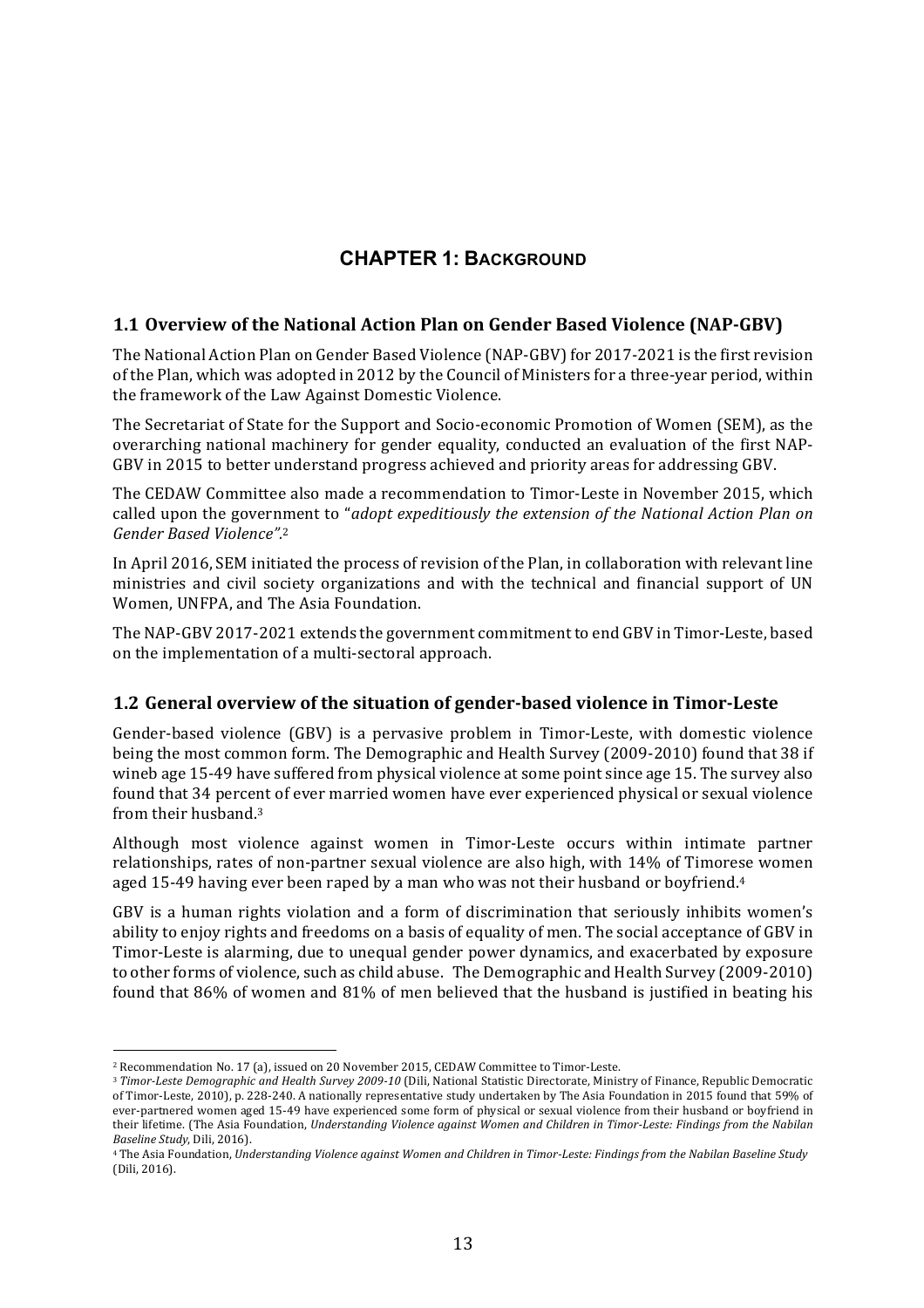wife under certain circumstances, and these attitudes have changed very little in the six years since  $(81\%$  women and  $70-79\%$  men: The Asia Foundation, 2015<sup>5</sup>).

The perception within many communities that GBV, particularly domestic violence, is a private matter, contributes towards the isolation of victims, often unable to access to proper assistance and support services.

The 2010 Law against Domestic Violence (LADV) importantly made domestic violence a public crime, but more efforts are needed to encourage reporting of cases. The study undertaken by The Asia Foundation in 2015, found that two in three women (66%) who experienced intimate partner violence did not tell anyone at all about the violence. When women did seek help, most told their family or friends (34%), while only 3% went to the police, 2% told a local leader, and less than 1% told to women's organisation or civil society organisation (CSO).

#### **1.3 Legal framework**

The National Action Plan on Gender-Based Violence (NAP-GBV) has been developed in accordance with Timor-Leste's national laws and international obligations.

Inherent in the NAP-GBV's outcomes and strategic outputs are the principles enshrined in the Timor-Leste Constitution, including equality before the law and non-discrimination (Article 16), equality between women and men (Article 17), child protection (Article 18) and access to justice (Article 26).

The NAP-GBV (2017-2021) also recognizes the weight that the Constitution attributes to international law (Article 9), including Timor-Leste's commitments within the Convention on the Elimination of Discrimination against Women (CEDAW), the International Convention on Civil and Political Rights (ICCPR), the International Convention on Social and Economic Rights (ICESCR) and the Convention on the Rights of the Child (CRC). In this regard, the NAP-GBV complements and supports implementation of related policy frameworks, such as the National Action Plan on UN Security Council Resolution 1325 on Women, Peace and Security, and the National Action Plan on the Rights of the Child.

#### **1.4!!Methodology of!NAP.GBV**

!!!!!!!!!!!!!!!!!!!!!!!!!!!!!!!!!!!!!!!!!!!!!!!!!!!!!!!

SEM, as the government's principal entity responsible for planning, executing, coordinating, and evaluating policies in the field of the promotion and defence of gender equality, has led the process of revision and extension of the NAP-GBV, ensuring a broad consultation process at national and municipality level, from May to July 2016.

The consultation phase promoted a multi-sectoral and participatory approach, including the following interventions:

I. Interviews and meetings with key stakeholders from the sectors of education, health, social solidarity, security, and justice. The list included line ministries, national institutions, service providers, civil society organizations, and development partners.

<sup>5</sup> The Asia Foundation, Understanding Violence against Women and Children in Timor-Leste: Findings from the Nabilan Baseline Study (Dili, 2016).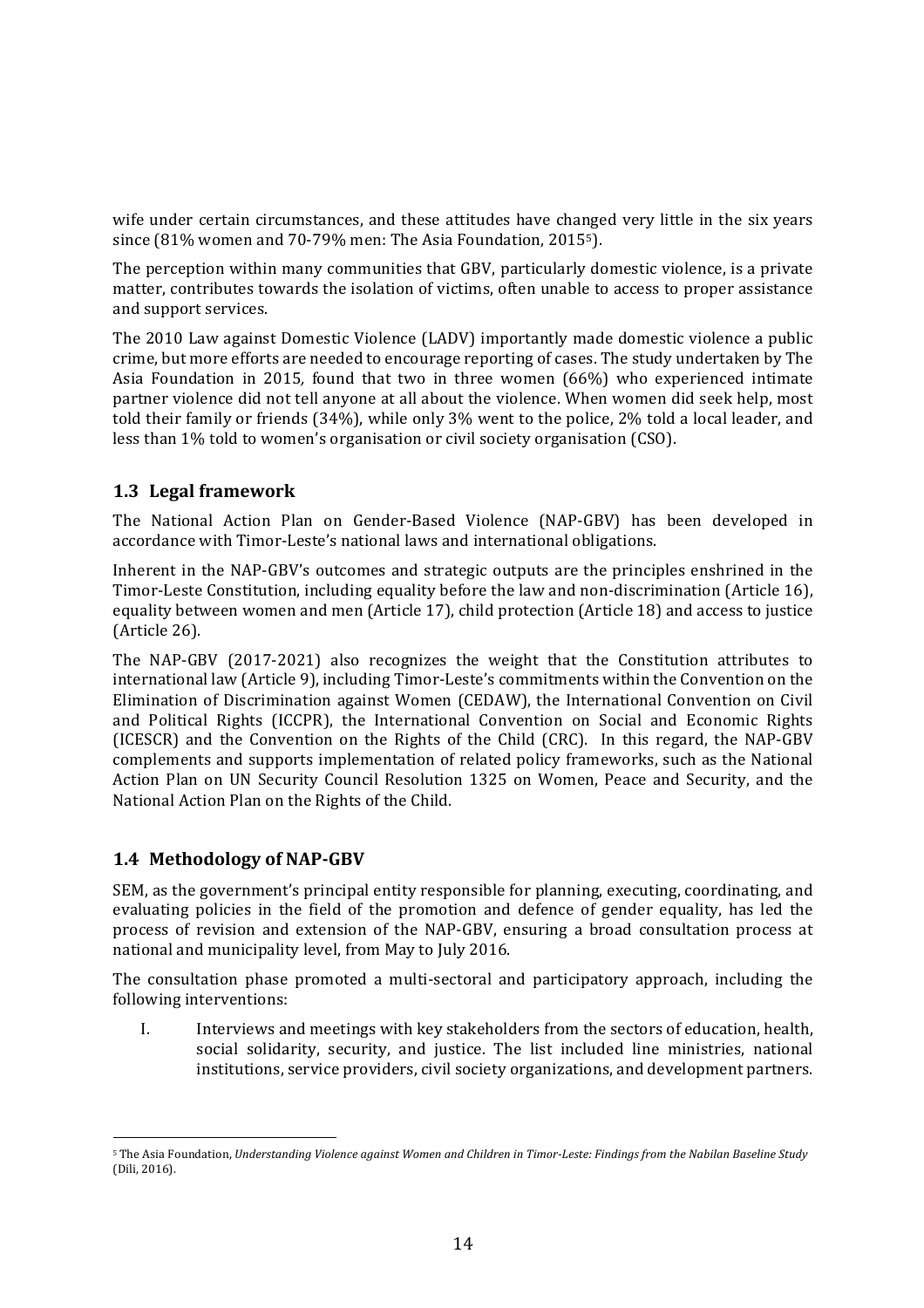- II. Consultation-workshops,<sup>6</sup> ensuring broad participation at national and municipality levels from the sectors of education, health, social solidarity, security, and justice, including line ministries, national institutions, service providers and civil society. The number of workshops was as follows:
	- 1) Consultation-workshop in Dili (30 June 2016), the total participants were  $91$ (female: 62% and male: 48%), representing: Dili, Liquiça, Ermera, Aileu, Baucau, Lautem, Viqueque, and Manatuto.
	- 2) Consultation-workshop in Suai (6 July 2016), the total participants were  $63$ (female:  $56%$  and male:  $54%$ ), representing: Covalima, Ainaro, Manufahi, and Bobonaro.!
	- 3) Consultation-workshop in Special Zone of Oecusse, (12 July 2016) the total participants were 68 (female: 64% and male: 46%), representing: Oesilo, Pante Macassar and Passabe.
- III. SEM convened the Inter-Ministerial Commission<sup>7</sup> on NAP-GBV, on 22 July 2016, which counted with full representation at director level, in compliance with the Government Resolution  $21/2012$ , 18 July. The Inter-Ministerial Commission is the responsible institution to coordinate, monitor and evaluate the implementation of NAP-GBV. The meeting was fruitful to discussed and provide feedback on efficient measures to improve Pillar IV of NAP-GBV on Coordination, Monitoring and Evaluation. Members of the Inter-Ministerial Commission include Ministry of Education, Ministry of Health, Ministry of Social Solidarity, Ministry of Interior, Ministry of Justice, Ombudsman Office (PDHJ), Alola Foundation, FOKUPERS and ALFeLA.

Once the first draft of the NAP-GBV (2017-2021) was finalized, SEM initiated the validation stage. The validation phase followed a participatory and inclusive approach, including the following interventions:

- I. Interviews and meetings with key stakeholders, seeking feedback on the first draft of NAP-GBV (2017-2021). The list included line ministries, national institutions, service providers, civil society organizations, as well as development partners.
- II. Validation Workshop in Dili (15 November 2016) with key stakeholders at director level from the sectors of education, health, social solidarity, security, and justice, including members of the Inter-Ministerial Commission on NAP-GBV, line ministries, national institutions, service providers, civil society and development partners. The Validation workshop on NAP-GBV (2017-2021) counted with 68 participants (52% female and 48% male).

<sup>&</sup>lt;sup>6</sup> The definition of the location for the consultation-workshops follows the judicial district criteria, which facilitated a broad participation at municipality level.

<sup>7</sup> The Inter-Ministerial Commission is the responsible entity to oversee the implementation of NAP-GBV, according to the Government Resolution 21/2012, 18 July.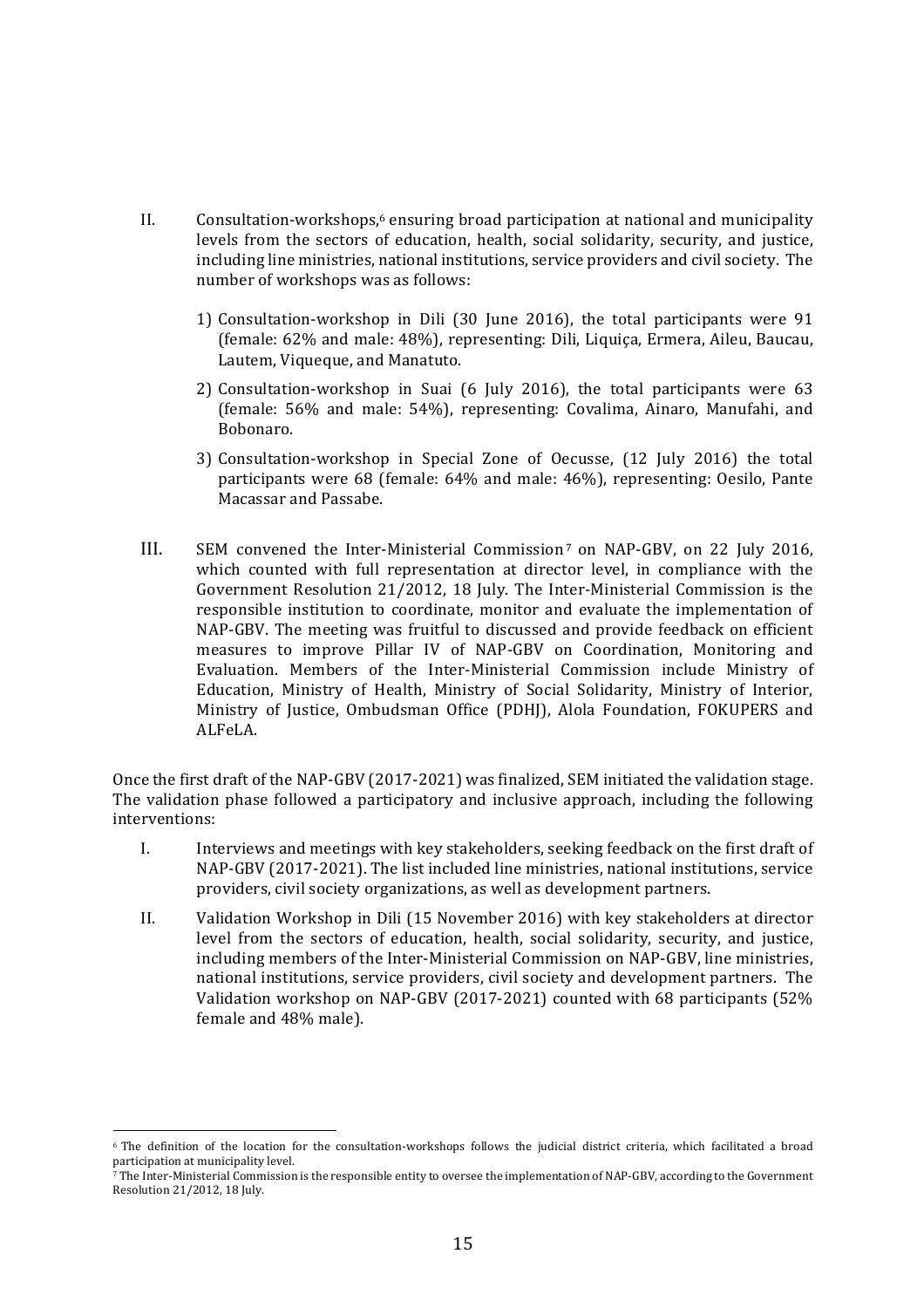#### **1.5 Guiding Principles of NAP-GBV**

The NAP-GBV has been informed by and has been developed to be consistent with the following principles:

#### **. Principle!of!Equality**

Every individual, regardless of ancestry, nationality, social status, gender, ethnicity, language, age, religion, disability, political or ideological beliefs, cultural and educational level, enjoys the fundamental rights inherent in human dignity and shall be assured equal opportunity to live without violence and the right to preserve his or her physical and mental integrity.<sup>8</sup>

#### **. Adherence!to!Human!Rights!Principles!and!Obligations**

GBV is an abuse of human rights and a form of discrimination, which prevents women from enjoying their full rights as citizens and human beings. The Timor-Leste NAP-GBV seeks to address human rights violations that lie at the core of GBV, and is based on respect for the human rights of women, men and children in accordance with Timor-Leste's international legal obligations in human rights and the Constitution of Timor-Leste.

#### **. Principle!of!Consent**

Without prejudice to any other provisions under the criminal law and criminal procedure, any intervention to support victims should be made after the victim gives his or her informed consent and shall be limited by full respect of the victim's will.<sup>9</sup> This principle is in reference to service interventions, and does not prejudice the public nature of the crime of domestic violence.

#### **. Principle!of!Information**

The State, through the police, prosecutor, public defender's office, and medical and social services, shall ensure that the victim is provided with adequate information to protect his or her rights.<sup>10</sup>

#### **. Safety!and!Security**

All programs, activities and interventions developed through the NAP-GBV put safety and security of victims/survivors of GBV as the primary concern.

#### **. Professional!Obligations!and!Rules!of!Conduct**

Any intervention of specialized support to victims/survivors should be conducted in compliance with professional standards and obligations, applicable codes of conduct, standard operating procedures, universal principles of human rights as well as any rules of conduct applicable to the case.11

<sup>&</sup>lt;sup>8</sup> Article 4, Law Against Domestic Violence (Law No. 7/2010).

<sup>&</sup>lt;sup>9</sup> Article 5 (1), Law Against Domestic Violence (Law No. 7/2010).

<sup>&</sup>lt;sup>10</sup> Article 7, Law Against Domestic Violence (Law No. 7/2010).

<sup>&</sup>lt;sup>11</sup> Article 8, Law Against Domestic Violence (Law No. 7/2010).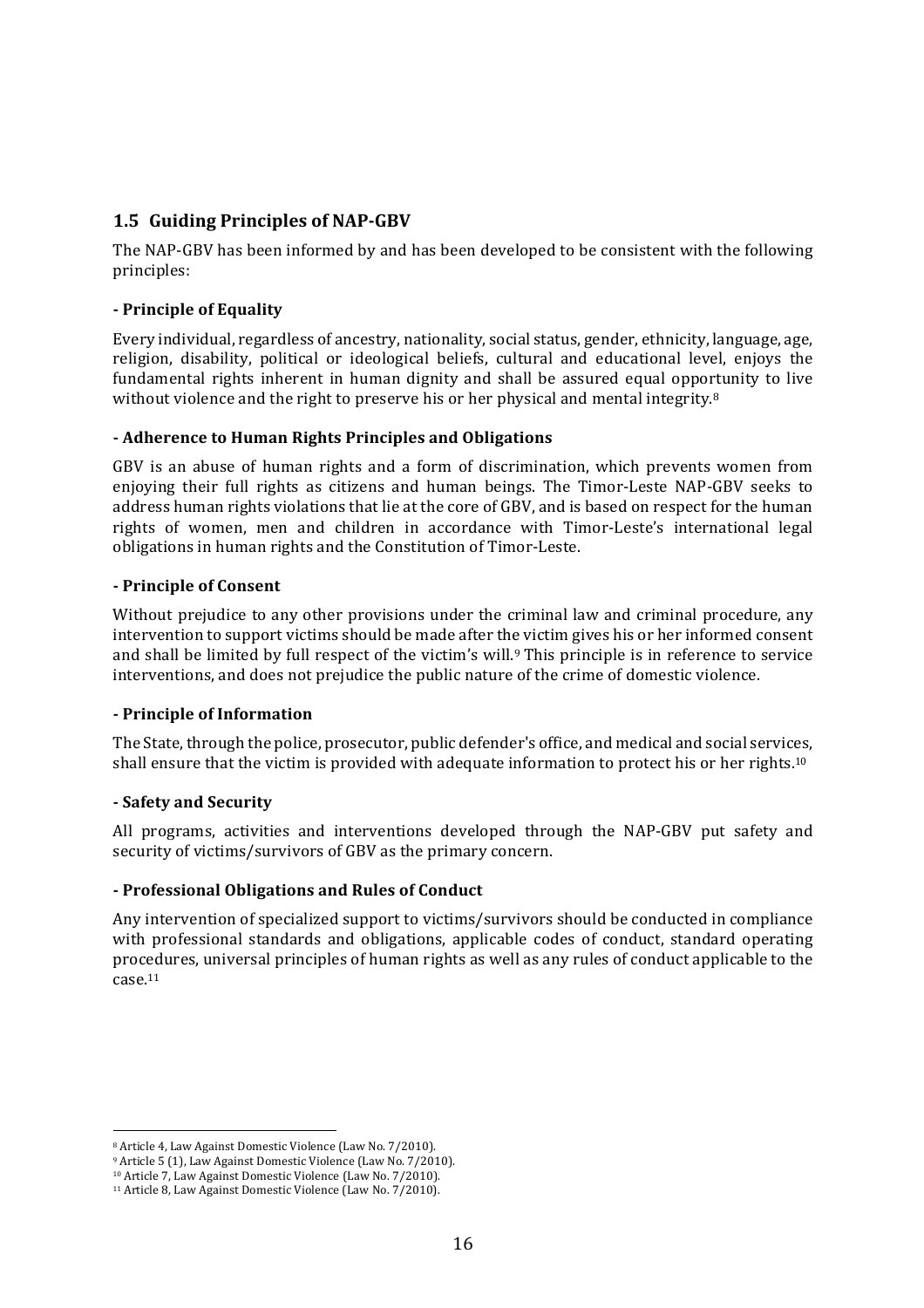#### **. Government!Responsibility**

Government Ministries and Institutions have a primary responsibility to demonstrate leadership and provide resources to implement and act in accordance with the NAP-GBV and the Law on Domestic Violence. The Government will act in partnership with civil society, NGOs and service providers. "[T]he State...cannot fail to provide protection to its citizens, as it is its role to coordinate all public, private and community leaders in implementing the policies on prevention of domestic violence and victim support."<sup>12</sup>

#### **. Victim Centred!Approach**

It is critical that approaches and programs dealing with victims/survivors of GBV put victims/survivors clearly in the centre. This means consideration of what is in the victim's best interest overrides any competing concerns. This approach aims to empower the individual toward making his/her own decisions, rather than imposing a course of action on the individual.

#### **1.6 Structure of NAP-GBV**

The NAP-GBV (2017-2021) is a five-year multi-sectoral strategy to address the problem of GBV in Timor-Leste. It covers a comprehensive approach, investing efforts in prevention of GBV, provision of multi-sectoral services for victims, including essential health and social services, access to justice, as well as establishing coordination mechanisms, to ensure an effective implementation of the plan, including monitoring and evaluation.

The NAP-GBV (2017-2021), in line with the structure of the first NAP-GBV, establishes four (4) pillars or strategic priority areas, as follows:

- 1- Pillar I Prevention of GBV
- 2- Pillar II Provision of Services for Victims
- 3- Pillar III Access to Justice for Victims
- 4- Pillar IV Coordination, Monitoring and Evaluation

#### **1.7 Pillars!of!NAP.GBV**

#### **1.7.1 Pillar!I . Prevention!of!GBV**

The NAP-GBV (2017-2021) recognizes the paramount importance of investing efforts in preventing GBV from taking place.

Preventing GBV requires actions to address the root causes of violence based on gender, such as gender inequality and discrimination, which result in the perceived lower status of women. As outlined in the overview above, alarming trends have been identified in various studies regarding tolerance of GBV in Timorese communities. It is essential, therefore, to create change by directing efforts at attitudes and behaviours, as well as social norms change.

<sup>&</sup>lt;sup>12</sup> Preamble, Law Against Domestic Violence (Law No. 7/2010).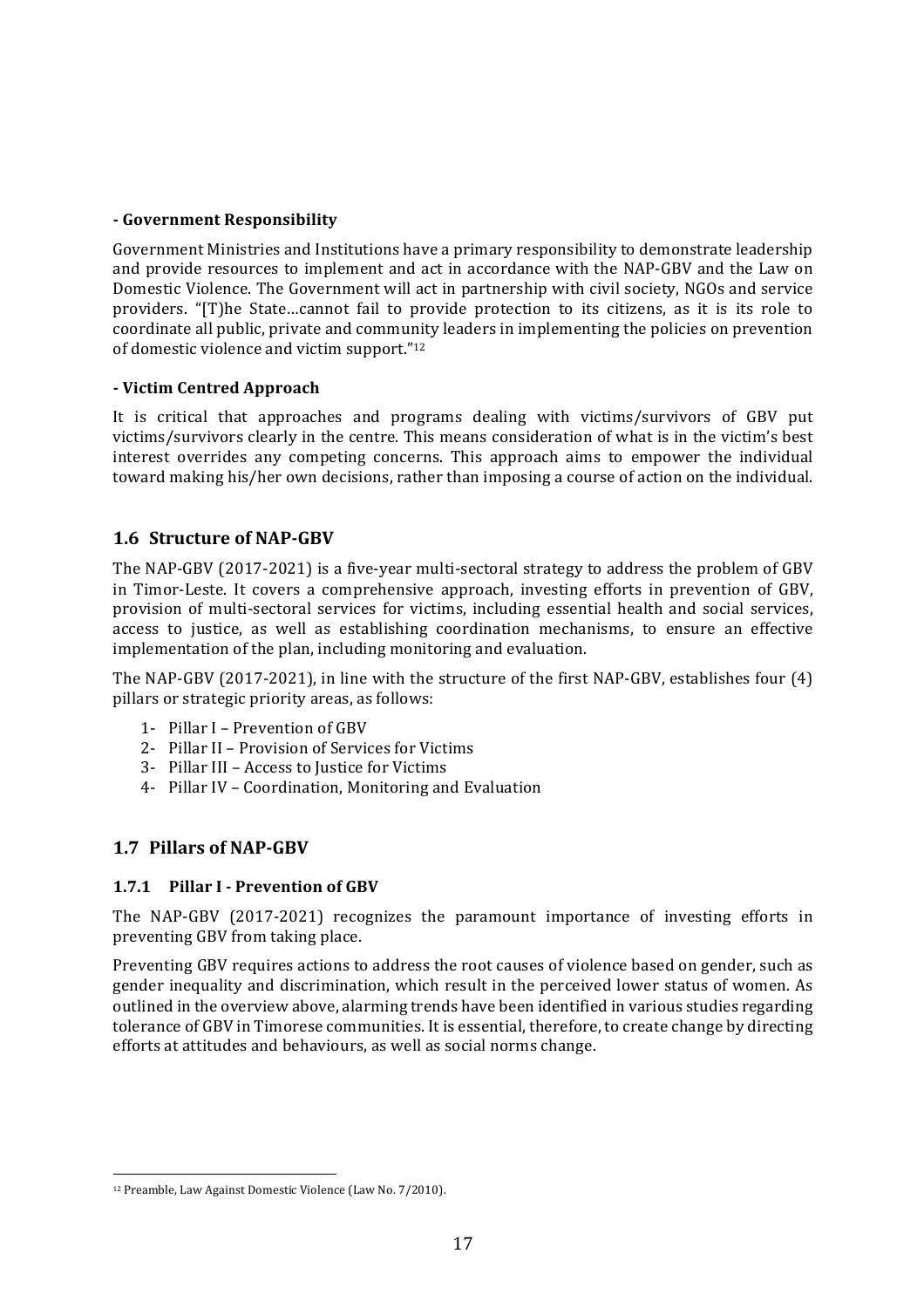Pillar I of NAP-GBV outlines activities that seek to affect long-term change by challenging the prevailing mind-sets within individuals, communities, and society. The NAP-GBV focuses on strategies aiming at:

- Increase the knowledge of human rights, gender equality, GBV, and its harmful effects among community-members and government agencies;
- Transform attitudes, practices, norms and behaviours that support, tolerate or accept GBV and gender inequality;
- Increase the promotion of sexual and reproductive health and rights, supporting healthy, respectful and consensual sexual relationships;
- Engage men and boys transforming harmful masculinities;
- Increase the positive influence of the media in promoting gender equality and zero tolerance towards GBV:
- <sup>-</sup> Support a GBV-aware approach to women's economic and personal empowerment and community support for women's participation in economic development, recognising that being in a higher economic position can also put women more at risk of violence;
- Advocate for the ratification of laws and policies across sectors, which are genderresponsive and gender equal.

Pillar I targets specific groups, which have a crucial role in preventing violence, namely national and local leaders (including Suco Chiefs, Church officials and traditional leaders), families, youth, health workers, the media, and the educational community.

#### **1.7.2 Pillar II - Provision of Essential Services for Victims/Survivors of GBV**

The NAP-GBV strategic area on Provision of Services focuses on the multi-sectoral needs of victims of GBV, ensuring they have access to essential services for their physical, mental and social well being, and that they are protected from further violence or re-victimization.

It is essential that victims have access to gender-sensitive care in safe and confidential environments, that services cover a wide range of needs, are coordinated across sectors and delivered by competent and trained staff. In order to ensure sustainability, these services shall be integrated into state sector services.

#### **I. Essential Health Services**

In the immediate aftermath of violence, victims must have access to essential health care and medical assistance to address their urgent needs. Accessible health care means that services are physically and geographically available to victims, resourced by professional and competent staff with appropriate training.

The main components of the essential health services are the following: 1) identification of victims; 2) first line support; 3) care for injuries and urgent medical treatment; 4) sexual assault examination and care; 5) mental health assessment and care; and 6) documentation (Medicolegal).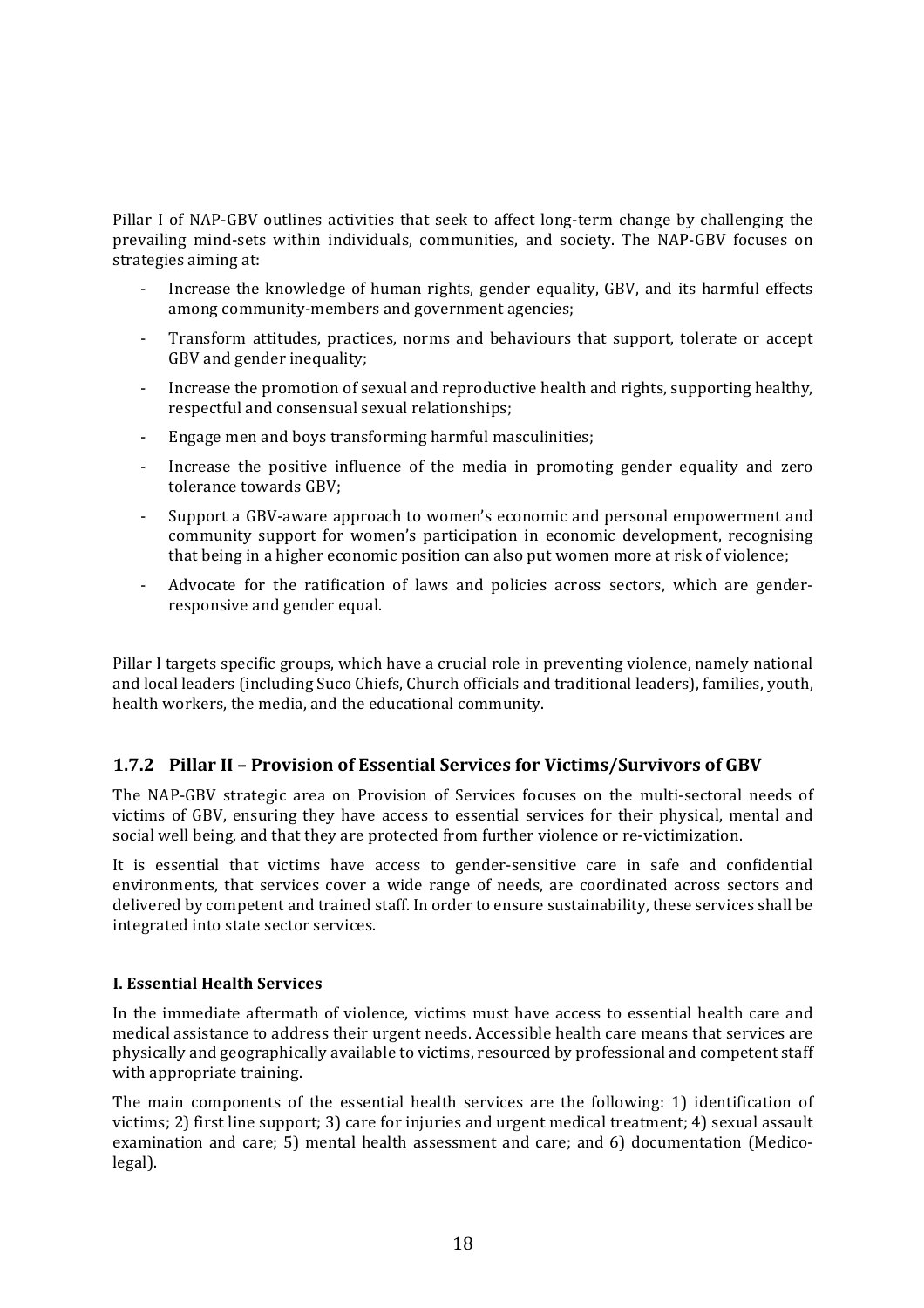The NAP-GBV (2017-2021) establishes the development and operationalization of National Guidelines to ensure the operationalization of SOPs for health care providers, including training and delivery.

All health care providers shall be aware about first line support (LIVES $13$ ) and available referral pathways, as health sector is often the first contact for victims/survivors of GBV, even without disclosing abuse or violence. LIVES can be provided by any health care provider with understanding of the National guidelines for health providers with limited resources.

#### **II. Essential Social Services**

The assurance of access to and provision of safe and secure accommodation for victims of GBV is also foreseen in the NAP-GBV. While these services have existed in Timor-Leste for several years, predominately operated by national non-governmental organizations, the NAP-GBV establishes the nationalisation of these services throughout the country.

The strategies established include a mapping exercise to determine whether Transit Houses/Short term shelters are required in the seven (7) municipalities where shelters are not currently available. The philosophy of the Transit Houses is to ensure immediate access to secure accommodation for all victims/survivors, including those with special needs, such as mental health issues and physical disabilities.

The NAP-GBV also seeks to improve the access to counselling and psychosocial services for victims/survivors, through the establishment of trained social service workers at the National Directorate of Social Development's (DNDS) to receive and provide crisis information and counselling for victims/survivors in all municipalities.

Furthermore, access to counselling and information will be also established through a free and confidential national violence helpline, available 24/7 that shall provide information on rights, services and crisis counselling for victims/survivors of GBV.

Finally, in order to ensure the seamless coordination of specialized services across different sectors, the NAP-GBV establishes the strengthening and expansion of coordination mechanisms such as *Referral Network* and case management systems at national and municipality level, as well as the establishment of cross-sector professional ethics standards for service providers.

#### **1.7.3** Pillar III – Access to Justice

Pillar III of NAP-GBV focuses on ensuring that rights of victims are empowered, in order to allow informed choices with regards to accessing justice options.

 $13$  L- Listen with empathy and without judging;

I - Inquire about Needs and concerns; emotional, physical, social and practical (ex: Child care)

V-Validate

E-Enhance Safety

S- Support her by helping her to connect to information, services and social support.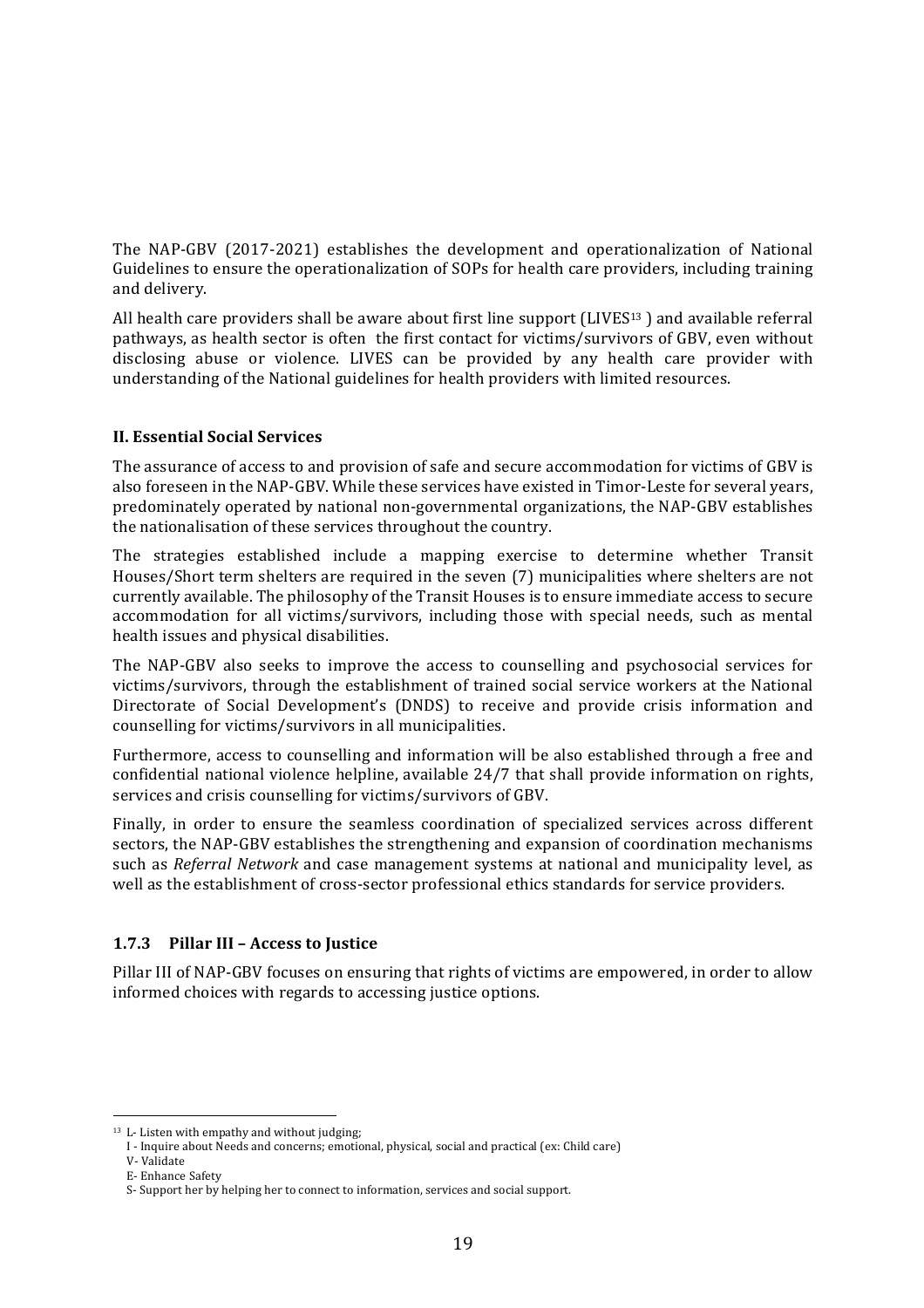Moreover, the NAP-GBV also takes into account the importance of effective justice responses towards GBV to ensure redress to victims, as well as to discourage violent behaviour in communities.

Pillar III establishes mechanisms to support that all forms of GBV are investigated, prosecuted and punished, and victims have access to justice measures.

Finally, the NAP-GBV also seeks the strengthening of the national legal framework, in order to better protect women and children, in accordance with international standards.

#### **1.7.4 Pillar!IV!. Coordination,!Monitoring!and!Evaluation**

Pillar IV outlines the necessary mechanisms to ensure a timely and effective implementation of the NAP-GBV. It establishes measures to promote high-level commitment in order to impulse a multi-sectoral intervention, as well as to plan the necessary budget allocation, according to gender-responsive budgeting.

To this end, the NAP-GBV includes measures to reinforce the Inter-Ministerial Commission on NAP-GBV,<sup>14</sup> involving new and essential partners. Namely the Office of Planning, Monitoring and Evaluation within the Office of the Prime-Minister (UPMA), the General Prosecutor Office, the Vulnerable Persons Unit (VPU), the Public Defender Office, the Judiciary, and the following CSOs: Alola Foundation, FOKUPERS, ALFeLA and Rede Feto.

Finally, the NAP-GBV seeks also to strengthen the *Referral network*, in order to ensure an effective coordination and integrated intervention at primary and secondary level.

#### **1.8 GOALS OF NAP-GBV**

The overall goal of the NAP-GBV aims at reducing and ultimately eliminating GBV that affects women, men and children in our communities through a multi-sectoral coordinated approach. All indicators proposed are to measure the general objectives:

- % of Timor-Leste women aged 15-49 who experienced some form of physical or sexual violence from men who are not their husband or boyfriend<sup>15</sup>
- % of women who reported that in the past 12 month experienced physical or sexual violence from their spouses<sup>16</sup>

The NAP-GBV seeks to reach this overall goal through focusing on four strategic areas:

<sup>!!!!!!!!!!!!!!!!!!!!!!!!!!!!!!!!!!!!!!!!!!!!!!!!!!!!!!!</sup> <sup>14</sup> Government Resolution 21/2012, 18 July.

<sup>&</sup>lt;sup>15</sup> Timor-Leste Demographic and Health Survey 2009-10.

 $1628\%$  of women experienced physical violence sometimes in the past 12 months (Timor-Leste Demographic and Health Survey 2009-10).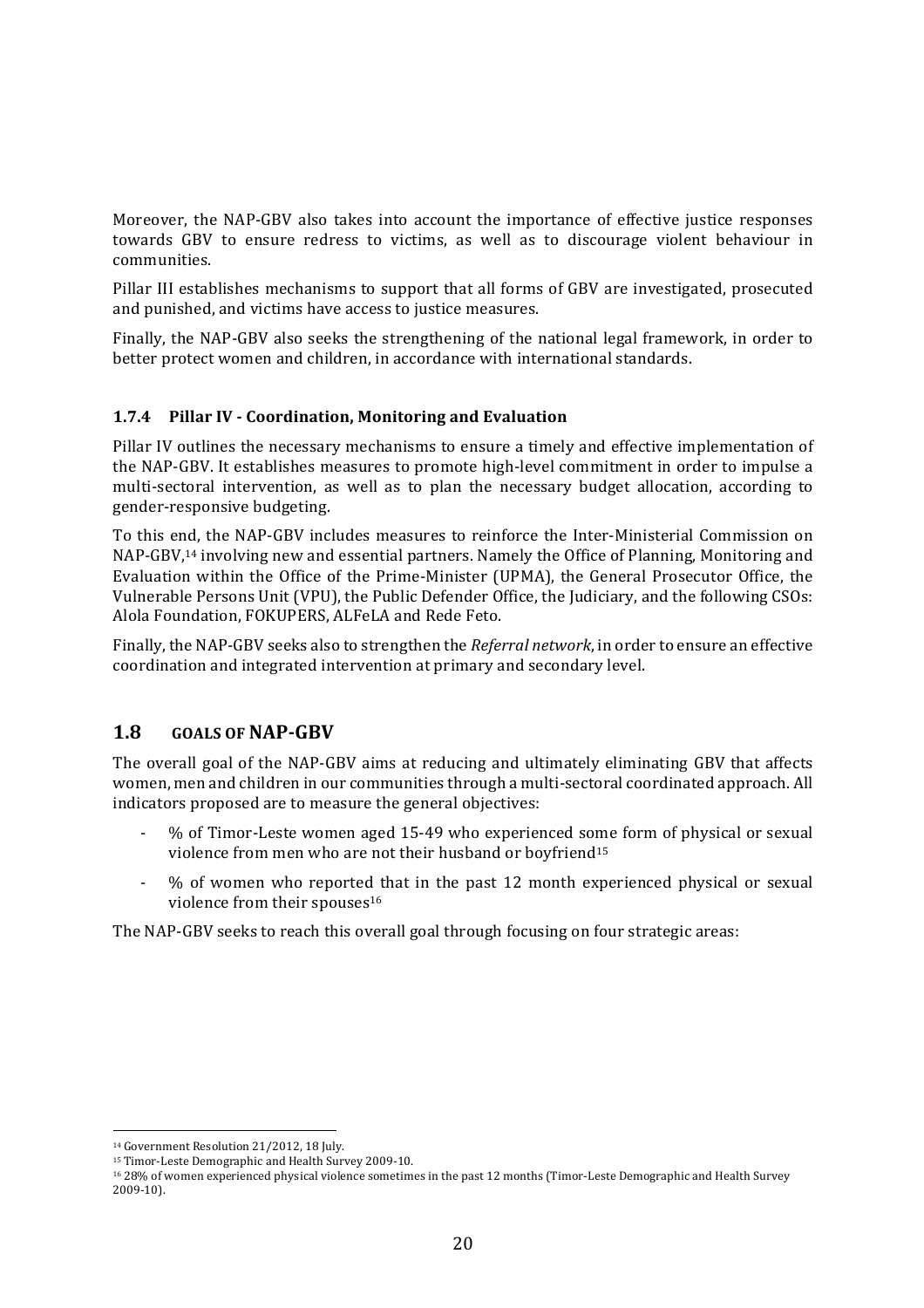#### **PILLAR!I! PREVENTION of gender-based violence**

**Outcome 1: Transform attitudes, behaviours, practices, norms and power dynamics that** contribute towards gender-based violence

- Output 1.1 Increased knowledge of community leaders, government officials and teachers in gender equality and GBV, as well as their active role in reporting and refering cases of GBV.
- Output 1.2 Increased awareness of sexual and reproductive health and rights (SRHR), engaging men and boys.
- Output 1.3 Increased the role of the media in promoting gender equality and zero tolerance towards gender-based violence.
- Output 1.4 Women economically empowered.
- Output 1.5 Gender equality is promoted at legal and policy level.

#### **PILLAR!II**

#### PROVISION OF SERVICES for victims/survivors of gender-based violence

**Outcome 2: Ensure that victims/survivors of gender-based violence have access to essential health!and!social!support!services**

- Output 2.1 Strengthened accessible and timely essential health services for victims/survivors including first line support, care for injuries and urgent medical treatment, sexual assault examination and care, mental health assessment and care and medico-legal documentation, provided by trained staff in secure and gendersensitive facilities.
- Output 2.2 Enhanced access to accommodation and shelter for victims/survivors in safe, responsive, and gender sensitive facilities, for short and long-term.
- Output 2.3 Strengthened accessibility to adequate crisis information, and counselling (including psycho-social support) for victims/survivors.
- Output 2.4 Strengthened measures to facilitate economic independence, recovery and autonomy of victims/survivors.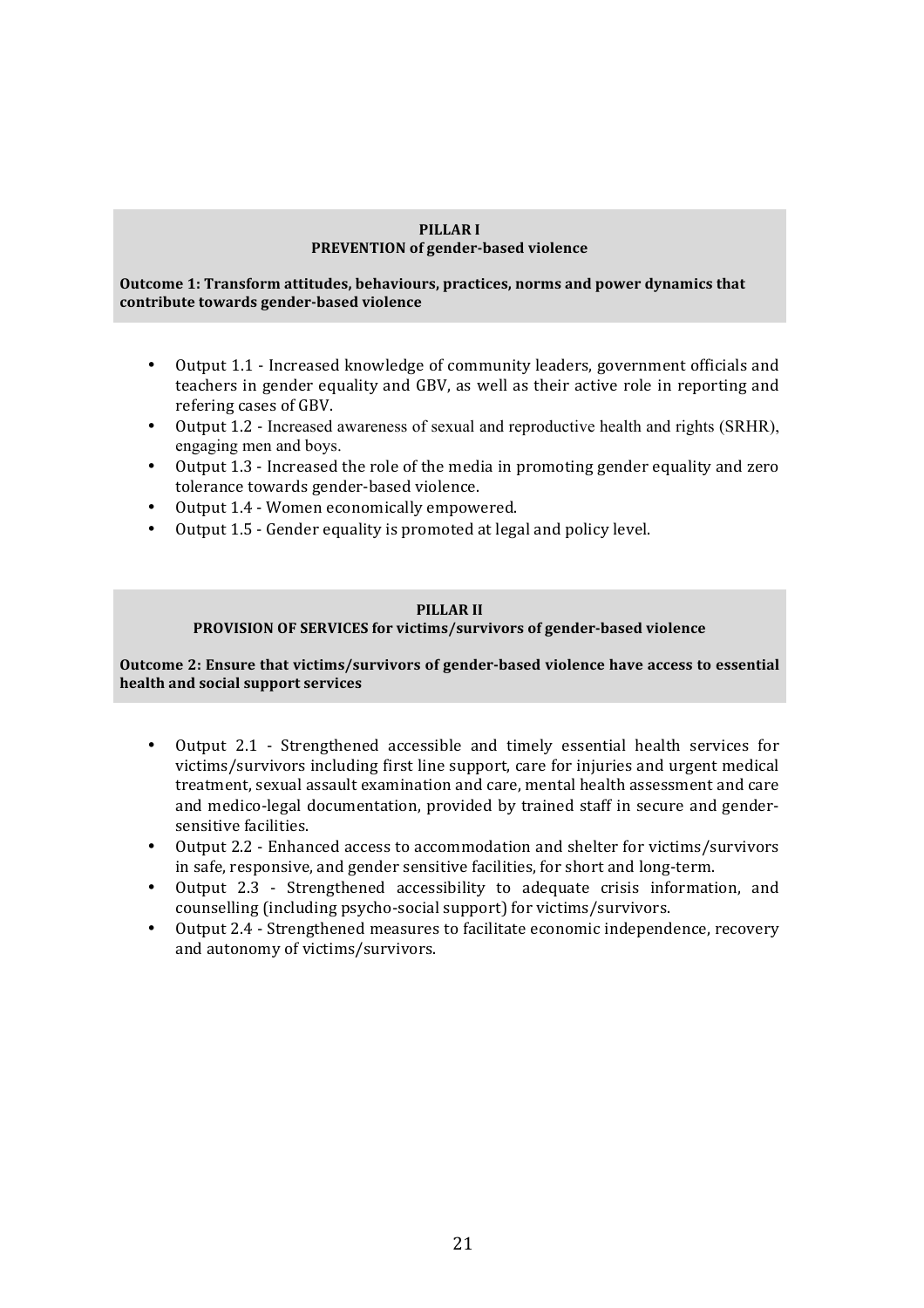#### **PILLAR!III**

#### ACCESS TO JUSTICE for victims/survivors of gender-based violence

#### **Outcome 3: Ensure that victims/survivors' rights are fully protected through the formal** justice system and perpetrators are brought to justice

- Output  $3.1$  Enhanced the national legal framework to protect victims/survivors, in compliance with international standards.
- Output 3.2 Strengthened access to information on rights, services and legal aid for victims/survivors, including accompaniment through legal processes.
- Output 3.3 Enhanced capacities of policing, prosecution and institutions to ensure the provision of gender-sensitive, safe, accessible, free, and responsive services for victims/survivors.
- Output 3.4- Strengthened judicial actors' capacities to ensure gender-sensitive protection and compensation for victims/survivors, as well as to ensure perpetrators are adequately punished.
- Output 3.5 Strengthened rehabilitation programmes and monitoring and evaluation of programme effectiveness, for perpetrators to reduce recidivism.

#### **PILLAR!IV COORDINATION, MONITORING AND EVALUATION**

**Outcome 4: Ensure the effective and efficient coordination, monitoring, evaluation of the implementation of NAP-GBV** 

- Output 4.1 Enhanced coordination among NAP-GBV stakeholders.
- Output 4.2 Enhanced monitoring, reporting, evaluation, and budget allocation of NAP-GBV.

#### **1.9 COSTING AND FINANCIAL REQUIREMENTS**

!!!!!!!!!!!!!!!!!!!!!!!!!!!!!!!!!!!!!!!!!!!!!!!!!!!!!!!

The NAP-GBV includes an indicative budget of activities to be undertaken over a five-year period. These figures are estimates only, and were developed based on obtainable budgets, as well as based on findings of the costing study on essential multi-sectoral services undertaken by the Ministry of Social Solidarity and UN Women, with technical support from the National University of Ireland in Galway.<sup>17</sup> It is important to highlight that the aforementioned Study has not been officially launched at the date of writing.

The rationale for developing an indicative-budget Plan was to create a tool that will support implementation of the NAP-GBV. An estimative budget is important to determine how to allocate funding and resources throughout the NAP's timeline, allowing policy makers to see how sector resource allocation fits into the broader goal of GBV. In this way it can support the development of future government Annual Action Plans, and gender-responsive budgeting efforts.

<sup>&</sup>lt;sup>17</sup> UN WOMEN, NUI Galway, *Estimating the resource requirements for a minimum package of essential services for women and children experiencing violence in Timor-Leste (Dili, 2016).*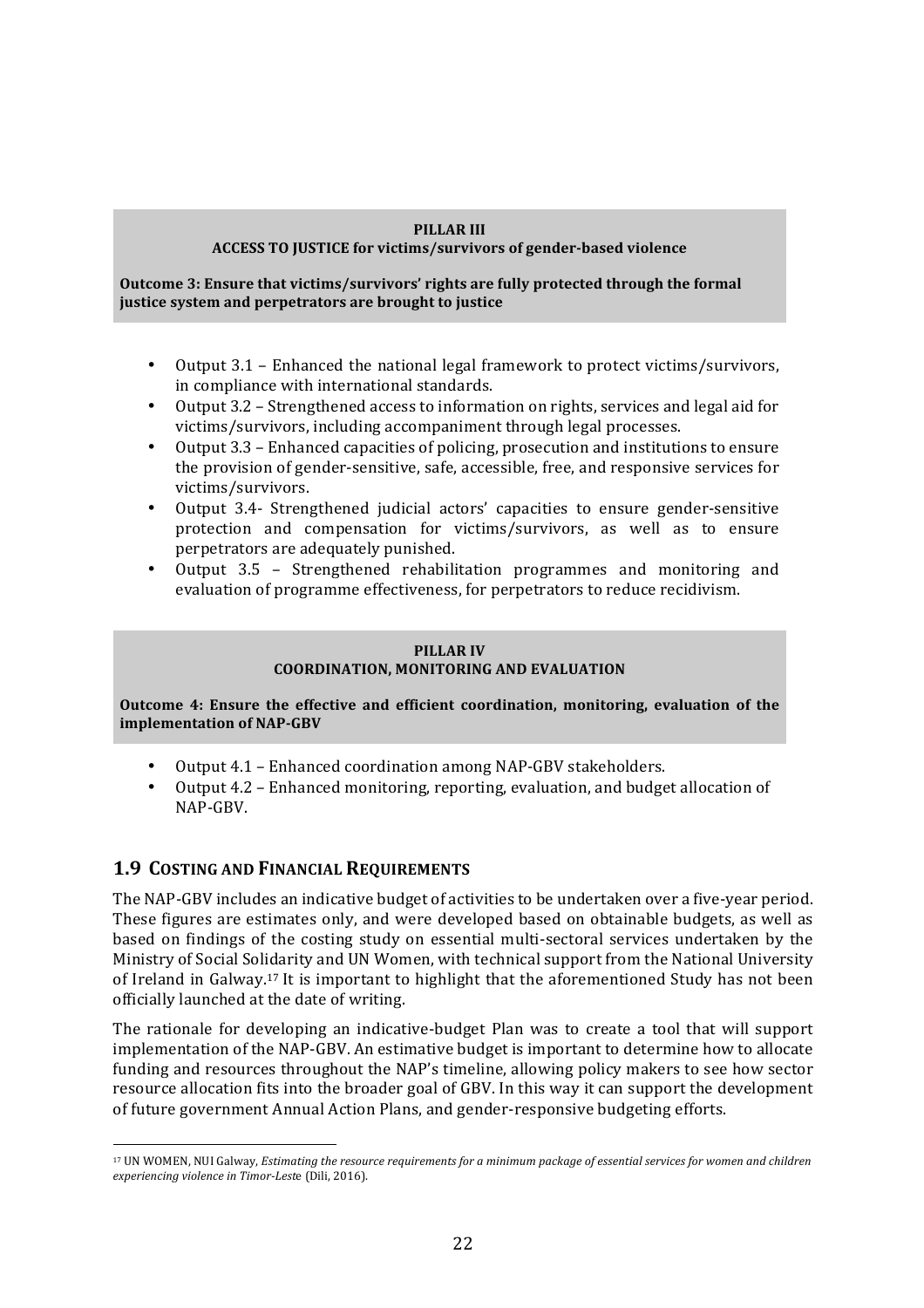### **CHAPTER 2: THE NATIONAL ACTION PLAN ON GENDER1BASED VIOLENCE – MATRIX**

### **PILLARI PREVENTION** of gender-based violence **Outcome 1: Transform attitudes, behaviours, practices, norms andpower dynamics that contribute towards gender-based violence Outcome Indicator: % of women and % of men believe that husbands could beat wives in some circumstances Baseline: In 2010, 86 percent of women and 81% of men believed that husbands could beat wives in some circumstances<sup>18</sup>**

| <b>Expected Outputs</b>                                                                                                                                                              | <b>Focus Actions</b>                                                                                                                                                                                                                                                                                     |  | <b>TIMEFRAME</b> |  | <b>Institution</b><br><b>Focal Point</b> | <b>Collaborating</b><br><b>partners</b>                     | <b>Total Indicative</b><br><b>Budget 5 year</b><br>period (in USD) |
|--------------------------------------------------------------------------------------------------------------------------------------------------------------------------------------|----------------------------------------------------------------------------------------------------------------------------------------------------------------------------------------------------------------------------------------------------------------------------------------------------------|--|------------------|--|------------------------------------------|-------------------------------------------------------------|--------------------------------------------------------------------|
| <b>Output 1.1 – Increased</b><br>knowledge of community<br>leaders, government officials<br>and teachers in gender<br>equality and GBV, as well as<br>their active role in reporting | 1. Engage communities, local and traditional<br>leaders in attitude and behavioural change<br>efforts, and to mobilize communities to take<br>responsibility and challenge GBV.                                                                                                                          |  |                  |  | <b>SEM</b>                               | <b>MAE</b><br><b>FOKUPERS</b><br>Alola Foundation<br>ALFeLa | 100,000                                                            |
| and refering cases of GBV<br><b>Output Indicator 1.1.1:</b><br>Percentage of women and men<br>that accept GBV                                                                        | 2. Facilitate discussions with religious leaders<br>aimed at identifying the risks and prevalence of<br>GBV and existing protection mechanisms for<br>women and children and engage them to<br>authentically promote messages of gender<br>equality and non-violence, and encourage<br>reporting of GBV. |  |                  |  | <b>SEM</b>                               | <b>FOKUPERS</b><br>ALFeLa                                   | 30.000                                                             |

<sup>18</sup> Timor-Leste Demographic and Health Survey 2009-10.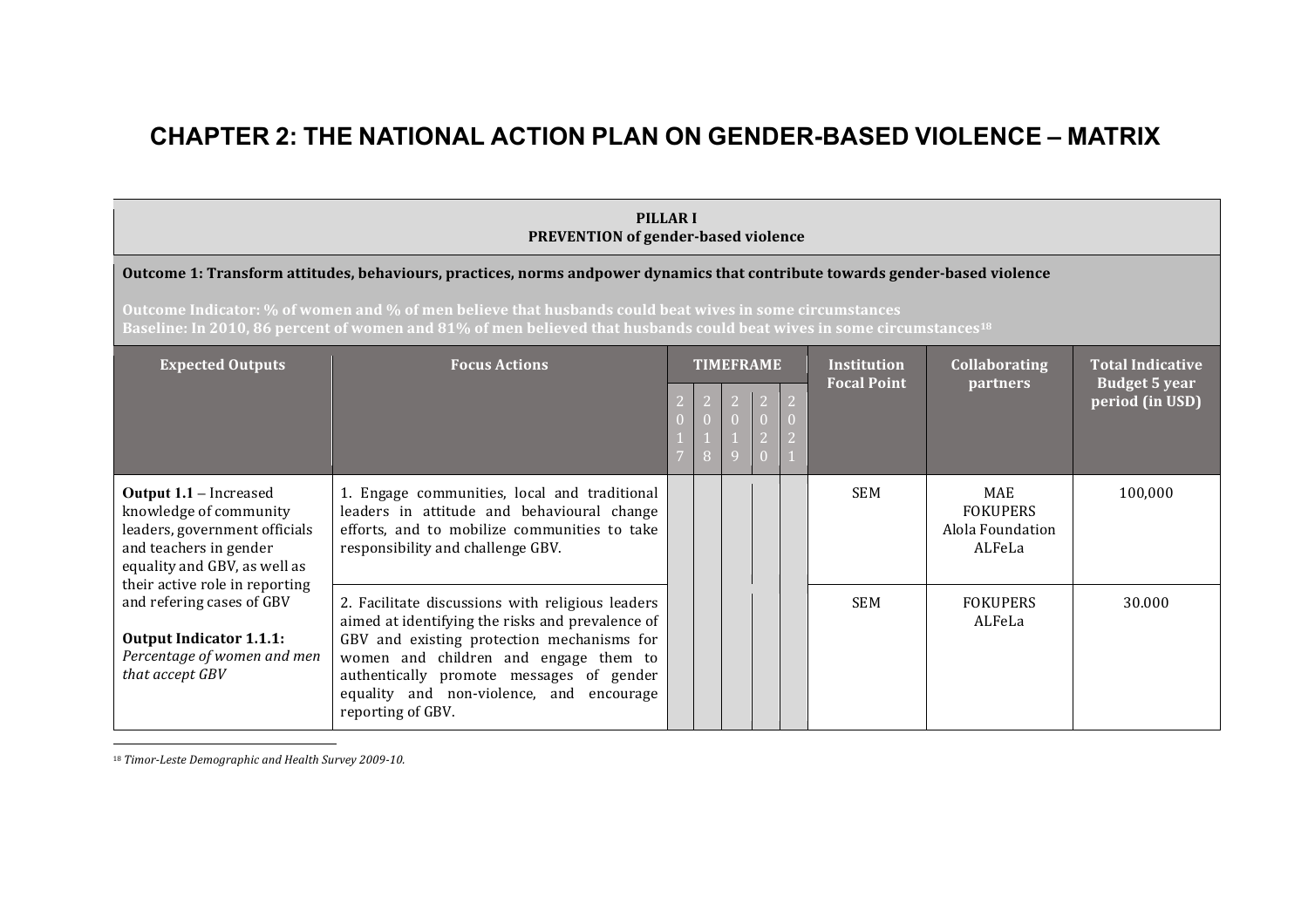| Baseline: 81% women and<br>79% men <sup>19</sup><br><b>Output Indicator 1.1.2:</b><br>Increase the knowledge of<br>local leaders and traditional                                  | conduct<br>evidence-based<br>3.<br>Design and<br>attitudinal change campaigns targeting the<br>youth to promote positive, respectful and non-<br>violent masculinities, challenging gender<br>stereotypes.                                                                                                                                                                   |  |  | MoE        | <b>SEM</b><br><b>AMKV</b><br><b>MVF</b>                                    | 80.000  |
|-----------------------------------------------------------------------------------------------------------------------------------------------------------------------------------|------------------------------------------------------------------------------------------------------------------------------------------------------------------------------------------------------------------------------------------------------------------------------------------------------------------------------------------------------------------------------|--|--|------------|----------------------------------------------------------------------------|---------|
| leaders, women and men, in<br>terms of LADV (Law aginst<br>Domestic Violence) and also in<br>their roles in making<br>complaints and refering cases<br>$of$ $GBV$                 | 4. Conduct school-based programmes focussed<br>on promoting gender equality, reshaping<br>masculinities, and building skills in positive<br>discipline, targeting primary and secondary<br>students, teachers and parents associations.                                                                                                                                      |  |  | MoE        | <b>SEM</b>                                                                 | 80.000  |
| <b>Baseline:</b> Not available, it is<br>necessary to collect data<br><b>Output Indicator 1.1.3:</b><br>Increase the knowledge of<br>teachers on GBV and sexual<br>harassment.    | 1. Design and conduct training for local and<br>traditional leaders (District Administrators,<br>Sub-District Administrators, Suco Chiefs, Aldeia<br>Chiefs, and lia-na'in; and key women in the<br>community) on human rights, gender equality<br>and GBV, as well as on their legal role in<br>reporting and referring cases of domestic<br>violence in their communities. |  |  | MoSA       | <b>SEM</b><br>PDHJ<br>MoE<br><b>FOKUPERS</b><br>Alola Foundation<br>ALFeLa | 100.000 |
| <b>Baseline:</b> Not available, it is<br>necessary collect data<br><b>Output Indicator 1.1.4:</b><br>Increase the number of<br>government officials, women<br>and men with better | 2. Design and conduct training for government<br>officials on human rights, gender equality and<br>gender-based violence (including on sexual<br>harassment in workplace), as well as on their<br>responsibility in reporting and referring cases<br>of GBV, culminating in a Code of Conduct that<br>all government officials must sign after each<br>annual training.      |  |  | <b>SEM</b> | <b>PDHI</b>                                                                | 80.000  |

 $^{19}$  The Asia Foundation, Understanding Violence against Women and Children in Timor-Leste: Findings from the Nabilan Baseline Study (Dili, 2016).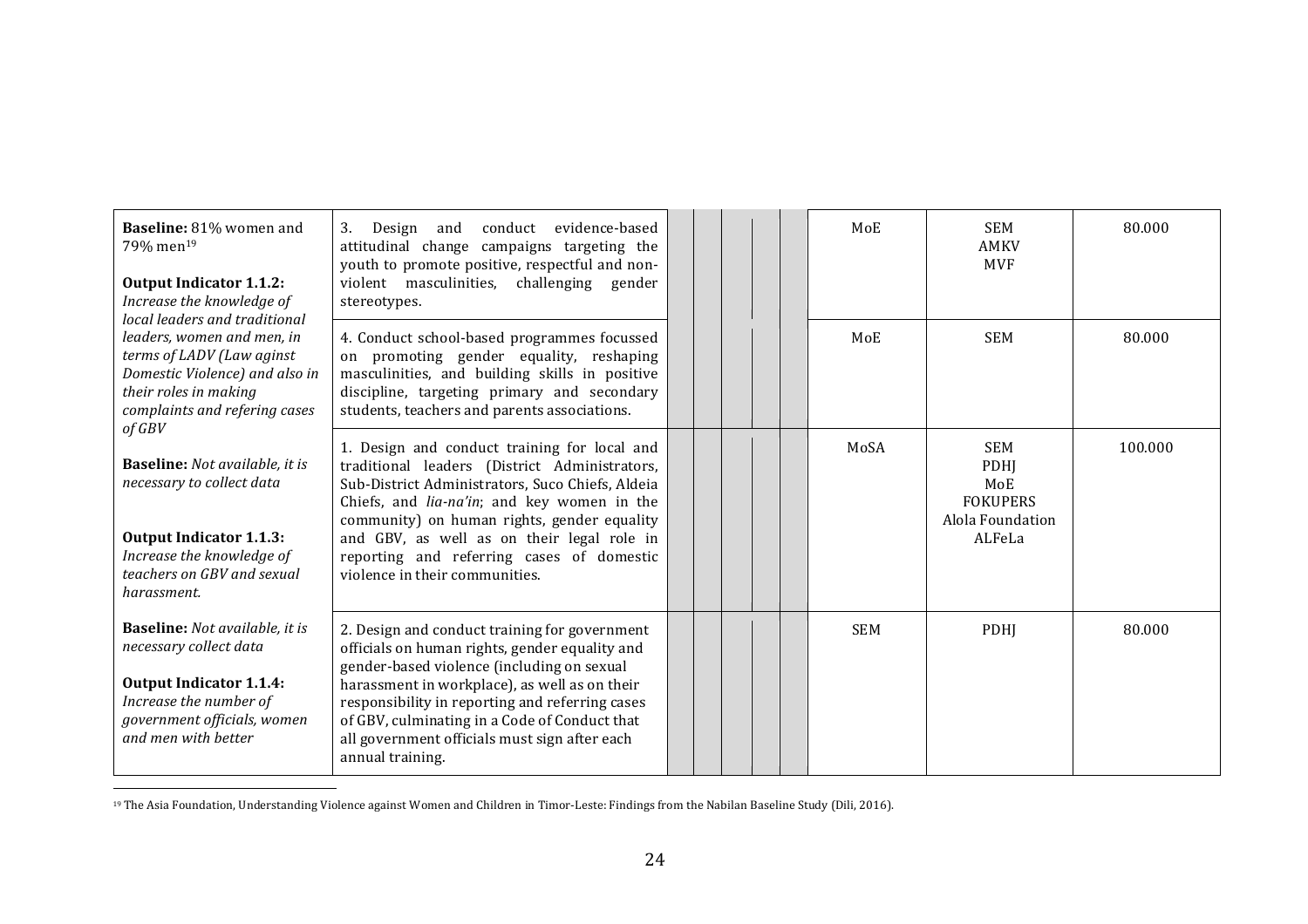| knowledge about GBV and<br>sexual harassment<br><b>Base Line: Not available, it is</b><br>necessary to collect data                                                                                            | 3. Design and conduct training to teachers and<br>parents' associations on human rights, gender<br>equality, and prevention of gender-based<br>violence, with a particular focus on sexual<br>harassment, within the framework of the "zero<br>tolerance policy". | MoE        | <b>SEM</b>                                                         | 100.000 |
|----------------------------------------------------------------------------------------------------------------------------------------------------------------------------------------------------------------|-------------------------------------------------------------------------------------------------------------------------------------------------------------------------------------------------------------------------------------------------------------------|------------|--------------------------------------------------------------------|---------|
| <b>Output 1.2 - Increased</b><br>awareness of sexual and<br>reproductive health and<br>rights (SRHR), engaging<br>men and boys                                                                                 | 1. Develop a communications campaign to<br>reduce stigma around talking openly about<br>SRHR, including the design and dissemination of<br>clear and informational posters, banners,<br>pamphlets to share accurate information about<br>SRHR with communities.   | MoH        | <b>SEM</b>                                                         | 60,000  |
| <b>Output indicator 1.2.1:</b> $%$ of<br>women of age between 15-49<br>who believe that a woman may<br>not consent to have sexual<br><i>intercourse with her</i><br>spouse/husband in certain<br>circumstances | 2. Design and deliver Comprehensive Sexuality<br>Education <sup>22</sup> for students at Primary and<br>Secondary education.                                                                                                                                      | MoE        | <b>SEM</b><br>Secretary of State<br>for Youth and<br>Sports<br>MoH | 130.000 |
| <b>Baseline: Please refer to DHS</b><br>2009-10 <sup>20</sup>                                                                                                                                                  | 3. Design and implement regular facilitated<br>community discussions among male peers<br>addressing male sexual entitlement.                                                                                                                                      | <b>SEM</b> | MoH<br><b>AMKV</b><br><b>MVF</b>                                   | 60.000  |

<sup>&</sup>lt;sup>20</sup> Baseline, p. 207, Timor-Leste Demographic and Health Survey 2009-10.

<sup>&</sup>lt;sup>22</sup> Comprehensive Sexuality Education - CSE (developed from *the International Technical Guidance on Sexuality Education* by UNESCO, UNFPA, UNICEF, WHO, UNAIDS, and more recently UN WOMEN) – defined as a comprehensive human rights-based, gender-focused, life-skills-based approach to sexuality education. CSE can be taught in school or out of school, and to various age groups including being adapted to parents and community-level programmes, is an effective way to teach young people about healthy relationships and conscious respectful choices and equip them with the knowledge, skills, attitudes, and values that will enable them to develop a positive view of their sexuality and sexual and reproductive health in the context of their emotional and social development.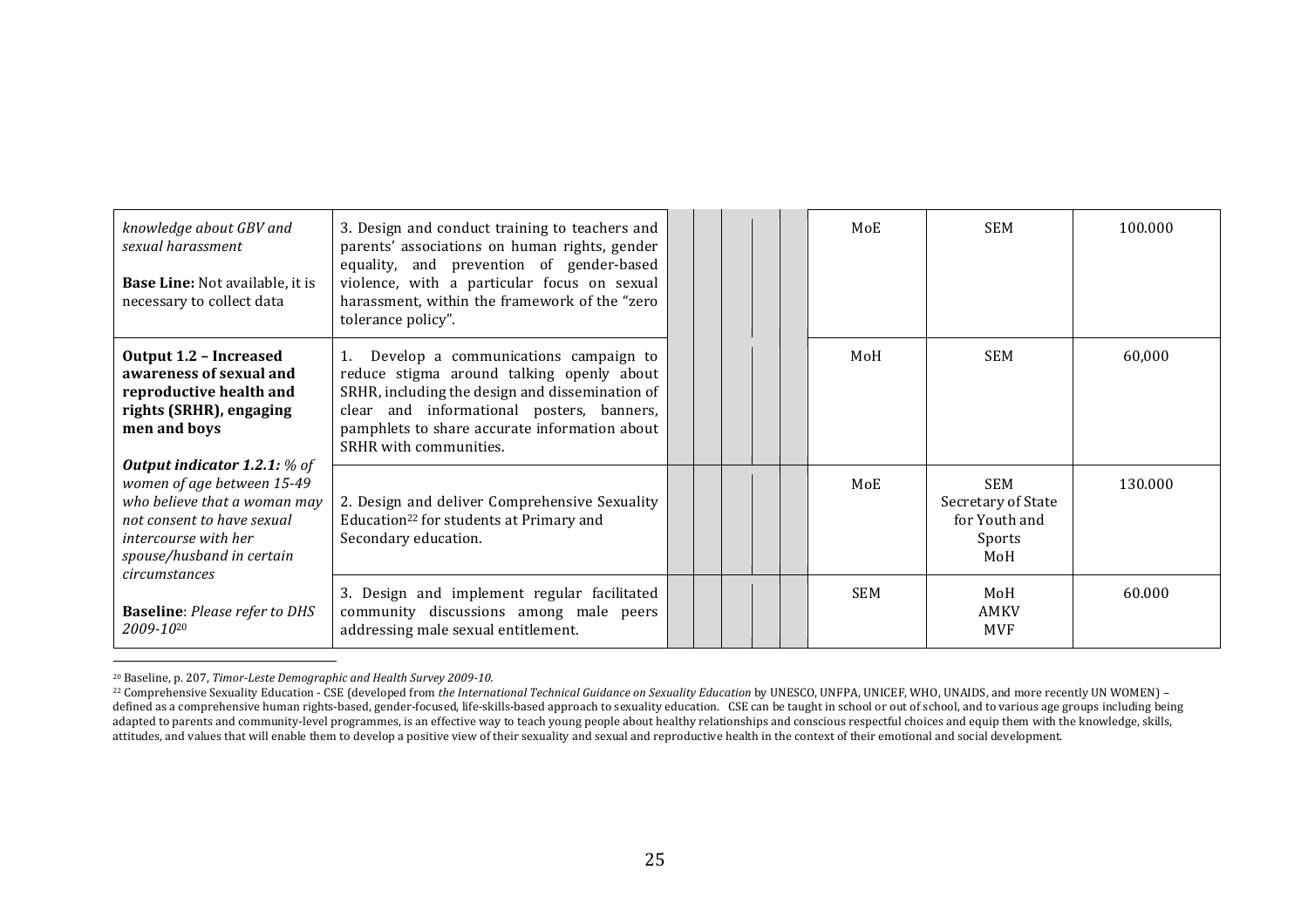| <b>Output indicator 1.2.2: % of</b><br>men of age between 15-49 who<br>believe that a woman may not<br>consent to have sexual<br>intercourse with her<br>spouse/husband in certain<br>circumstances<br><b>Baseline:</b> Please see DHS<br>2009-1021 | 4. Identify and support appropriate men from<br>the community to be positive role models for<br>others, and to advocate for behaviour change<br>amongst men.                                                         |  |  | <b>SEM</b>    | AMKV<br><b>MVF</b> | 30.000 |
|-----------------------------------------------------------------------------------------------------------------------------------------------------------------------------------------------------------------------------------------------------|----------------------------------------------------------------------------------------------------------------------------------------------------------------------------------------------------------------------|--|--|---------------|--------------------|--------|
| Output 1.3 - Increased the<br>role of the media in<br>promoting gender equality<br>and zero tolerance towards<br><b>GBV</b>                                                                                                                         | 1. Develop a media Code of Conduct on gender-<br>sensitive reporting; including ethical guidelines<br>on reporting gender-based violence, informed<br>consent, and disciplinary action in case of breach<br>of code. |  |  | <b>SECOMS</b> | <b>SEM</b>         | 40,000 |
| Output indicator 1.3.1:<br>Increase the number of<br>journalists, women and men<br>with the knowledge on gender                                                                                                                                     | 2. Conduct annual mandatory training to<br>journalists on human rights, gender equality,<br>GBV and gender-sensitive reporting.                                                                                      |  |  | <b>SECOMS</b> | <b>SEM</b>         | 30.000 |
| equality and also how to make<br>reports about GBV<br><b>Baseline:</b> not available, it is<br>necessary to collect data                                                                                                                            | 3. Develop and implement a Media Tool to<br>monitor media reporting on gender-based<br>violence and portrayal of women.                                                                                              |  |  | <b>SECOMS</b> | <b>SEM</b>         | 40,000 |

<sup>21</sup> Baseline, p. 208, Timor-Leste Demographic and Health Survey 2009-10.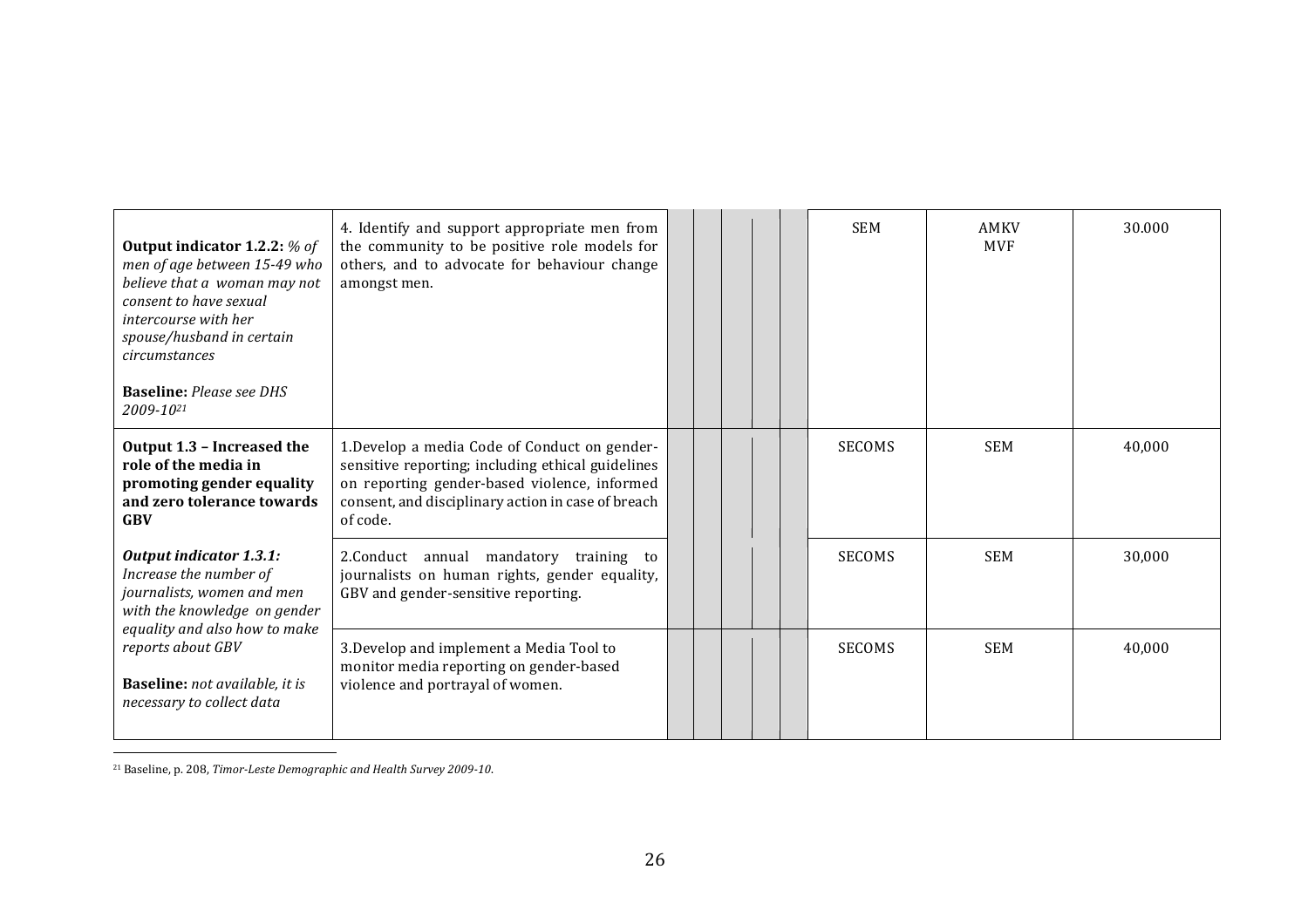| Output 1.4 - Women are<br>personally and<br>economically empowered                                                                                                                                                                                 | 1. Provide financial support to women's<br>networks and business groups, with particular<br>attention to associations, organisations and<br>community groups that support and represent<br>vulnerable women.                                                                                                                                                                                                              |  |  | <b>SEM</b>     | Ministry of<br>Commerce,<br>Industry and<br>Environment<br><b>SEPFOPE</b>    | 120,000 |
|----------------------------------------------------------------------------------------------------------------------------------------------------------------------------------------------------------------------------------------------------|---------------------------------------------------------------------------------------------------------------------------------------------------------------------------------------------------------------------------------------------------------------------------------------------------------------------------------------------------------------------------------------------------------------------------|--|--|----------------|------------------------------------------------------------------------------|---------|
| Output indicator 1.4.1:<br>Number of women's groups<br>which receives economic<br>support from the government<br>has good income<br><b>Baseline: 243 in 201523</b><br><b>Output indicator 1.4.2: % of</b>                                          | 2. Strengthen the reach and the contribution of<br>the national social protection programme (for<br>example: "Bolsa da Mae"; Veterans Pension, Old<br>Age Pension, etc.) for ALL vulnerable women<br>including women and young women who are<br>victims of GBV, abandonment, family exclusion<br>or social or cultural exclusion, so that they<br>receive adequate economic support from social<br>protection programmes. |  |  | MoSS           | Ministry of<br>Commerce,<br>Industry and<br>Environment                      | 338,000 |
| women and men has access to<br>social security<br><b>Baseline</b> : 35% of men and<br>24% of women have access to<br>social security <sup>24</sup><br><b>Output indicator 1.4.3: % of</b><br>women's and men's<br>participation in the labor force | 3. Build capacity of women in professional roles<br>including business management, through<br>transformative leadership and assertiveness<br>skills training.                                                                                                                                                                                                                                                             |  |  | <b>SEPFOPE</b> | <b>SEM</b><br><b>IADE</b><br>Caucus Feto iha<br>Polítika<br>Fundasaun Pátria | 50,000  |

<sup>23</sup> Data from *Relatóriu Avaliasaun Hakbiit Feto Iha Ekonomia Liuhusi Fundus Transferénsia Públika Tinan 2008-2015 (SEM, 2016).* 

<sup>24</sup> SEPFOPE, Timor-Leste Labour Force Survey 2013.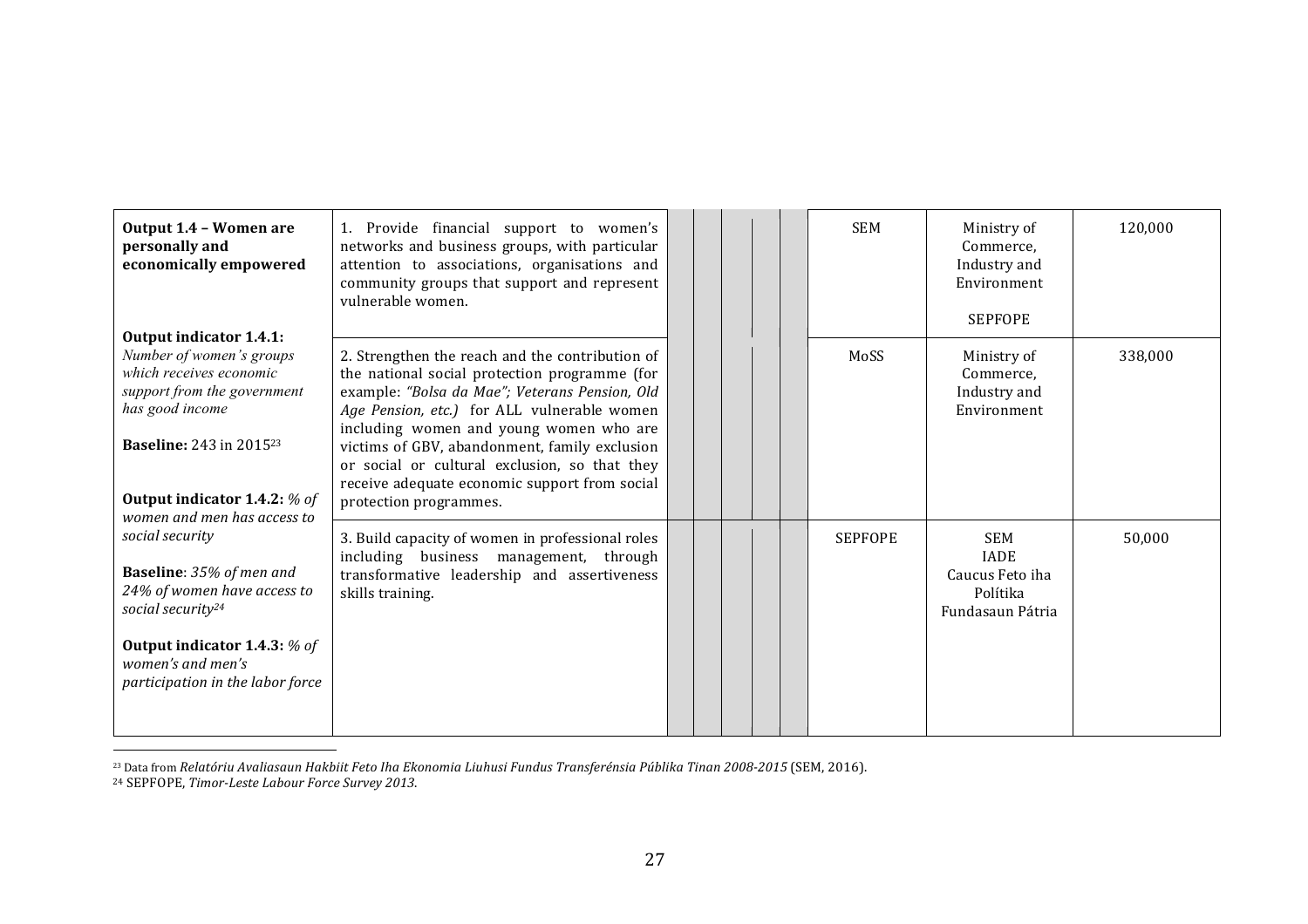| <b>Baseline:</b> 21 percent of<br>women and 40% of men<br>participate in the labor force <sup>25</sup>                                 |  |  |  |  |  |
|----------------------------------------------------------------------------------------------------------------------------------------|--|--|--|--|--|
| Output indicator 1.4.4: % of<br>women and men in vulnerable<br>employment                                                              |  |  |  |  |  |
| Baseline: 69% of women in<br>and 47% of men are in<br>vulnerable employment <sup>26</sup>                                              |  |  |  |  |  |
| Output indicator 1.4.5: % of<br>women and men in the<br>programs of vocational<br>technique every year                                 |  |  |  |  |  |
| <b>Baseline:</b> In 2009, 41% of<br>women and 59% of men<br>participated in technical<br>vocational training<br>programs <sup>27</sup> |  |  |  |  |  |
|                                                                                                                                        |  |  |  |  |  |

<sup>25</sup> SEPFOPE, Timor-Leste Labour Force Survey 2013.

!!!!!!!!!!!!!!!!!!!!!!!!!!!!!!!!!!!!!!!!!!!!!!!!!!!!!!!

<sup>26</sup> Democratic Republic of Timor Leste, "Combined Second and Third Periodic CEDAW Report" (2015).

<sup>27</sup> SEPFOPE, Timor-Leste Labour Force Survey 2013.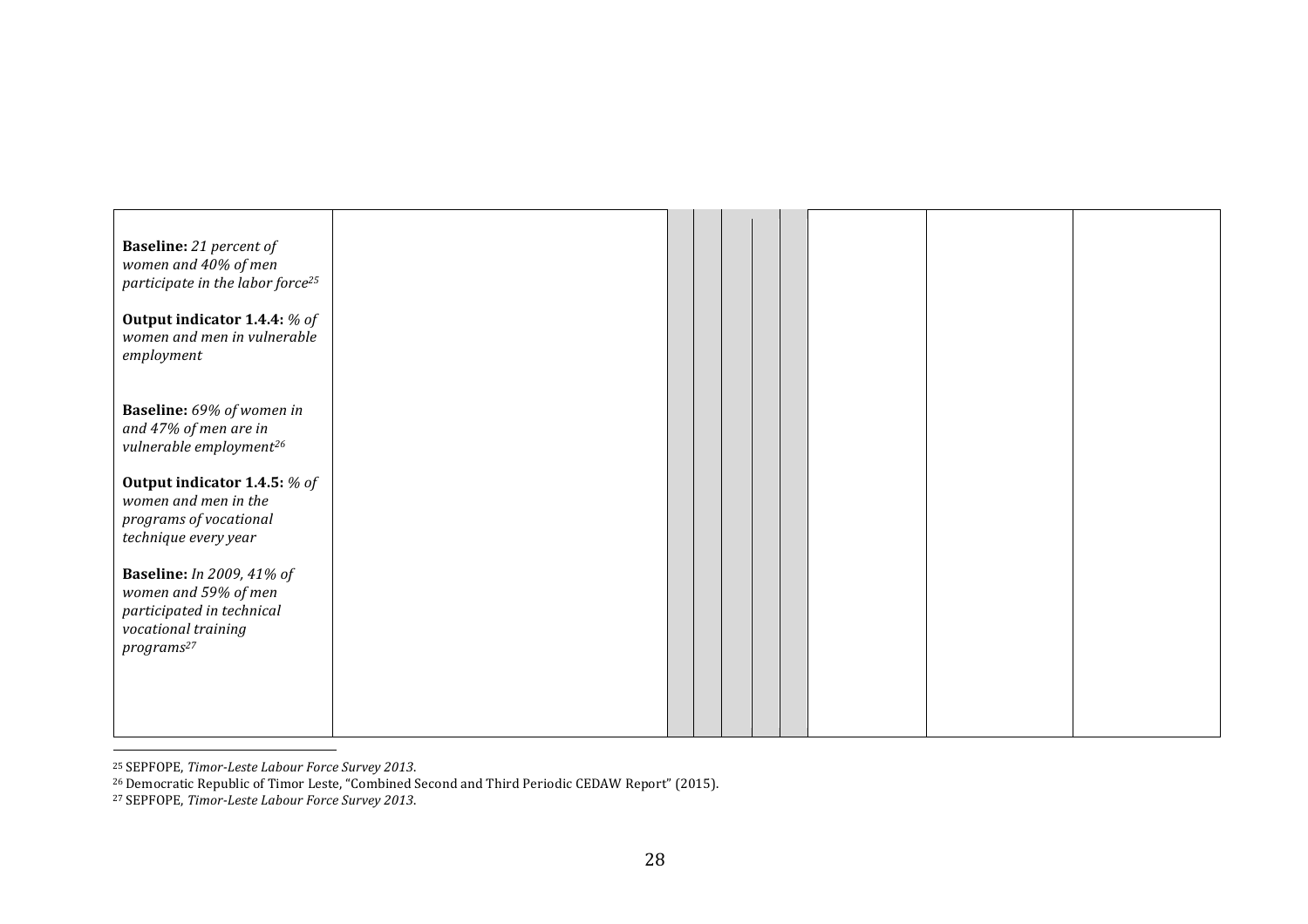| Output 1.5 - Gender<br>equality is promoted at<br>legal and policy level<br><b>Output indicator 1.5.1</b><br>Number of discriminatory                                                                                                                                                                                                                                                                                                                                                                  | 1. Support advocacy strategies to mainstream<br>gender equality in all laws and policies,<br>according to the Constitution, CEDAW and<br>human rights instruments ratified in Timor-<br>Leste.                                                                                                                                                                                                              |  | <b>SEM</b> | UPMA (OPM)<br>GMPTI.<br>Mol | 65.000    |
|--------------------------------------------------------------------------------------------------------------------------------------------------------------------------------------------------------------------------------------------------------------------------------------------------------------------------------------------------------------------------------------------------------------------------------------------------------------------------------------------------------|-------------------------------------------------------------------------------------------------------------------------------------------------------------------------------------------------------------------------------------------------------------------------------------------------------------------------------------------------------------------------------------------------------------|--|------------|-----------------------------|-----------|
| laws and Policies amended and<br>instituted to address GBV.                                                                                                                                                                                                                                                                                                                                                                                                                                            | 2. Develop a comprehensive law on gender<br>equity.                                                                                                                                                                                                                                                                                                                                                         |  | <b>SEM</b> | MoJ                         | 28.000    |
| Baseline: not available, it is<br>necessary collect data<br><b>Output indicator 1.5.2:</b><br>Increased number of<br>Judges/Prosecutors/Public<br>Defenders, women and men,<br>with better knowledge of LAVD<br><b>Baseline</b> : not available, it is<br>necessary to collect data<br><b>Output indicator 1.5.3</b><br>Number of Ministries and<br>Secretaries of State<br>consistently collecting gender-<br>disaggregated data.<br><b>Baseline</b> : not available, it is<br>necessary collect data | 3. Deliver awareness and strategic planning<br>training for Ministers and Secretaries of State<br>and parliamentarians, on addressing GBV<br>through law and policy with the aim of visible<br>realistic goals, indicators and outputs within<br>institutional annual work plans, as well as<br>budgeting and legal drafting which are gender<br>equal, gender-responsive and have a gender<br>perspective. |  | UPMA (OPM) | <b>PCM</b>                  | 87.000    |
| <b>Total Cost of Pillar I</b>                                                                                                                                                                                                                                                                                                                                                                                                                                                                          |                                                                                                                                                                                                                                                                                                                                                                                                             |  |            |                             | 1.648.000 |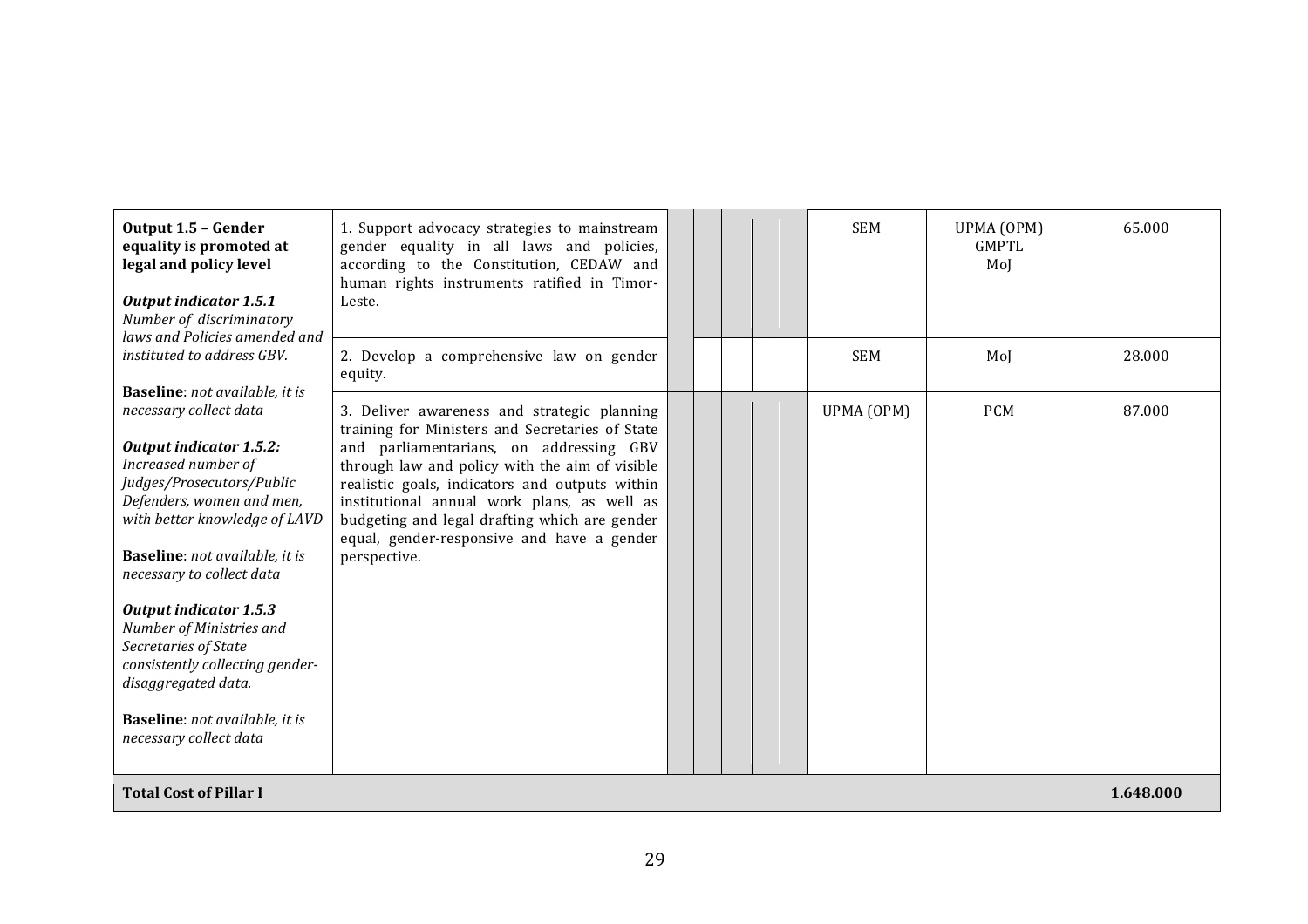#### **PILLAR II** PROVISION OF SERVICES for victims/survivors of gender-based violence

#### **Outcome 2: Ensure that victims/survivors of GBV have Access to the essential health services and quality social support**

**Outcome Indicator 2.1: Percentage of health facilities with competent health staff to provide LIVES per year** 

**Outcome Indicator 2.2: Number of health facilities with competent health staff in sexual assault examination and care and medico-legal documentation per&year**

**Outcome Indicator 2.3: Number of health service facilities with competent health staff to make medico-legal documentation** 

**Outcome Indicator 2.4: Proportion of total expenditure of the Government expended to provide essential social assistance for victims of violence** 

**Outcome Indicator 2.5: Number of facilities that implemented the Standard Operating Procedures (SOP) per year** 

**Outcome&Indicator 2.6: Number&of&survivors&who&are&satisfied&with&the&use of&assistance from&multi3sector service**

| <b>Expected Outputs</b>                                                                                                                                                                                                                 | <b>Focus Actions</b>                                                                                                                                                                                                                                                                                         | <b>TIMEFRAME</b> |  | <b>Focal Point</b><br><b>Institution</b> | <b>Collaborating</b><br><b>partners</b> | <b>Total indicative</b><br><b>Budget of 5 year</b><br>period<br>(in USD) |
|-----------------------------------------------------------------------------------------------------------------------------------------------------------------------------------------------------------------------------------------|--------------------------------------------------------------------------------------------------------------------------------------------------------------------------------------------------------------------------------------------------------------------------------------------------------------|------------------|--|------------------------------------------|-----------------------------------------|--------------------------------------------------------------------------|
| Output 2.1 - Strengthened<br>accessible and timely<br>essential health services for<br>victims/survivors including<br>first line support, care for<br>injuries and urgent medical<br>treatment, sexual assault<br>examination and care, | 1. Develop a national guideline for health<br>service providers on identification and<br>management of victims/survivors of GBV,<br>including roles, responsibilities and referral<br>pathways and socialization to health providers<br>at all levels and related stakeholders on the<br>national guideline. |                  |  | MoH                                      | <b>PRADET</b>                           | 25,000                                                                   |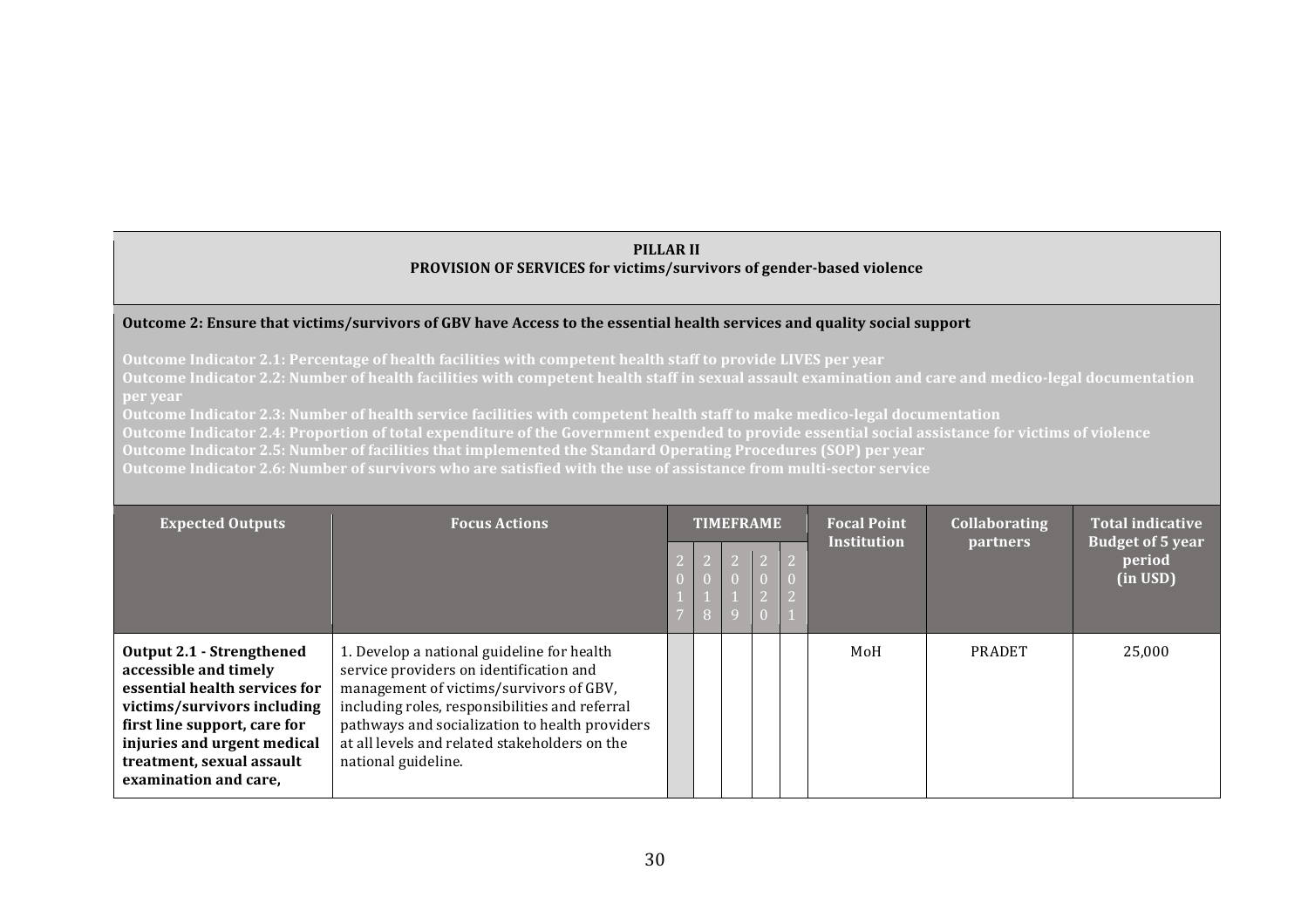| mental health assessment<br>and medico-legal<br>documentation provided by<br>trained staff in secure and<br>gender-sensitive facilities                                                                                      | 2. Develop an in-service training package for<br>health care providers in line with the national<br>guideline, essential services package, clinical<br>handbook and other evidence based guidelines                                                                                                                   |  |  | MoH                                            | <b>INS</b>    | 30,000  |
|------------------------------------------------------------------------------------------------------------------------------------------------------------------------------------------------------------------------------|-----------------------------------------------------------------------------------------------------------------------------------------------------------------------------------------------------------------------------------------------------------------------------------------------------------------------|--|--|------------------------------------------------|---------------|---------|
|                                                                                                                                                                                                                              | 3. Conduct a ToT and establish a team of trainers<br>on the package for health care providers                                                                                                                                                                                                                         |  |  | MoH<br>MoH<br><b>UNTL</b><br>MoH<br>MoH<br>MoH | <b>INS</b>    | 80,000  |
| <b>Output indicator 2.1.1:</b><br>Number of clients identified as<br>survivors of GBV by staff at<br>municipality hospitals, CHCs,<br>and health posts<br><b>Baseline:</b> Not available, it is<br>necessary to collect data | 4. Conduct Cascade training to build capacities of<br>selected health staff at all levels in order to<br>ensure that there are staff members in each<br>facility who have received in depth training on<br>essential health services especially first line<br>support of training of doctors, nurses and<br>midwives. |  |  |                                                | <b>PRADET</b> | 75,000  |
| Output indicator 2.1.2:<br>Number of victims/ survivors<br>who have already used the                                                                                                                                         | 5. Develop a pre-service training modules to be<br>incorporated into medical, nursing and<br>midwifery training programmes.                                                                                                                                                                                           |  |  |                                                |               | 24,000  |
| health care facilities every<br>year<br><b>Baseline:</b> Not available, it is                                                                                                                                                | 6. Support the establishment and<br>operationalization of referral pathways and<br>monitoring system.                                                                                                                                                                                                                 |  |  |                                                | MoSS          | 10,000  |
| necessary to collect data                                                                                                                                                                                                    | 7. Review and update existing medical forensic<br>training package to align it with the Essential<br>Services package and the National Guideline                                                                                                                                                                      |  |  |                                                | <b>PRADET</b> | 10,000  |
|                                                                                                                                                                                                                              | 8. Provide capacity building programme on<br>medico-legal services (forensic medicine) to                                                                                                                                                                                                                             |  |  |                                                |               | 130,000 |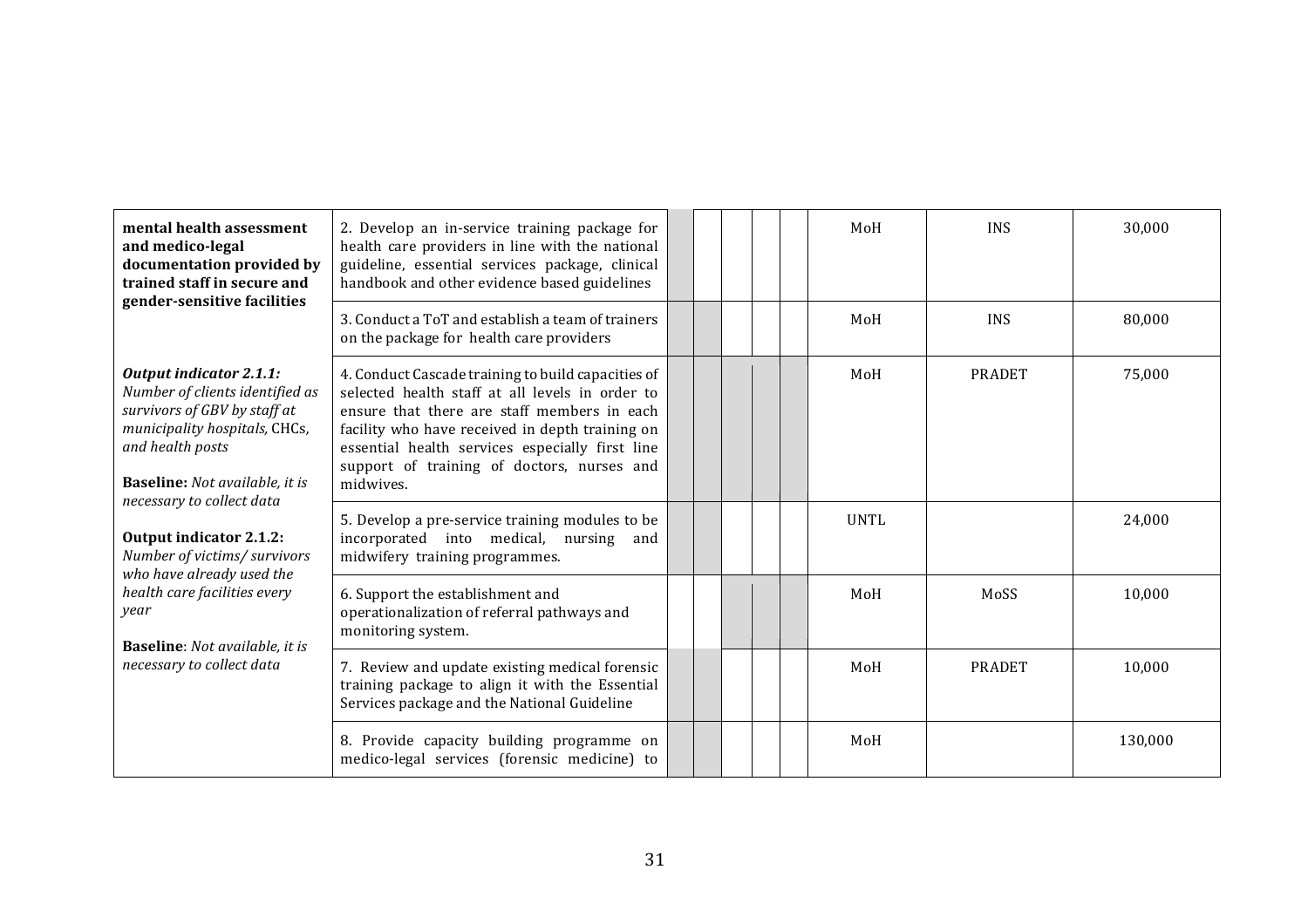|                                                                                                                                                           | three health professionals/year with the<br>support of another helpful country.                                                                                                                                                                                                                       |  |  |      |                                                                                                                      |           |
|-----------------------------------------------------------------------------------------------------------------------------------------------------------|-------------------------------------------------------------------------------------------------------------------------------------------------------------------------------------------------------------------------------------------------------------------------------------------------------|--|--|------|----------------------------------------------------------------------------------------------------------------------|-----------|
|                                                                                                                                                           | 9. Introduce supportive supervision tools and<br>HMIS reporting (while ensuring anonymity and<br>confidentiality) for all health facilities, including<br>6 hospitals, 68 Community Health Centres<br>(CHCs) and 252 Health Posts, to ensure the<br>provision of First Line Support.                  |  |  | MoH  |                                                                                                                      | 10,000    |
|                                                                                                                                                           | 10. Establish within prioritized health facilities<br>spaces to provide LIVES and other components<br>of essential health service package as required<br>ensuring confidentiality and privacy.                                                                                                        |  |  | MoH  |                                                                                                                      | 100,000   |
|                                                                                                                                                           | 11. Support the operationalization of the<br>existent 5 safe rooms/Fatin Hakmatek in Dili,<br>Maliana, Suai, Baucau, and Oecusse to ensure<br>care, safety, counselling, assessment, and ensure<br>coordination of referral for victims/survivors.                                                    |  |  | MoH  | <b>PRADET</b>                                                                                                        | 2,792,900 |
|                                                                                                                                                           | 12. Design and distribute to all health facilities<br>posters and pamphlets on GBV and services<br>available for victims/survivors.                                                                                                                                                                   |  |  | MoH  | <b>PRADET</b>                                                                                                        | 25,000    |
| <b>Output 2.2- Enhanced</b><br>access to accommodation<br>and shelter for<br>victims/survivors in safe,<br>responsive, and gender<br>sensitive facilities | 1. Conduct a mapping exercise to determine 7<br>locations to establish Transit Houses/Short<br>term shelters, considering access to shelter for<br>all victims/survivors, including those with<br>special needs, such as mental health issues and<br>physical disabilities in line with guidelines on |  |  | MoSS | <b>FOKUPERS</b><br><b>PRADET</b><br>Casa Vida<br>Uma Paz Baucau<br>Uma Mahon Salele<br>Uma Mahon<br>Luzeiro (Lautém) | 5,040     |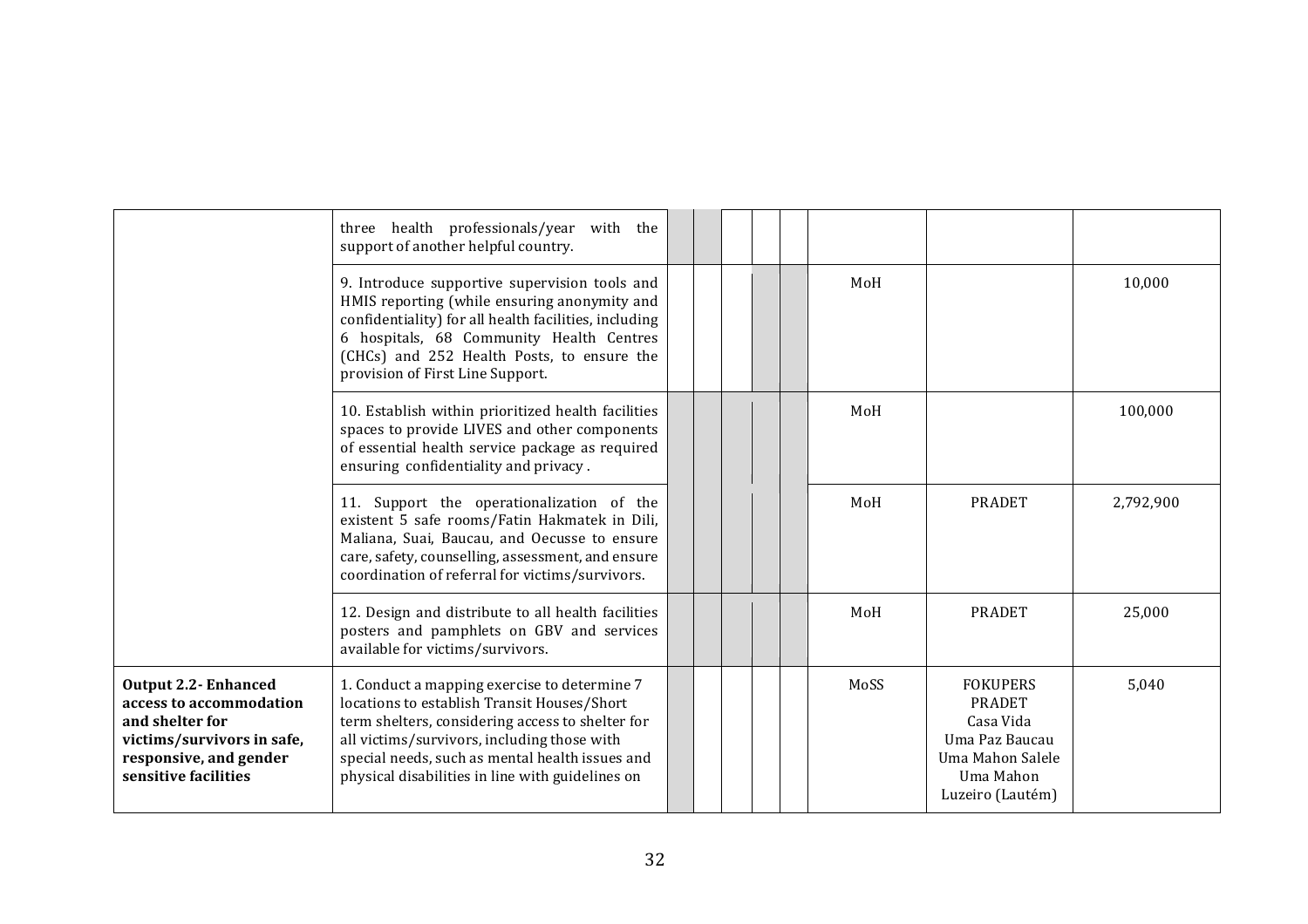| Output indicator 2.2.1:                                                                                                                                         | Essential Services Package for Women and Girls<br>Subject to Violence.                                                                                                                                                  |  |  |      | FEEO (Oecusse)                                                                                            |         |
|-----------------------------------------------------------------------------------------------------------------------------------------------------------------|-------------------------------------------------------------------------------------------------------------------------------------------------------------------------------------------------------------------------|--|--|------|-----------------------------------------------------------------------------------------------------------|---------|
| Number of victims/survivors<br>who have used the services of<br>social support every year<br><b>Baseline:</b> Not available, it is<br>necessary to collect data | 2. Establish three (3) Transit Houses included in<br>phase 1, according to the mapping exercise and<br>provide staff training in victims assistance, SOP,<br>and referral system.                                       |  |  | MoSS |                                                                                                           | 24,393  |
|                                                                                                                                                                 | 3. Operationalize three (3) Transit Houses<br>included in phase 1, according to the mapping<br>exercise, to ensure emergency, and short term<br>accommodation in a safe, responsive and<br>gender-sensitive environment |  |  | MoSS |                                                                                                           | 191,193 |
|                                                                                                                                                                 | 4. Establish four (4) Transit Houses included in<br>phase 2, according to the mapping exercise and<br>provide staff training in victims assistance, SOP,<br>and referral system                                         |  |  | MoSS |                                                                                                           | 32,524  |
|                                                                                                                                                                 | 5. Operationalize four (4) Transit Houses<br>included in phase 2, to ensure emergency, and<br>short term accommodation in a safe, responsive<br>and gender-sensitive environment                                        |  |  | MoSS |                                                                                                           | 254,924 |
|                                                                                                                                                                 | 6. Upgrade the existing shelters/Uma Mahons<br>improving their services in providing private<br>and confidential accommodation free of charge<br>and accessible to victims/survivors                                    |  |  | MoSS | <b>FOKUPERS</b><br>Casa Vida<br>Uma Mahon Salele<br>Uma Mahon<br>Luzeiro<br><b>FEEO</b><br>Uma Paz Baucau | 344,400 |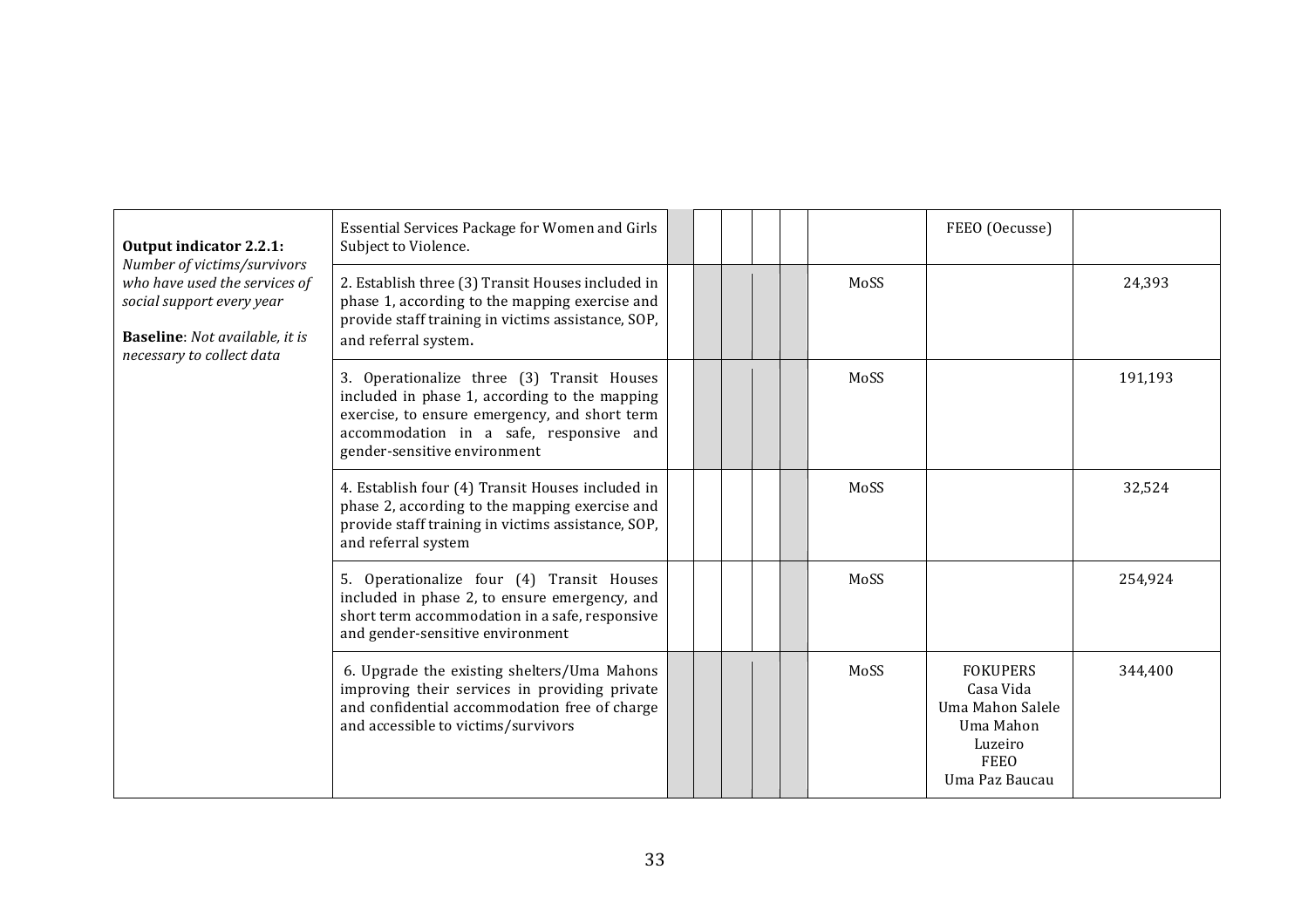| 7. Establish SOP for all shelters, including the<br>development of protocol, standard criteria for<br>shelter admission, and staff training in line with<br>Essential Services Package for Women and Girls<br>subject to Violence. |  | MoSS | <b>FOKUPERS</b><br>Casa Vida<br>Uma Mahon Salele<br>Uma Mahon<br>Luzeiro<br><b>FEEO</b><br>Uma Paz Baucau | 11,081 |
|------------------------------------------------------------------------------------------------------------------------------------------------------------------------------------------------------------------------------------|--|------|-----------------------------------------------------------------------------------------------------------|--------|
| 8. Operationalize SOP for all shelters, including<br>the development of protocol, and staff training.                                                                                                                              |  | MoSS | <b>FOKUPERS</b><br>Casa Vida<br>Uma Mahon Salele<br>Uma Mahon<br>Luzeiro<br><b>FEEO</b><br>Uma Paz Baucau | 64,855 |
| 9. Establish SOP for three (3) transit houses of<br>phase 1, including the development of protocol,<br>and staff training.                                                                                                         |  | MoSS |                                                                                                           | 4,749  |
| 10. Operationalize SOP for three (3) transit<br>houses of phase 1, including the development of<br>protocol, and staff training.                                                                                                   |  | MoSS |                                                                                                           | 7,020  |
| 11. Establish SOP for four (4) transit houses of<br>phase 2, including the development of protocol,<br>and staff training.                                                                                                         |  | MoSS |                                                                                                           | 6,332  |
| 12. Provide transport between municipalities<br>and sucos, in order to ensure that<br>victims/survivors have access to service<br>providers.                                                                                       |  | MoSS | MoH<br>Mol                                                                                                | 99.892 |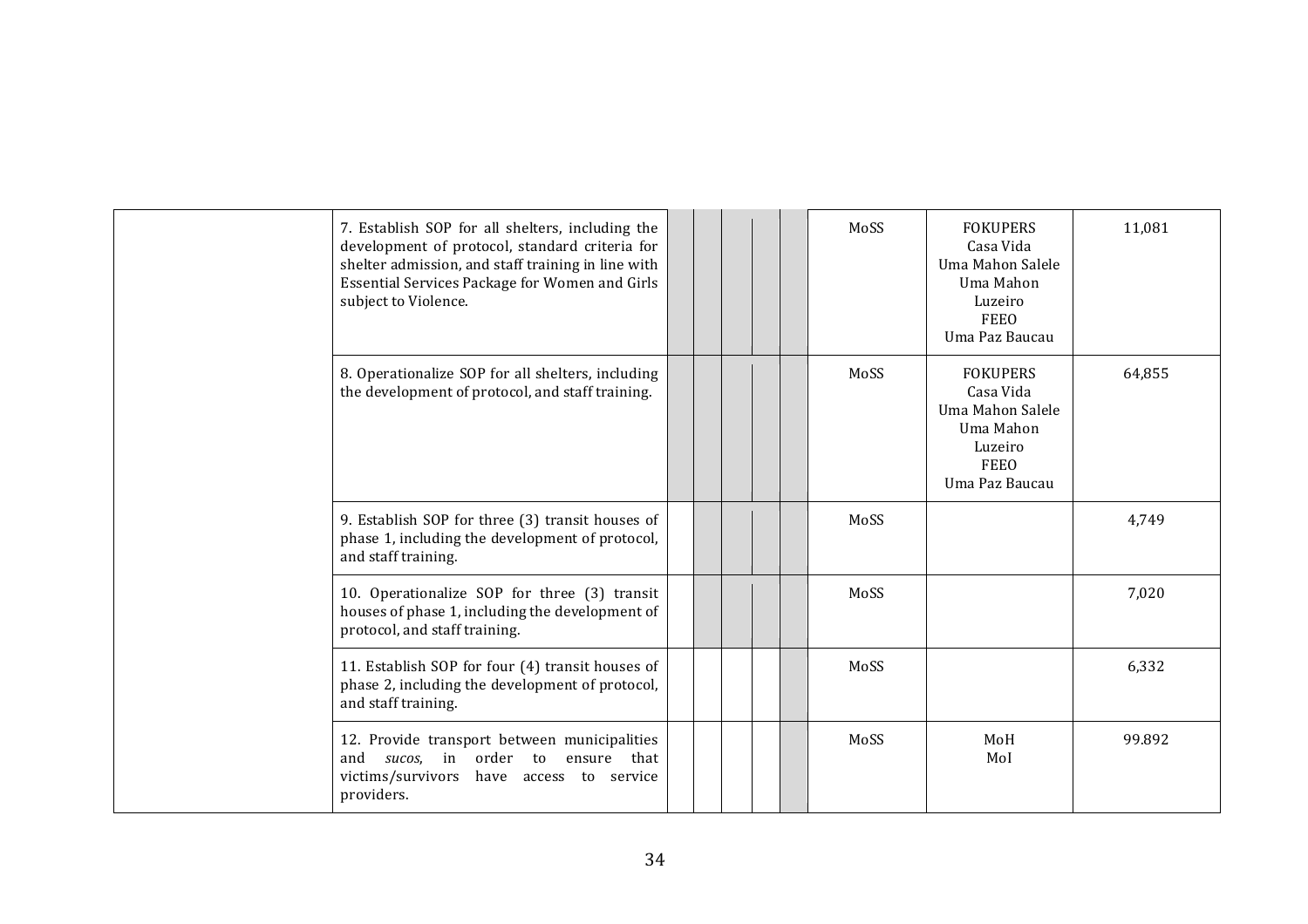|                                                                                                                                                                      | 13. Implement the SOP and case management<br>protocol that are used by MSS, SEM, MS and MI.                                                                                                                                                                                 |  |  | MoSS | <b>SEM</b><br>MoH<br>Mol | 37.180  |
|----------------------------------------------------------------------------------------------------------------------------------------------------------------------|-----------------------------------------------------------------------------------------------------------------------------------------------------------------------------------------------------------------------------------------------------------------------------|--|--|------|--------------------------|---------|
|                                                                                                                                                                      | 14. Operationalize SOP for four (4) transit<br>houses of phase 2, including the development of<br>protocol, and staff training.                                                                                                                                             |  |  | MoSS |                          | 2,340   |
| <b>Output 2.3 - Strengthened</b><br>accessibility to adequate<br>crisis information, and<br>counselling (including<br>psychosocial support) for<br>victims/survivors | 1. Establish a space available for the National<br>Directorate of Social Development (DNDS) staff<br>to receive and provide crisis information and<br>counselling (including psycho-social support)<br>for victims/survivors in all municipalities.                         |  |  | MoSS |                          | 41,405  |
| Output indicator 2.3.1:<br>Number of services provider<br>providing victims information<br>about services and counselling                                            | 2. Operationalize a space available for the<br>National Directorate of Social Development<br>(DNDS) staff to receive and provide crisis<br>information and counselling (including psycho-<br>social support) for victims/survivors in all<br>municipalities.                |  |  | MoSS |                          | 615,992 |
| for victims<br><b>Baseline:</b> Not available, it is<br>necessary to collect data                                                                                    | 3. Establish the necessary logistic measures to<br>provide 3 social service workers available at<br>each municipality to deliver counselling and<br>psycho-social support for victims/survivors on<br>regular basis, including the development of<br>protocol and training. |  |  | MoSS |                          | 58,308  |
| <b>Output indicator 2.3.2:</b><br>Number of service providers<br>that provide psycho-social<br>support for victims                                                   | 4. Provide social service workers available at<br>each municipality to deliver counselling and<br>psycho-social support for victims/survivors on                                                                                                                            |  |  | MoSS |                          | 100,596 |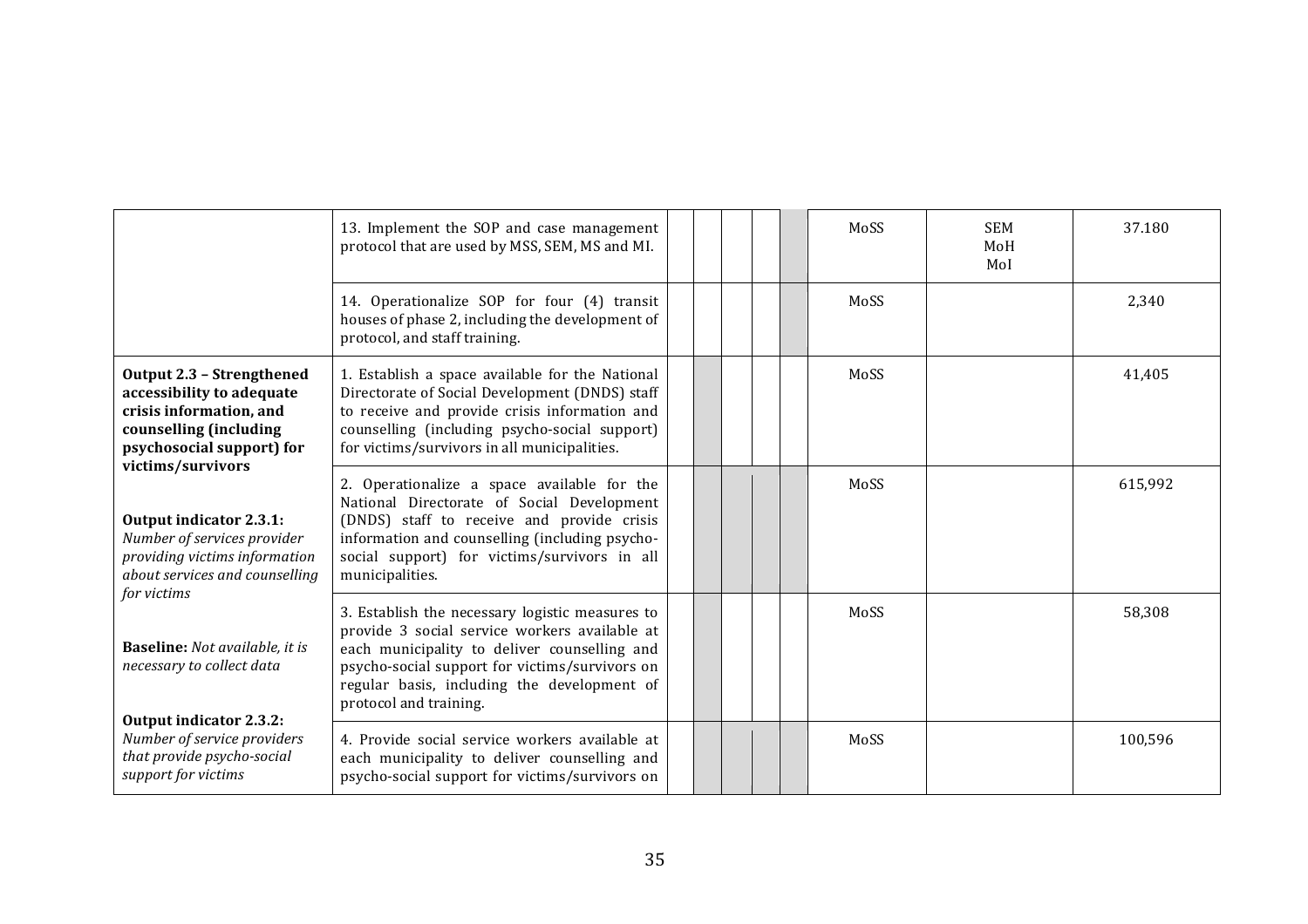| <b>Baseline:</b> Not available, it is<br>necessary to collect data | regular basis, including the development of<br>protocol and training.                                                                                                                                                                                                                             |  |  |            |                  |         |
|--------------------------------------------------------------------|---------------------------------------------------------------------------------------------------------------------------------------------------------------------------------------------------------------------------------------------------------------------------------------------------|--|--|------------|------------------|---------|
|                                                                    | 5. Provide training for service providers on<br>dealing with clients who have disabilities or<br>special needs.                                                                                                                                                                                   |  |  | MoSS       |                  | 8,000   |
|                                                                    | 6. Establish a national violence helpline<br>providing information on rights, service<br>providers and crisis counselling for victims/<br>survivors and for referral to service providers,<br>in line with global guidelines on Essential<br>Services for Women and Girls subject to<br>Violence. |  |  | MoSS       | <b>SEM</b>       | 103,037 |
|                                                                    | 7. Operationalize a national violence helpline<br>providing information on rights, service<br>providers and crisis counselling for victims/<br>survivors.                                                                                                                                         |  |  | MoSS       | <b>SEM</b>       | 70,782  |
|                                                                    | 8. Develop and disseminate community<br>information and outreach at all municipalities<br>on victims/survivors rights and services<br>provided.                                                                                                                                                   |  |  | <b>SEM</b> | Alola Foundation |         |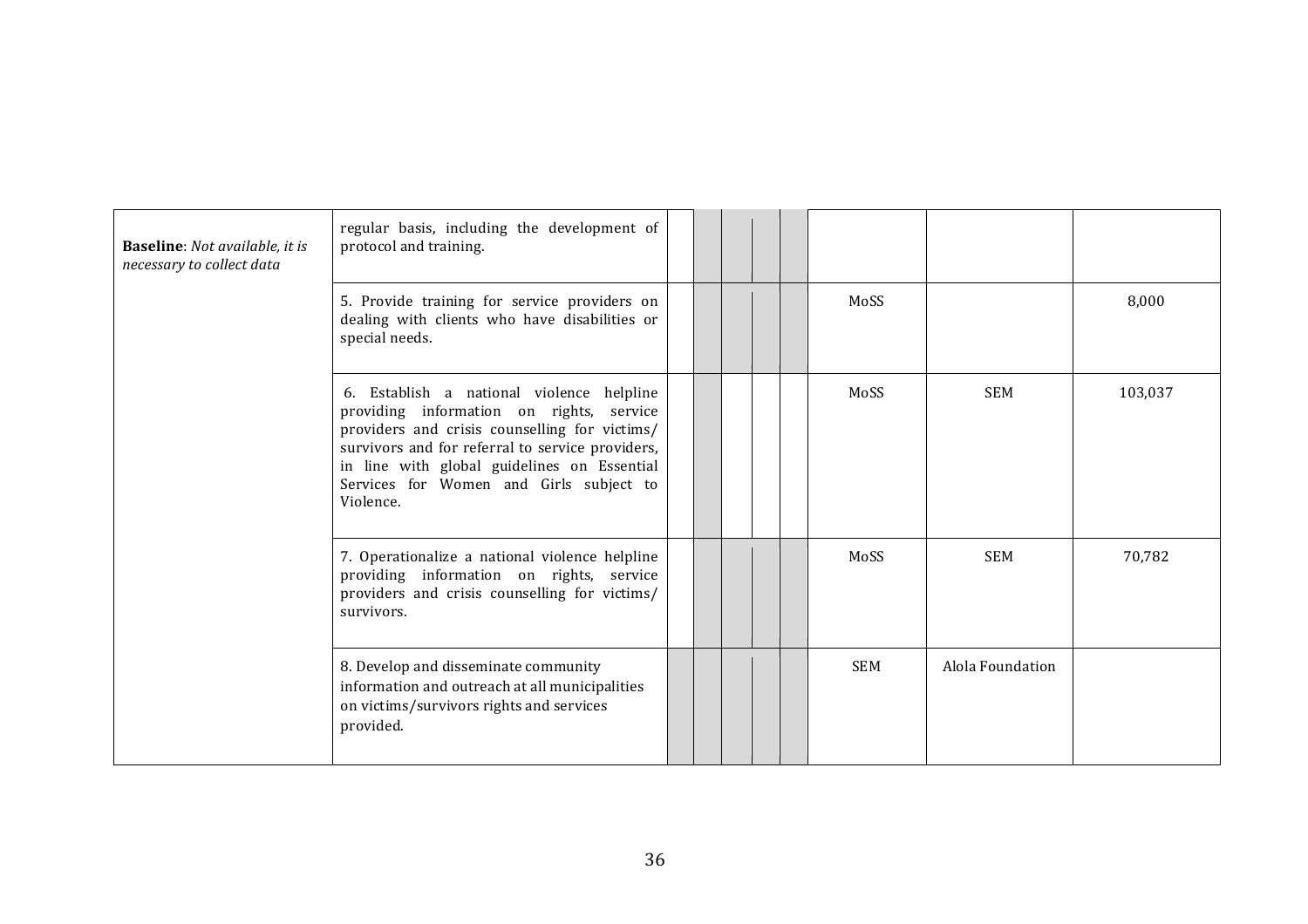| Output 2.4 - Strengthened<br>measures to facilitate<br>economic independence,<br>recovery and autonomy of       | 1. Develop a national policy to implement the<br>provisions of the law against domestic violence<br>in relation to economic maintenance for<br>reintegration of victims/survivors. |  |  | MoSS           | <b>SEM</b><br>ALFeLa | 25,000    |
|-----------------------------------------------------------------------------------------------------------------|------------------------------------------------------------------------------------------------------------------------------------------------------------------------------------|--|--|----------------|----------------------|-----------|
| victims/survivors<br><b>Output indicator 2.4.1:</b><br>Number of victims/survivors<br>who have access to social | 2. Design and implement gender responsive<br>vocational training for victims/survivors<br>receiving assistance from MoSS.                                                          |  |  | <b>SEPFOPE</b> | Alola Foundation     | 167,897   |
| reintegration programmes per<br>year<br><b>Baseline:</b> Not available, it is<br>necessary to collect data      | 3. Support NGOs to implement income-<br>generation projects, with specific provisions for<br>victims/survivors receiving assistance from<br>MoSS.                                  |  |  | MoSS           |                      | 50.000    |
|                                                                                                                 | 4. Advocate for the approval of a Decree-Law on<br>social reintegration, to identify reintegration<br>mechanisms for victims/survivors.                                            |  |  | MoSS           | <b>SEM</b>           | 10,000    |
|                                                                                                                 | <b>Total Cost of Pillar II</b>                                                                                                                                                     |  |  |                |                      | 5,648,840 |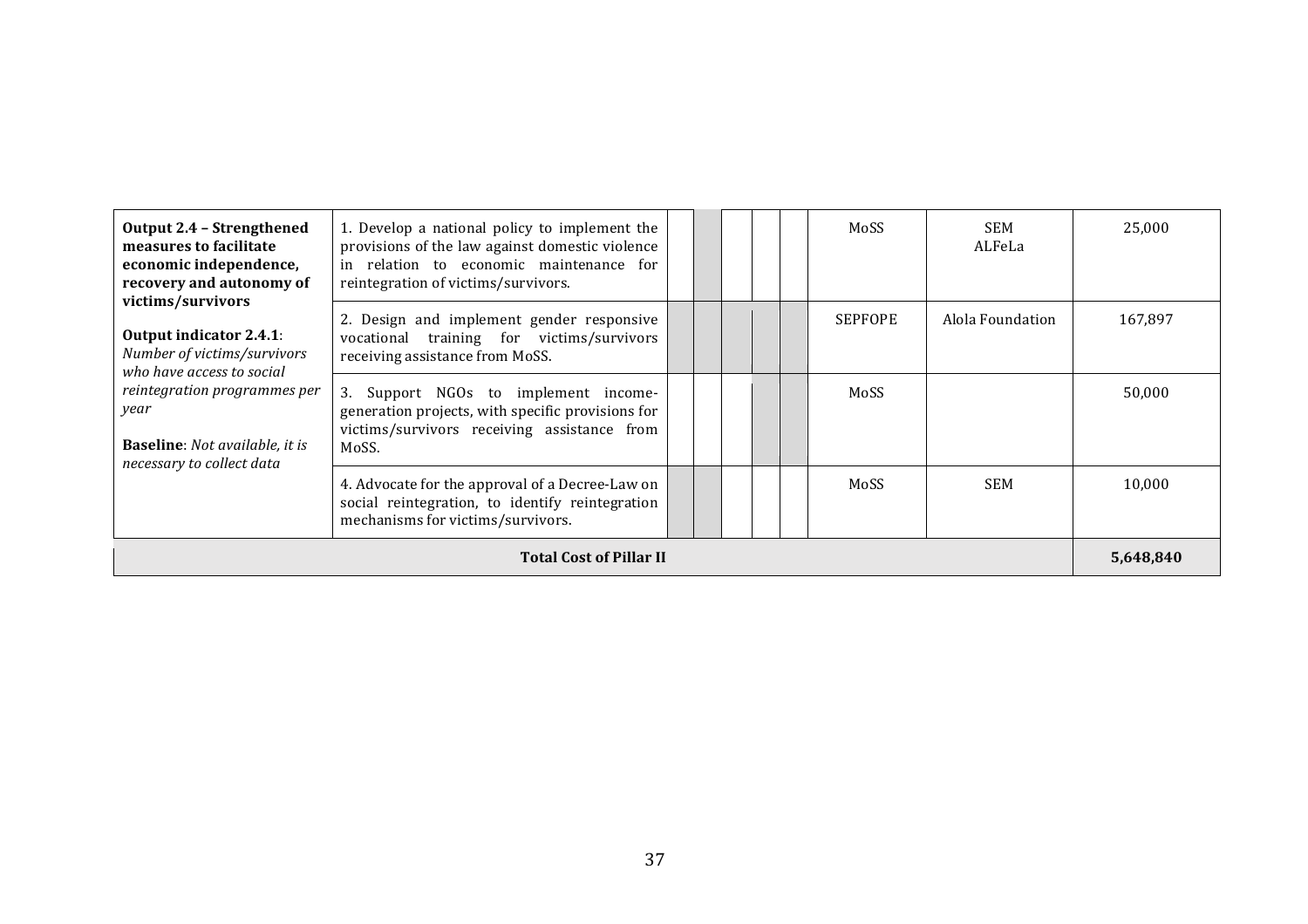#### **PILLAR III** ACCESS TO JUSTICE for victims/survivors of gender-based violence

#### Outcome 3: Ensure that victims/suvivors' rights are fully protected through the formal justice system and perpetrators are brought to justice

**Outcome Indicator 3.1: Number** of victims/survivors of GBV who presented complaint to the Vulnerable Persons Units (VPUs) Outcome Indicator 3.2: Number of referred cases of GBV that are investigated, prosecuted and sentenced

**Outcome Indicator 3.3: Number of referred cases of GBV that are brought forward to be judged at the Court of first instance, in accordance with the formal justice system** 

**Outcome Indicator 3.4: % of domestic violence cases that have been judged and condemned to pay sufficient compensation to victims of domestic** 

| <b>Expected Outputs</b>                                                                                                                                                                            | <b>Focus Actions</b>                                                                                                                                                                     | <b>TIMEFRAME</b> |  |  |  | <b>Institution</b> | <b>Collaborating</b>          | <b>Total indicative</b>                 |
|----------------------------------------------------------------------------------------------------------------------------------------------------------------------------------------------------|------------------------------------------------------------------------------------------------------------------------------------------------------------------------------------------|------------------|--|--|--|--------------------|-------------------------------|-----------------------------------------|
|                                                                                                                                                                                                    |                                                                                                                                                                                          | 8                |  |  |  | <b>Focal Point</b> | <b>partners</b>               | <b>Budget 5 year</b><br>period (in USD) |
| <b>Output 3.1 - Enhanced</b><br>national legal framework to<br>protect victims/survivors,<br>in compliance with                                                                                    | 1. Identify the necessary reforms and promote<br>reform of the national legal framework to better<br>protect women and children. Including<br>amendments to the Penal Code and the LADV. |                  |  |  |  | MoJ                | GMPTL<br><b>OPM</b><br>ALFeLa | 25,000                                  |
| international standards<br><b>Output indicator 3.1.1:</b><br>Number of laws and policies<br>aligned with international<br>standards to protects<br>victims/survivors of GBV.<br><b>Baseline: 0</b> | 2. Enact legislation to require courts to publish<br>written decisions in all domestic and sexual<br>violence cases.                                                                     |                  |  |  |  | <b>SEM</b>         | Mol<br><b>OPM</b>             | 10,000                                  |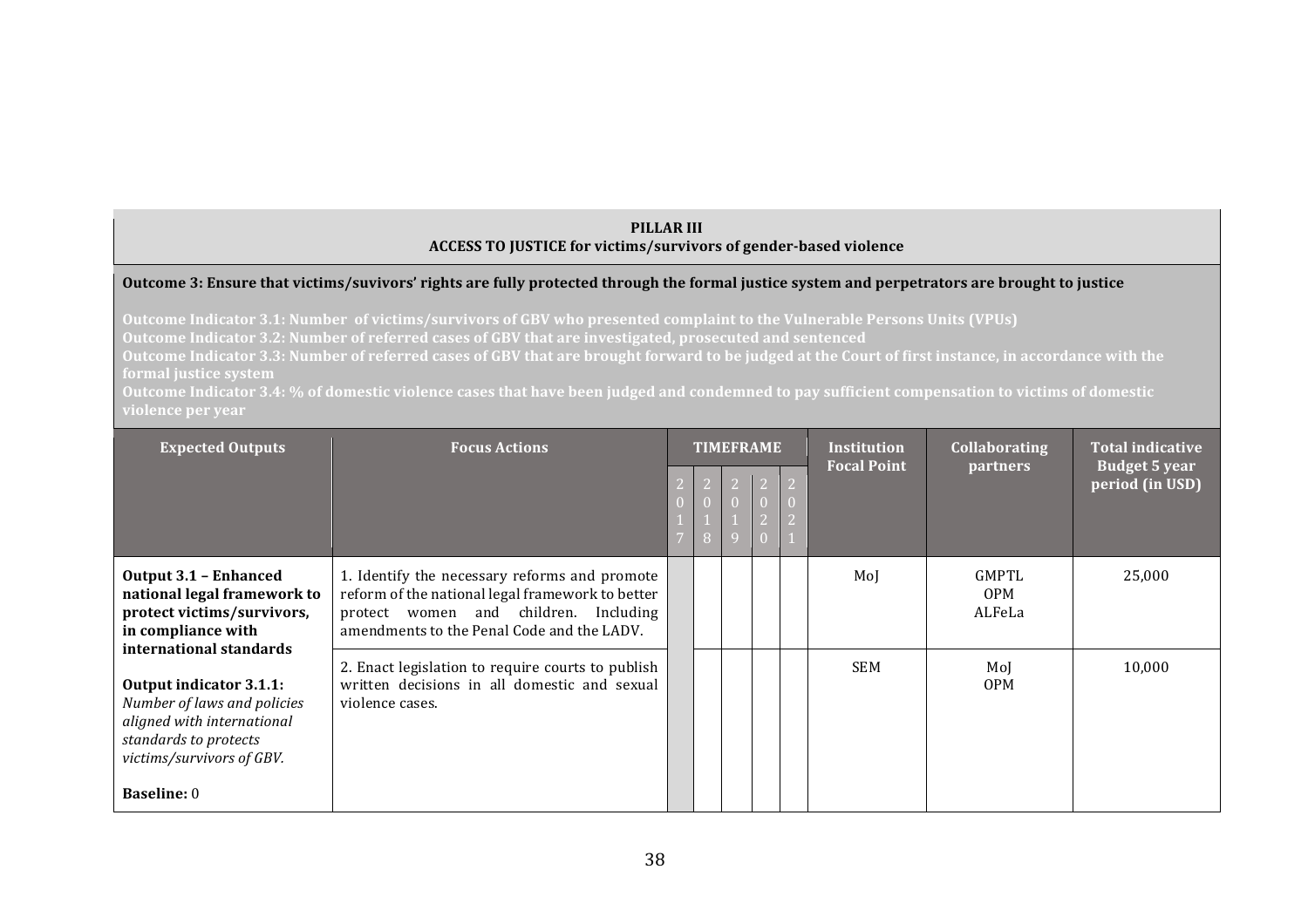| Output 3.2 - Strengthened<br>access to information on<br>rights, services and legal<br>aid for victims/survivors,<br>including accompaniment<br>through legal processes                                                  | 1. Conduct public information and awareness<br>activities on rights, procedures, and services<br>available for victims/survivors, encouraging<br>reporting of GBV crimes.                                                                                                                  |  |  | <b>SEM</b> | <b>FOKUPERS</b><br>Alola Foundation<br>ALFeLa<br><b>PRADET</b><br>AMKV<br><b>MVF</b> | 80,000  |
|--------------------------------------------------------------------------------------------------------------------------------------------------------------------------------------------------------------------------|--------------------------------------------------------------------------------------------------------------------------------------------------------------------------------------------------------------------------------------------------------------------------------------------|--|--|------------|--------------------------------------------------------------------------------------|---------|
| Output indicator 3.2.1:<br>Number of survivors of GBV<br>that have access to legal aid<br>services provided by legal aid<br>organizations per year<br><b>Baseline:</b> Not available, it is<br>necessary to collect data | 2. Support free and high-quality information and<br>legal assistance for victims of GBV.                                                                                                                                                                                                   |  |  | <b>OPD</b> |                                                                                      | 80,000  |
| <b>Output 3.3 - Enhanced</b><br>capacities of policing,<br>prosecution and<br>institutions to ensure the<br>provision of gender-<br>sensitive, safe, accessible,<br>free, and responsive<br>services for victims         | 1. Develop a Best Practice Manual on handling<br>GBV cases and conduct training for police in it's<br>use, including issues on response delivery to<br>victims/survivors, referral pathways, special<br>investigation techniques, medical forensic<br>protocol, and specific SOPs at VPUs. |  |  | MoI/PNTL   | <b>Police Training</b><br>Centre                                                     | 200,330 |
| <b>Output indicator 3.3.1:</b><br>Increased satisfaction of<br>women, girls and children                                                                                                                                 | 2. Establish a safe space at all VPUs, with<br>adequate material resources and trained staff,<br>including staff training, and the development of<br>protocol considering issues on key staff<br>retention VPU and gender balance.                                                         |  |  | MoI/PNTL   | <b>PNTL</b><br><b>VPU</b>                                                            | 71,812  |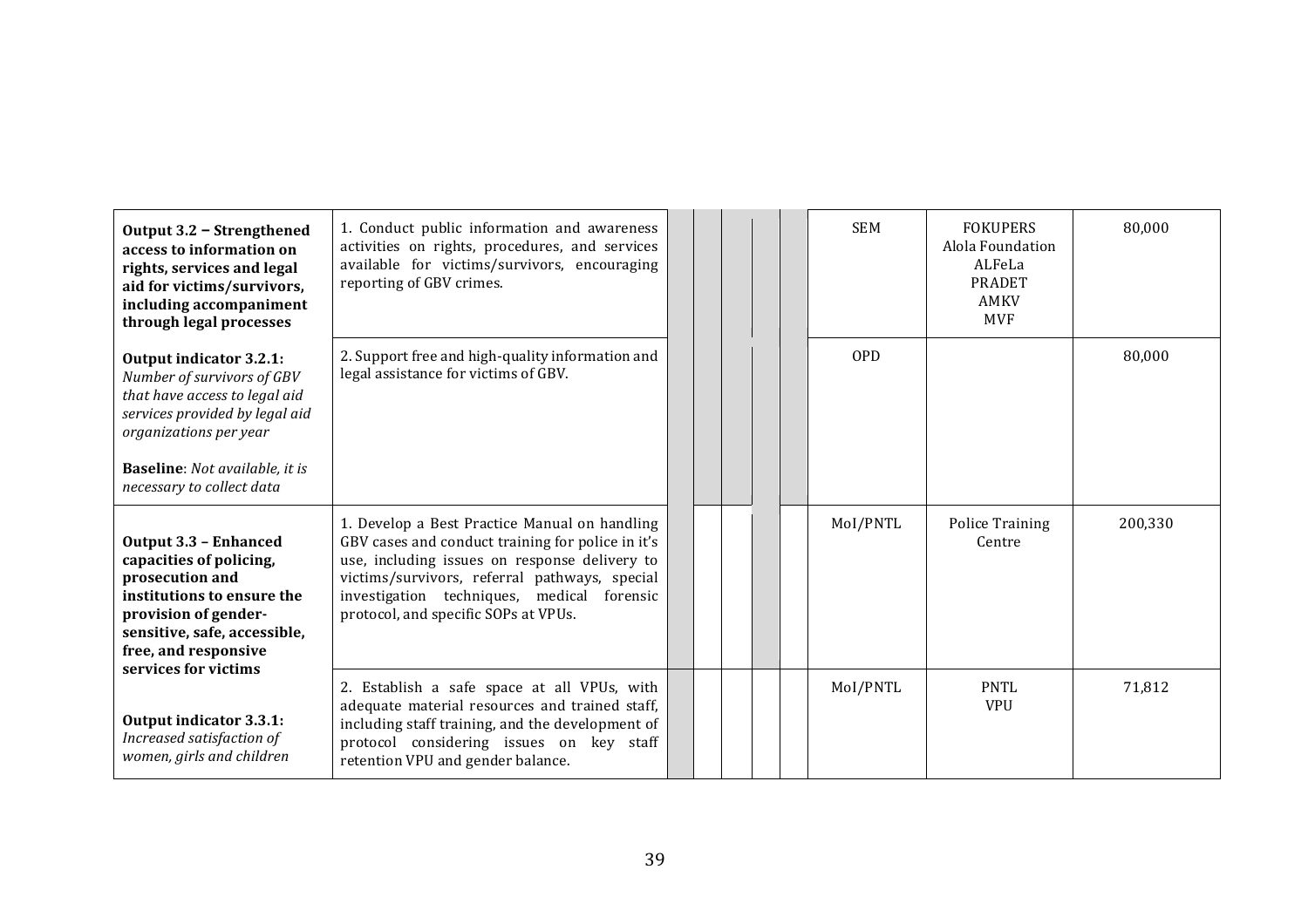| attended by VPUs and<br>Prosecutor Offices                                                                                                                                                       | 3. Operationalize a safe space at all VPUs with<br>adequate material resources and trained staff,<br>including staff training.                                                                                                                                                        |  |  | MoI/PNTL                                                            | <b>PNTL</b><br><b>VPU</b> | 873,795 |
|--------------------------------------------------------------------------------------------------------------------------------------------------------------------------------------------------|---------------------------------------------------------------------------------------------------------------------------------------------------------------------------------------------------------------------------------------------------------------------------------------|--|--|---------------------------------------------------------------------|---------------------------|---------|
| <b>Baseline:</b> Not available, it is<br>necessary to collect data<br><b>Outcome Indicator 3.3.2:</b><br>The length of time in refering<br>every case of GBV from the<br><b>VPU</b> to the Court | 4. Produce guides for prosecutors on dealing<br>with cases of domestic violence and sexual<br>violence, including applying an appropriate<br>charge based on all aggravating circumstances,<br>evidence to be produced, and applying for civil<br>compensation and protection orders. |  |  | <b>OPG</b>                                                          |                           | 100,000 |
| <b>Baseline:</b> Not available, it is<br>necessary to collect data                                                                                                                               | 5. Conduct yearly mandatory trainings to all<br>prosecutors on prosecuting GBV cases.                                                                                                                                                                                                 |  |  | $LTC$ (MoJ)                                                         | <b>OPG</b>                | 40,000  |
| Outcome indicator 3.3.3: A<br>protocol on the maintenance<br>of the VPU personnel for an<br>effective service delivery of<br><b>GBV</b> cases                                                    |                                                                                                                                                                                                                                                                                       |  |  |                                                                     |                           |         |
| <b>Baseline:</b> There is no protocol                                                                                                                                                            |                                                                                                                                                                                                                                                                                       |  |  |                                                                     |                           |         |
| <b>Output 3.4 - Strengthened</b><br>judicial actors capacities to<br>ensure gender-sensitive<br>protection and<br>compensation for<br>victims/survivors, as well                                 | 1. Establish safe waiting rooms in Dili and<br>Baucau Municipality Courts, including secure<br>toilet facilities for victims/survivors.                                                                                                                                               |  |  | Municipality<br>Court of Dili<br>Municipality<br>Court of<br>Baucau |                           | 29,016  |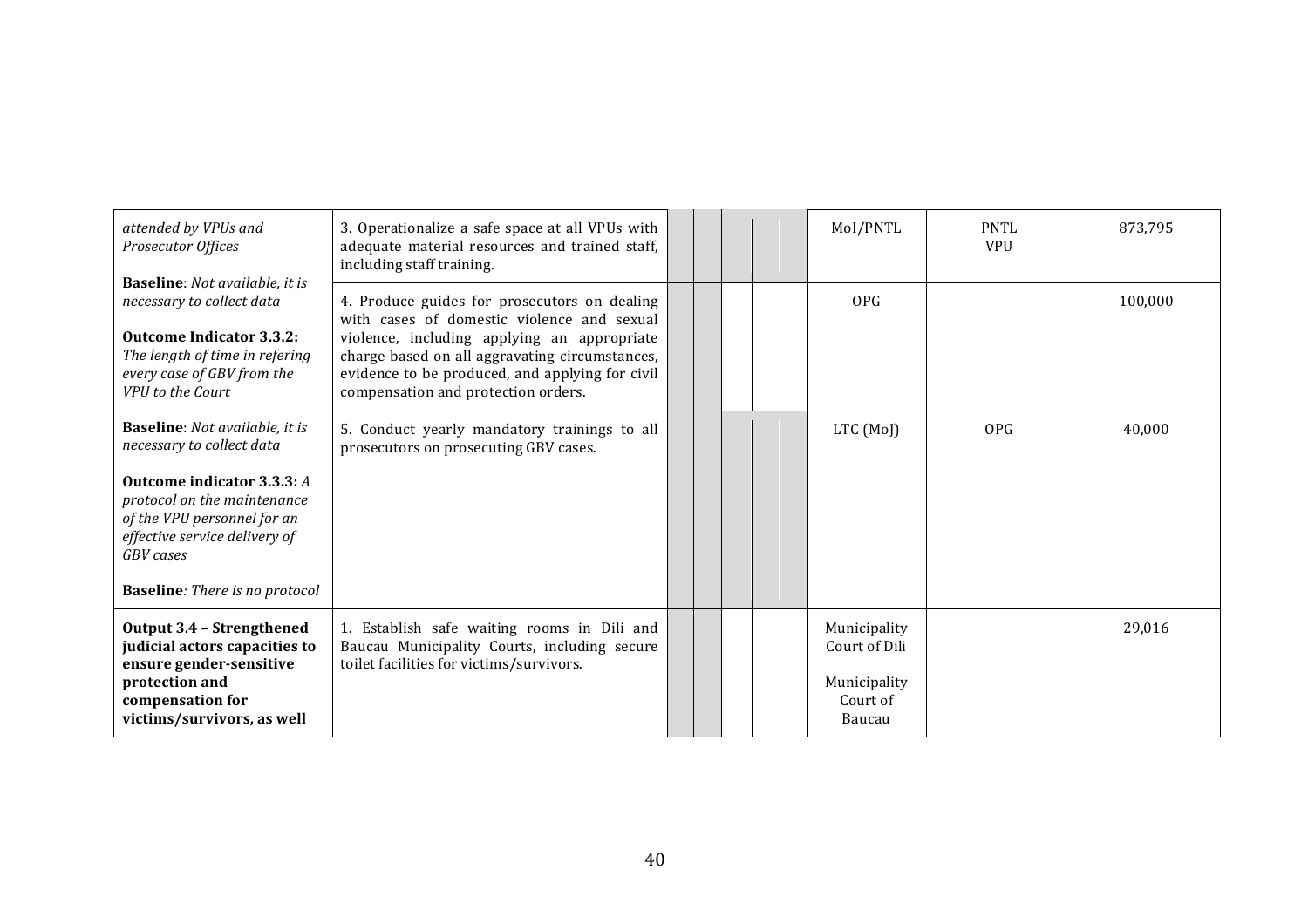| as to ensure perpetrators<br>are adequately punished<br><b>Output Indicator 3.4.1:</b><br>% of public defenders, women                                                                                                                                                                                                                                                       | 2. Improve victim waiting rooms in Suai and<br>Oecusse Municipality Court, including building<br>secure toilet facilities for victims/survivors.                                                                                                                                                                                      |  |  | Municipality<br>Court of Oe-<br>cusse<br>Municipality<br>Court of Suai | 14,672 |
|------------------------------------------------------------------------------------------------------------------------------------------------------------------------------------------------------------------------------------------------------------------------------------------------------------------------------------------------------------------------------|---------------------------------------------------------------------------------------------------------------------------------------------------------------------------------------------------------------------------------------------------------------------------------------------------------------------------------------|--|--|------------------------------------------------------------------------|--------|
| and men, who are<br>knowledgeable of GBV, LADV,<br>SoP about the refered cases<br><b>Baseline</b> : Not available, it is<br>necessary to collect data<br><b>Output indicator 3.4.2:</b><br>% of judges, women and men,                                                                                                                                                       | 3. Conduct training every two years for all new<br>judicial actors on GBV, legal framework, SOP<br>referral<br>victims/survivors<br>process,<br>and<br>protection.                                                                                                                                                                    |  |  | LTC (MoJ)                                                              | 82,190 |
| who are knowledgeable of<br>GBV, LADV, SoP about the<br>process of referring cases<br><b>Baseline</b> : Not available, it is<br>necessary to collect data<br><b>Output indicator 3.4.3:</b><br>% of prosecutors, women and<br>men, who are knowledgeable<br>of GBV, LADV, SoP about<br>referring cases<br><b>Baseline:</b> Not available, it is<br>necessary to collect data | 4. Produce guides for the courts on dealing with<br>cases of domestic violence and sexual violence.<br>The guides should describe the witness<br>protection measures available under the<br>Criminal Procedure Code, application of<br>aggravating factors in sentencing, and additional<br>orders such as article 38(2) of the LADV. |  |  | MoJ                                                                    | 25,000 |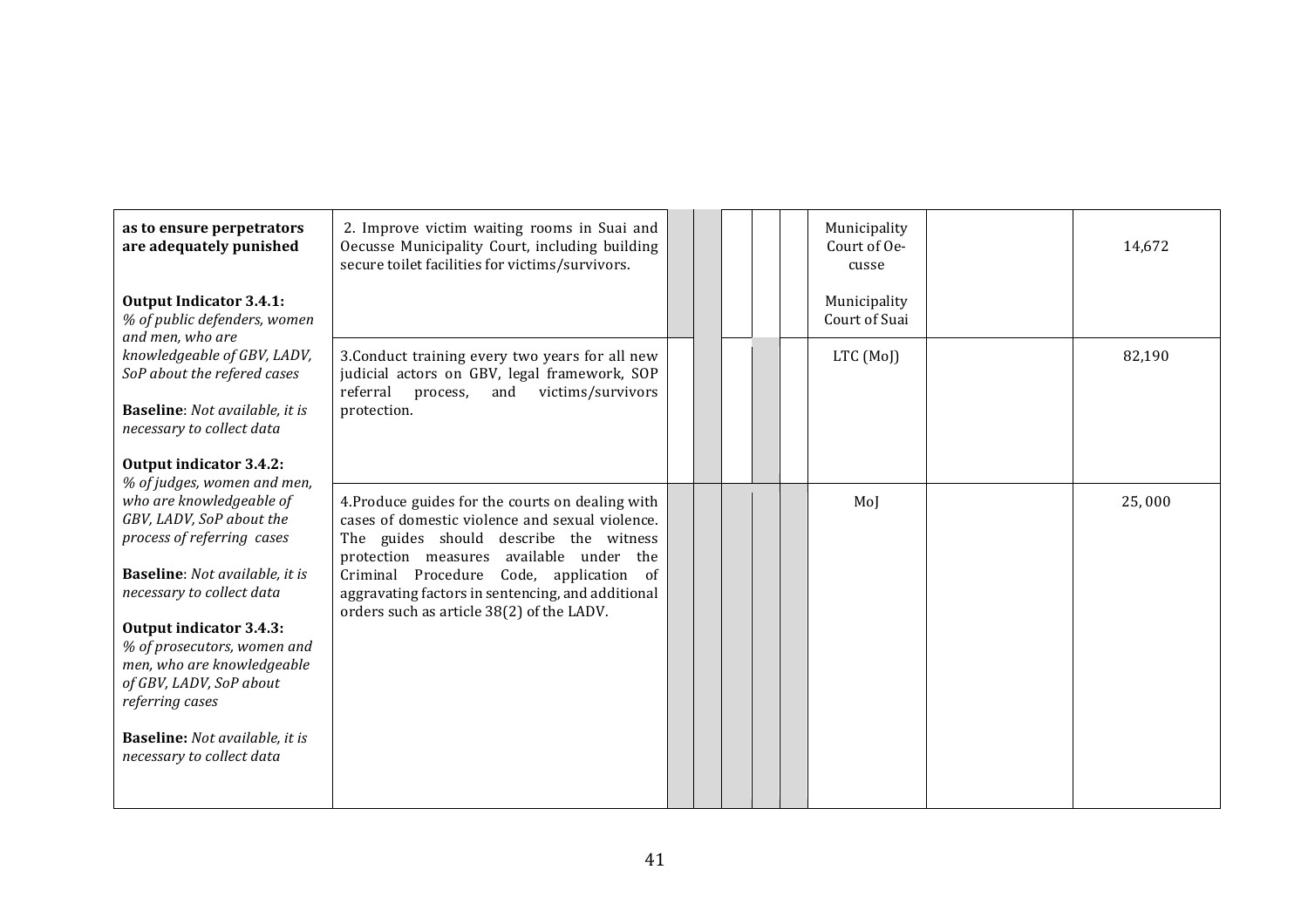| Output 3.5 - Strengthened<br>rehabilitation programmes<br>for perpetrators to reduce<br>recidivism                                                                                                       | 1. Provide pilot funding to a comprehensive and<br>evidence-based<br>offender<br>rehabilitation<br>program. |  |  |  |  |  | MoJ |           | 100,000 |
|----------------------------------------------------------------------------------------------------------------------------------------------------------------------------------------------------------|-------------------------------------------------------------------------------------------------------------|--|--|--|--|--|-----|-----------|---------|
| Output indicator 3.5.1:<br>Number of perpetrators<br>convicted of gender-based<br>violence reached by<br>rehabilitation programmes<br><b>Baseline:</b> Not available, it is<br>necessary to collect data |                                                                                                             |  |  |  |  |  |     |           |         |
| <b>Total Cost of Pillar III</b>                                                                                                                                                                          |                                                                                                             |  |  |  |  |  |     | 1,731,815 |         |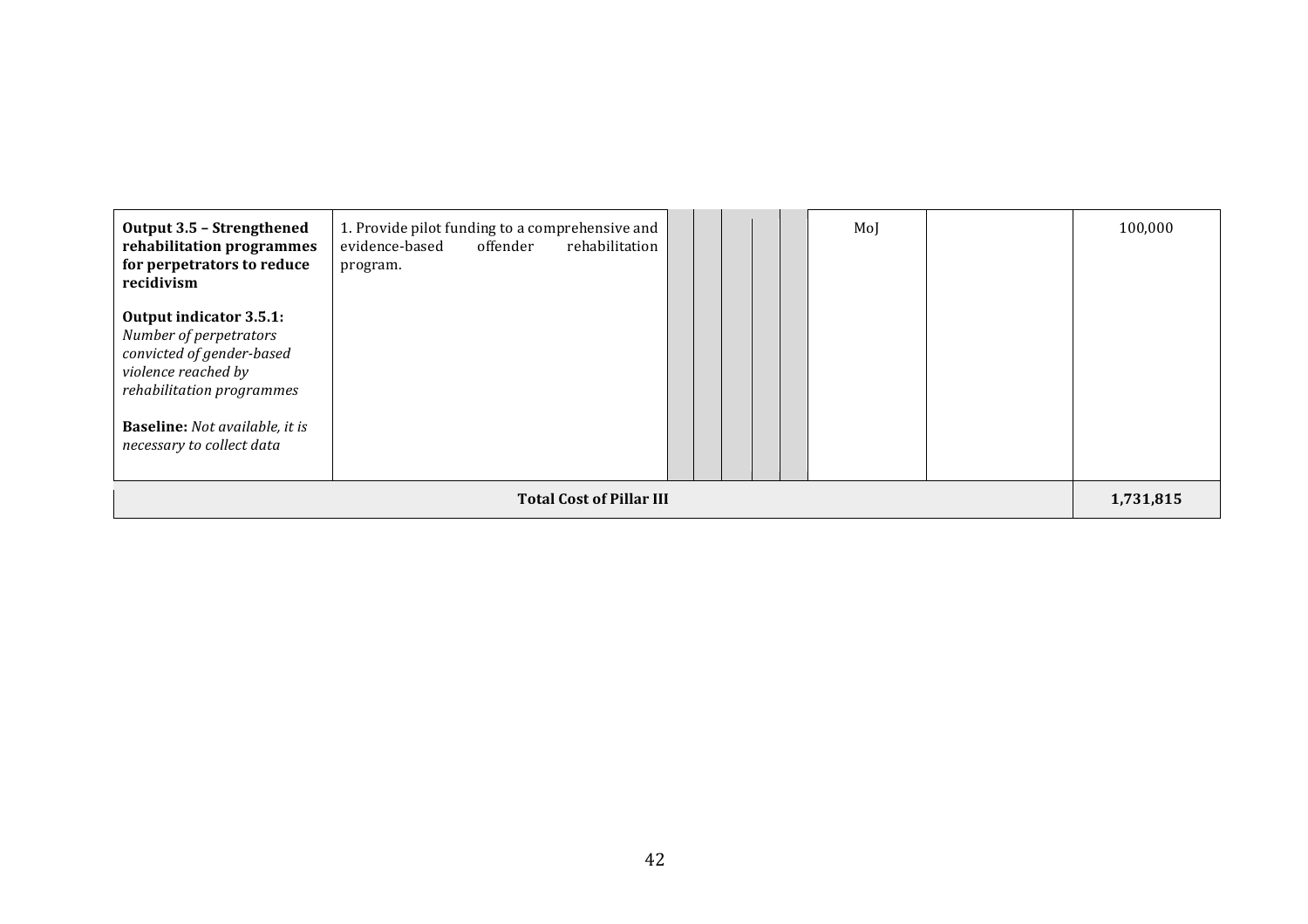#### **PILLAR IV COORDINATION, MONITORING AND EVALUATION**

#### Outcome 4: Ensure the effective and efficient coordination, monitoring, evaluation of the implementation of the NAP-GBV

**Outcome Indicator 4.1: Number of key line-ministries and institutions have implemented NAP-GBV in annual plans and budgets Outcome Indicator 4.2: The allocation of budget for NAP-GBV per year** 

| <b>Expected Outputs</b>                                                                                                                                                              | <b>Focus Actions</b>                                                                                                                                                                                                                                    | <b>TIMEFRAME</b> |  |  |  |  | <b>Institution</b> | <b>Collaborating</b><br><b>partners</b>       | <b>Total estimative</b><br><b>Budget 5 year</b> |
|--------------------------------------------------------------------------------------------------------------------------------------------------------------------------------------|---------------------------------------------------------------------------------------------------------------------------------------------------------------------------------------------------------------------------------------------------------|------------------|--|--|--|--|--------------------|-----------------------------------------------|-------------------------------------------------|
|                                                                                                                                                                                      |                                                                                                                                                                                                                                                         |                  |  |  |  |  | <b>Focal Point</b> |                                               | period (in USD)                                 |
| <b>Output 4.1 - Enhanced</b><br>coordination among NAP-<br><b>GBV</b> stakeholders<br><b>Output indicator 4.1.1:</b> A<br>government resolution to<br>create a new Inter-Ministerial | 1. Develop and implement clear ToRs for "Rede<br>Referal-advocacy working group", to ensure an<br>effective strategy for partner coordination and<br>integrated response for primary intervention<br>actors (at both national and municipality levels). |                  |  |  |  |  | <b>SEM</b>         | Alola Foundation<br><b>FOKUPERS</b><br>ALFeLa | 20,000                                          |
| Commission to monitor and<br>coordinate the PAN-GBV<br><b>Baseline:</b> There is already a<br>Government Resolution No.                                                              | 2. Develop and implement clear ToRs for "Rede<br>Referral - service providers working group", to<br>ensure an effective strategy for service<br>providers coordination and integrated response<br>(at both national and municipality levels).           |                  |  |  |  |  | MoSS               | MoJ<br>PM <sub>O</sub>                        | 20,000                                          |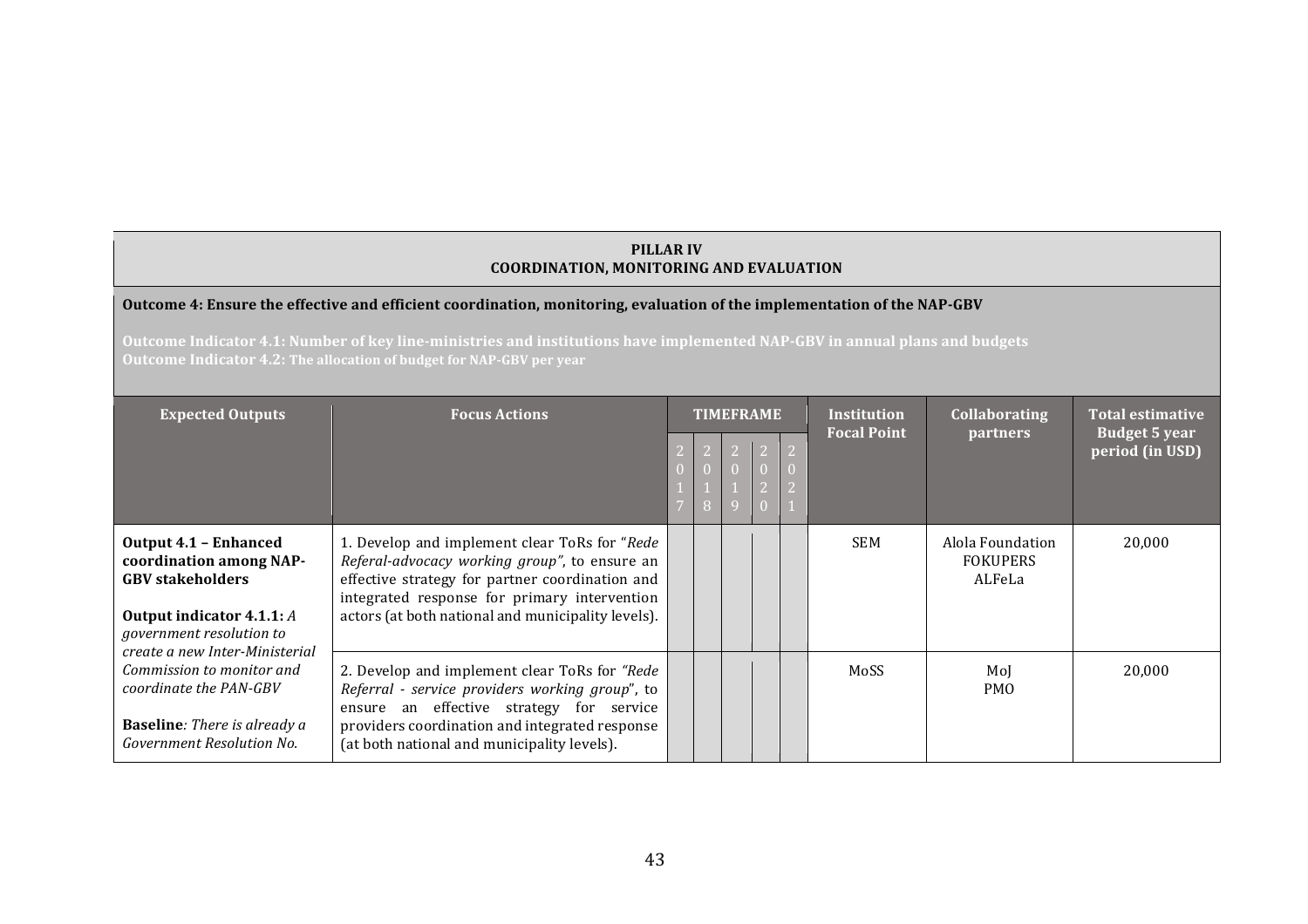| 21/2012 to create the Inter-<br><b>Ministerial Commission</b> | 3. Organize Rede Referal working groups on<br>monthly basis at national level.                                                                                                                                                                                                                |  |  | MoSS       | <b>SEM</b>                      | 40,000 |
|---------------------------------------------------------------|-----------------------------------------------------------------------------------------------------------------------------------------------------------------------------------------------------------------------------------------------------------------------------------------------|--|--|------------|---------------------------------|--------|
|                                                               | 4. Conduct socialization and training to "Rede<br>Referal - service providers-working Group" to<br>ensure an integrated response for all actors<br>involved on NAP-GBV.                                                                                                                       |  |  | <b>SEM</b> |                                 | 60,000 |
|                                                               | 5. Conduct capacity building on information-<br>sharing system and case management between<br>health, shelter, police, justice system and<br>relevant services, to ensure the safety and<br>confidentiality of victims/survivors, informed<br>consent and the accountability of perpetrators. |  |  | <b>SEM</b> | MoJ                             | 80,000 |
|                                                               | 6. Creates an Inter-Ministerial Commission to<br>ensure the inclusion of necessary partners for<br>effective coordination of NAP-GBV such as the<br>OPM, SECOMS, SEPFOPE, MoSA, MoF, MCIA,<br>General Prosecutor, UNTL and other partners.                                                    |  |  | <b>SEM</b> | Inter-Ministerial<br>Commission | 5,000  |
|                                                               | 7. Conduct meetings of the Inter-Ministerial<br>Commission 3 times per year, to follow up on<br>coordination of activities, timelines, and<br>identification of challenges in implementing<br>NAP-GBV.                                                                                        |  |  | <b>SEM</b> | Inter-Ministerial<br>Commission | 25,000 |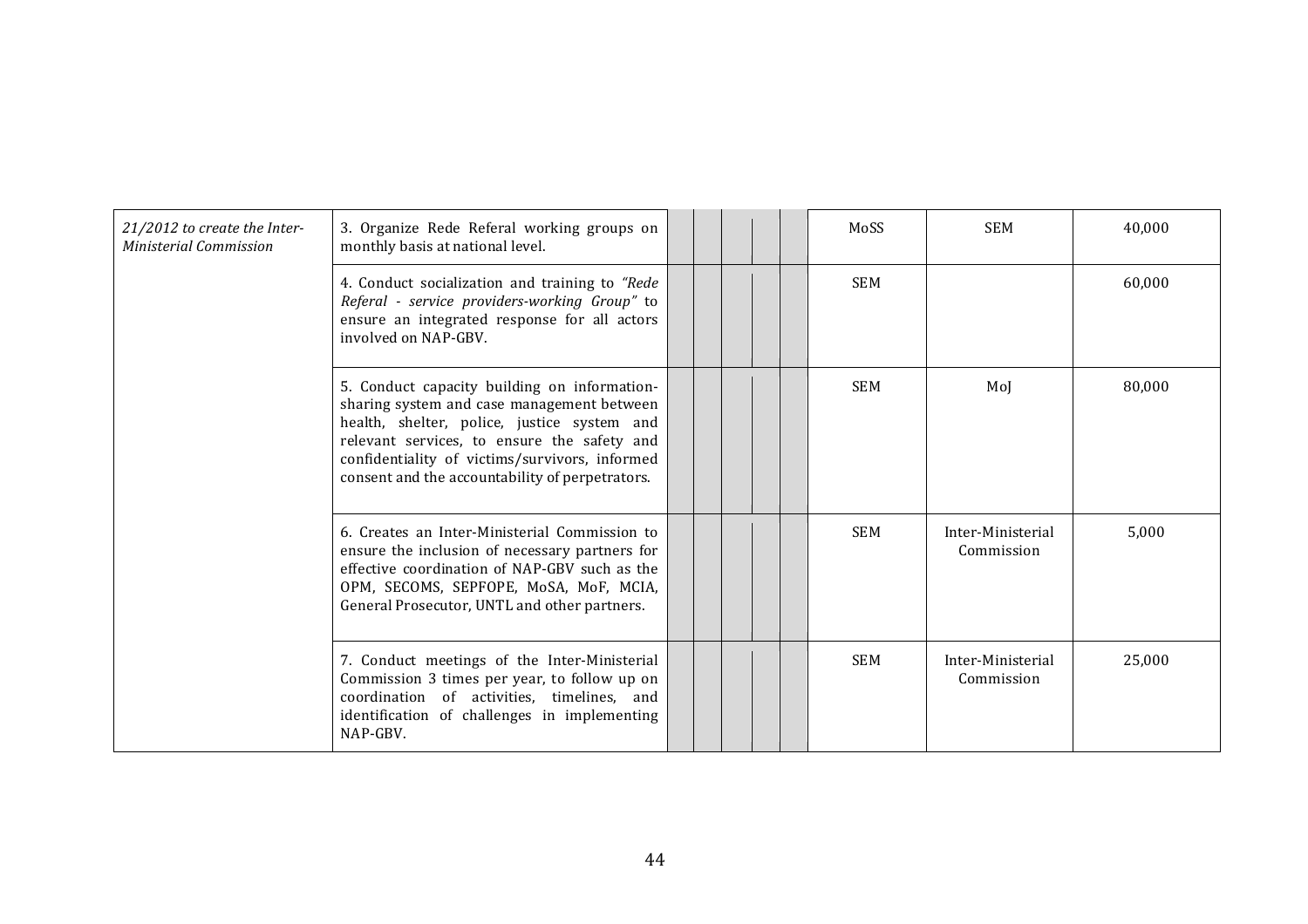|                                                                                                                                                                             | 8. Conduct capacity building activities, through<br>"Rede Referal-service providers working<br>group", both at national and municipality levels,<br>on SOP and case management to be used by<br>service providers, including the efficient<br>collection, management and sharing of data on<br>gender-based violence (established under<br>output 2.5.3).           |  |  | MoSS       | <b>SEM</b> | 40,000 |
|-----------------------------------------------------------------------------------------------------------------------------------------------------------------------------|---------------------------------------------------------------------------------------------------------------------------------------------------------------------------------------------------------------------------------------------------------------------------------------------------------------------------------------------------------------------|--|--|------------|------------|--------|
|                                                                                                                                                                             | 9. Design and implement communication<br>strategy for NAP-GBV, including awareness-<br>raising campaigns.                                                                                                                                                                                                                                                           |  |  | <b>SEM</b> |            | 50,000 |
| <b>Output 4.2 - Enhanced</b><br>monitoring, reporting,<br>evaluation, and budget<br>allocation of NAP-GBV<br><b>Output Indicator 4.2.1:</b><br>Funds allocated for the % of | Promote high-level commitment<br>1.<br>on<br>monitoring the implementation of NAP-GBV, in<br>order to support SEM efforts to provide a multi-<br>sectorial response to victims/survivors of<br>gender-based violence, and provide budget<br>allocation through key line ministries' Annual<br>Action Plans, in line with Gender-responsive<br>budgeting resolution. |  |  | UPMA (OPM) | <b>SEM</b> | 8,000  |
| indicative budget of NAP-GBV                                                                                                                                                | 2. Advocate for the reform of the Decree Law<br>22/2015, on the Unit of Planning, Monitoring,<br>and Evaluation (UPMA) within the OPM.                                                                                                                                                                                                                              |  |  | <b>SEM</b> | UPMA (OPM) |        |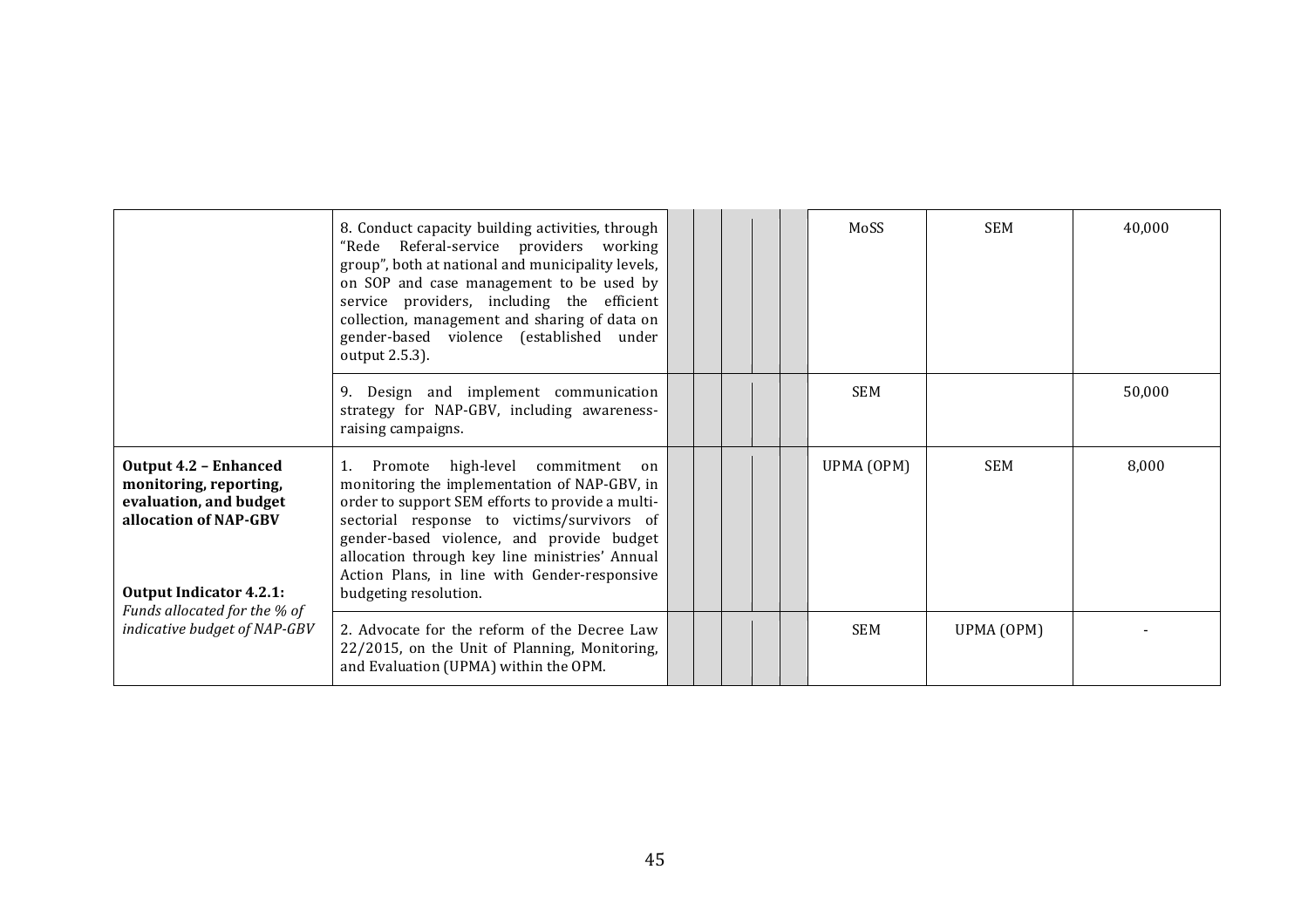| <b>Baseline:</b> In 2017 there is no<br>data<br><b>Outcome Indicator 4.2.2:</b>                                                       | 3. Develop and implement an integrated<br>monitoring and evaluation tool to facilitate<br>liaison with UPMA (OPM), as high-level partner<br>to monitor the implementation of NAP-GBV.  |  |  | <b>SEM</b> | UPMA (OPM)                                    | 25,000 |
|---------------------------------------------------------------------------------------------------------------------------------------|----------------------------------------------------------------------------------------------------------------------------------------------------------------------------------------|--|--|------------|-----------------------------------------------|--------|
| The annual report to the<br>National Parliament on PAN-<br>GBV has been produced.<br><b>Baseline:</b> In 2016, there was<br>no report | 4. Develop ToRs and conduct training for key<br>line ministries (Planning Departments) on NAP-<br>GBV, monitoring, evaluation, reporting and<br>gender-responsive budgeting.           |  |  | <b>SEM</b> |                                               | 20,000 |
| <b>Output Indicator 4.2.3:</b><br>The final evaluation report has<br>been produced and published.                                     | 5. Define and implement MOU with three (3)<br>CSOs to co-lead the monitoring process of NAP-<br>GBV together with SEM, establishing clear<br>guidelines on roles and responsibilities. |  |  | <b>SEM</b> | Alola Foundation<br><b>FOKUPERS</b><br>ALFeLa | 10,000 |
| <b>Baseline:</b> The evaluation<br>report has been produced in<br>2015                                                                | 6. Develop and provide regular reporting on the<br>implementation and progress of NAP-GBV to the<br>National Parliament, and make it available to<br>civil society and general public. |  |  | <b>SEM</b> | Inter-Ministerial<br>Commission               | 10,000 |
|                                                                                                                                       | 7. Support evaluation and assessment initiatives<br>to allow the effective implementation of NAP-<br>GBV, as well as to promote national engagement.                                   |  |  | <b>SEM</b> | Inter-Ministerial<br>Commission               | 50,000 |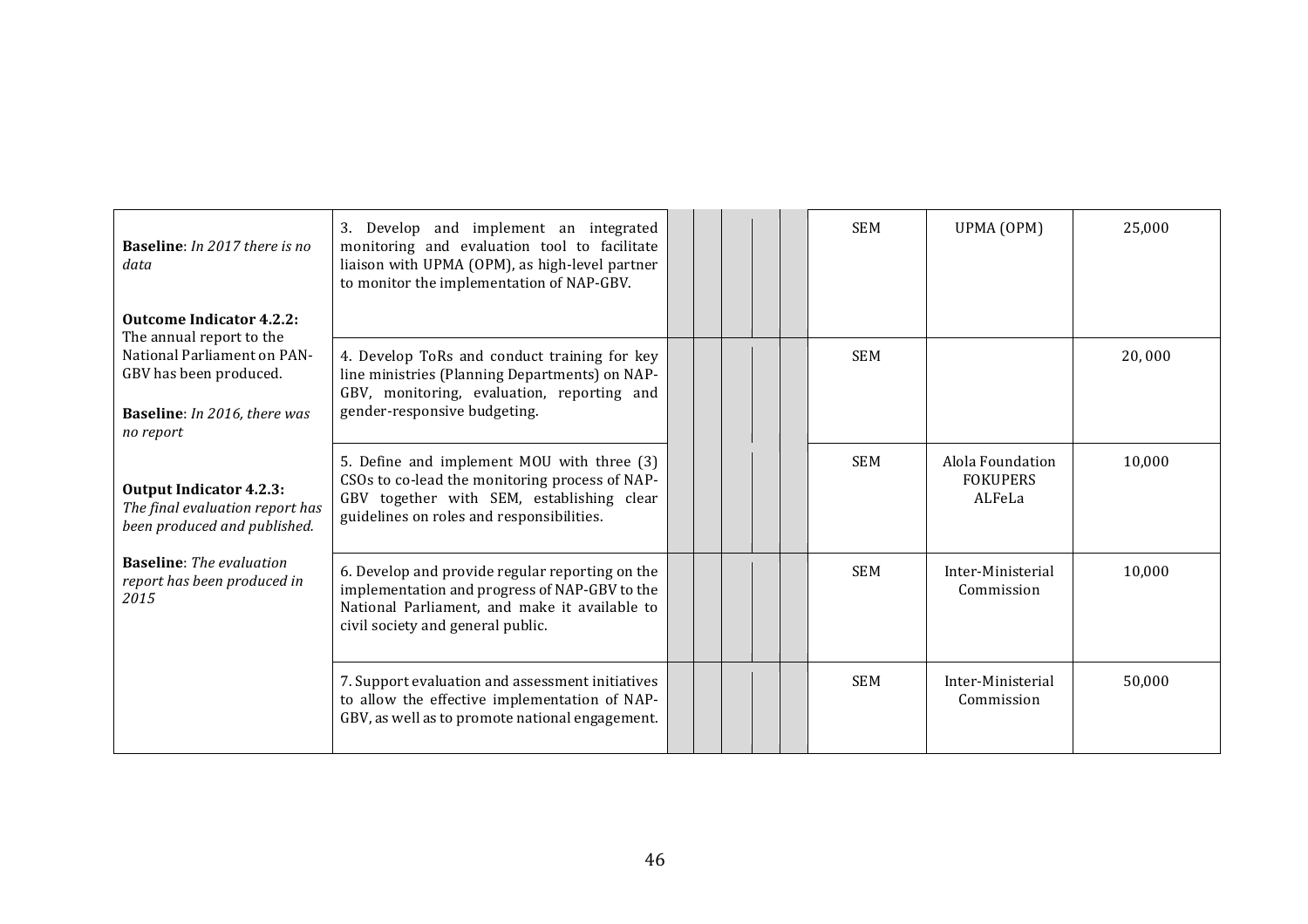|                                | 8. Develop and establish an online database for<br>case monitoring of service providers, including<br>staff training on the use of the database.                                                                                                                                                                                    |  |  | MoSS       | SEM, MoH, MoI                                                                     | 13,143  |
|--------------------------------|-------------------------------------------------------------------------------------------------------------------------------------------------------------------------------------------------------------------------------------------------------------------------------------------------------------------------------------|--|--|------------|-----------------------------------------------------------------------------------|---------|
|                                | 9. Organize annual donors round-table meeting<br>to support the implementation of NAP-GBV.                                                                                                                                                                                                                                          |  |  | <b>SEM</b> | Inter-Ministerial<br>Commission<br>Gender<br>Coordination<br><b>Working Group</b> | 20,000  |
|                                | 10. Develop and implement a comprehensive<br>monitoring and evaluation system to improve<br>the collection of gender-disaggregated data to<br>assess the impact and effectiveness of gender<br>responsive budget policy and programmes<br>aimed at promoting women's enjoyment of their<br>human rights on an equal basis with men. |  |  | UPMA (OPM) |                                                                                   | 114,000 |
| <b>Total Cost of Pillar IV</b> |                                                                                                                                                                                                                                                                                                                                     |  |  |            |                                                                                   |         |